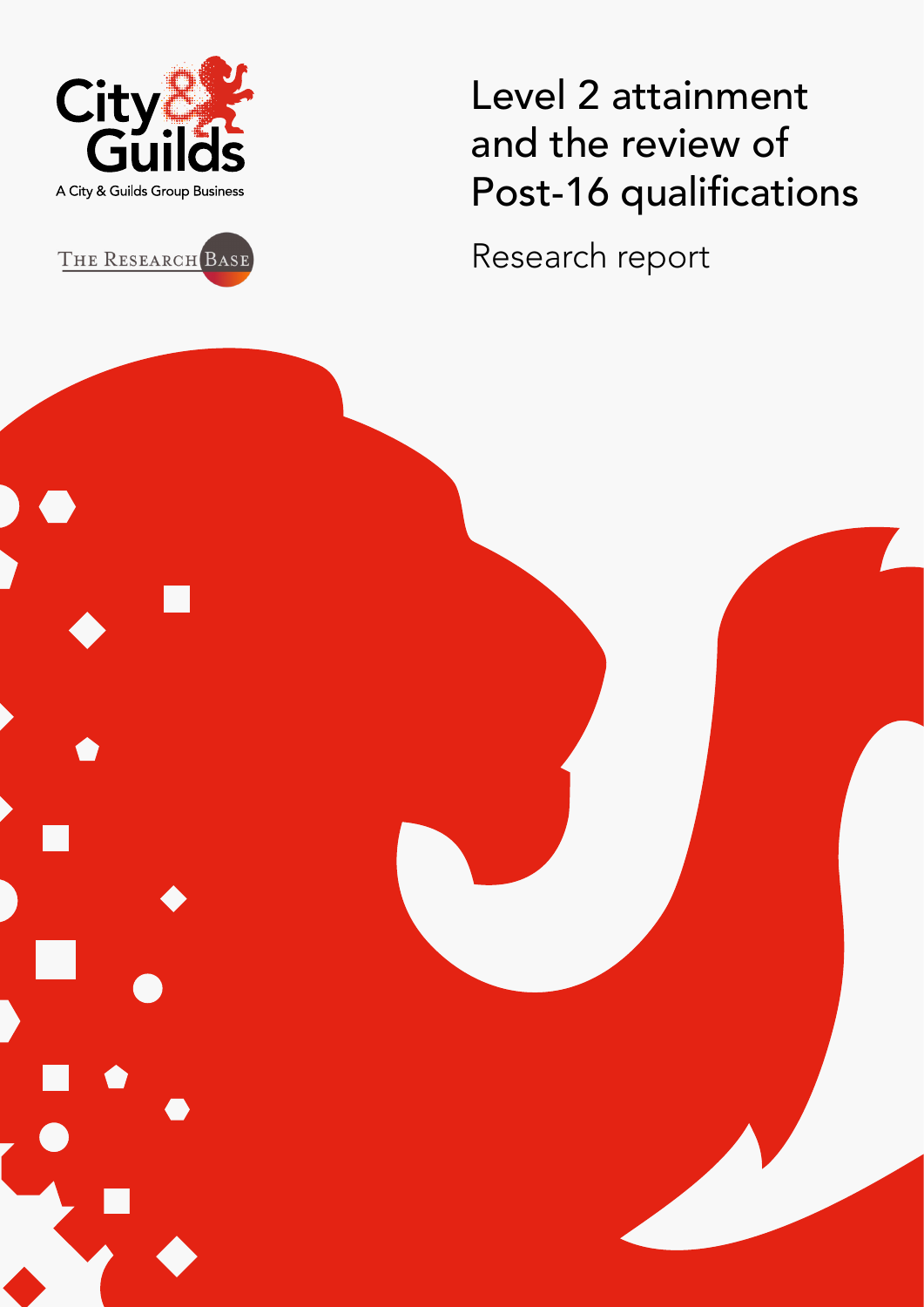

# **Contents**

[Key messages](#page-3-0) 6 and the set of the set of the set of the set of the set of the set of the set of the set of the set of the set of the set of the set of the set of the set of the set of the set of the set of the set of the s [Executive summary 7](#page-3-0) **[Introduction](#page-7-0)** Level 2 qualifications and att [The Government's review](#page-16-0) Potential impact of the prop Conclusions and recommend [Appendices](#page-30-0)

|          | O  |
|----------|----|
|          | 7  |
|          | 14 |
| tainment | 16 |
|          | 32 |
| osal     | 46 |
| dations  | 54 |
|          |    |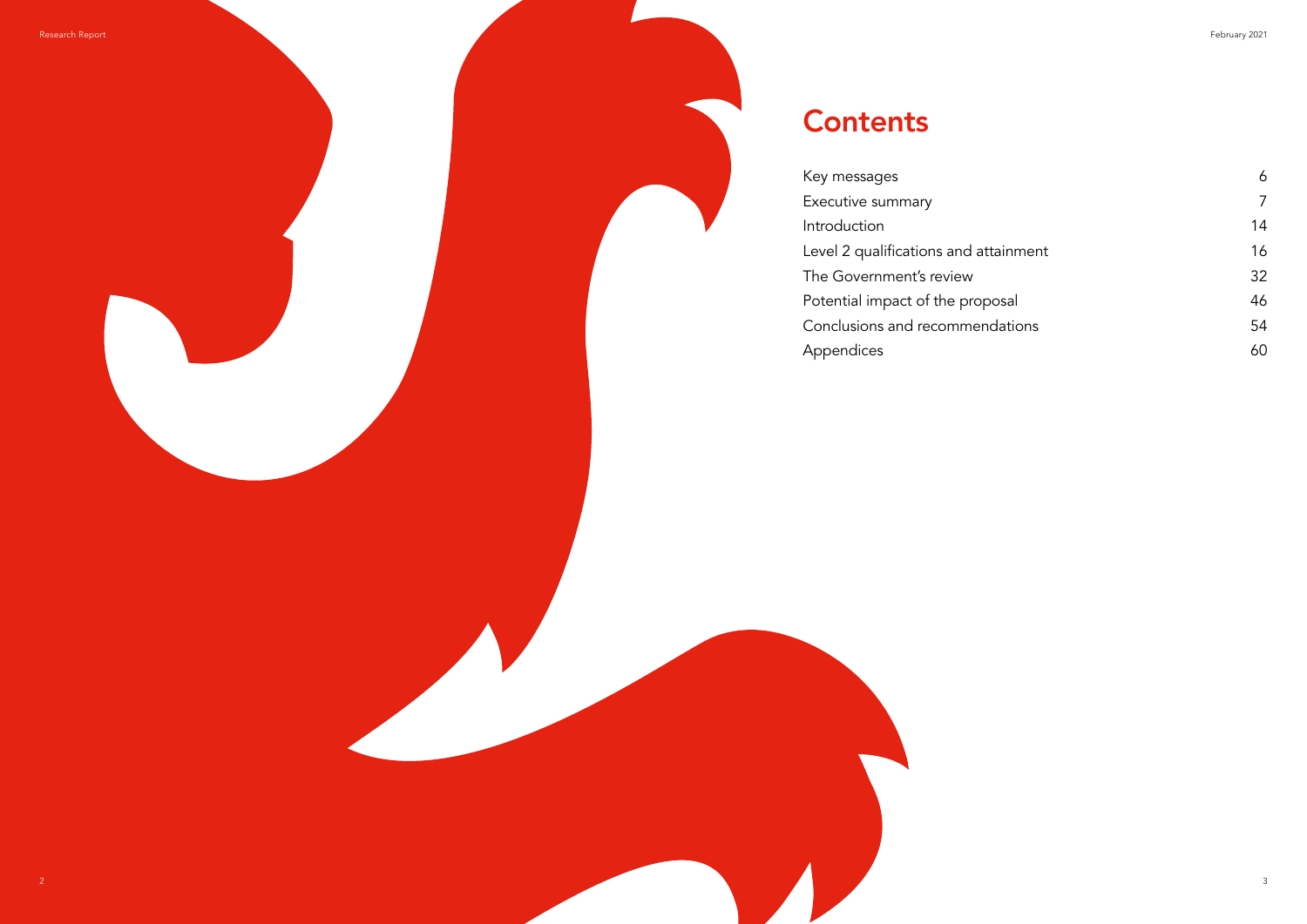

That is not to say that all of the qualifications that are currently available are fit-forpurpose. There are an array of very similar qualifications available as well as large numbers of qualifications that are close to being obsolete, with extremely low take up. This situation devalues other good level 2 qualifications that are on offer as employers and learners struggle to identify quality 'brand names' in the same way they can with GCSE's, A Levels and Degrees within the academic education system. Therefore, at City & Guilds Group we welcome the Government's move to streamline and simplify the further education system and bring parity with the academic system. But it must be done sensitively and in collaboration with those who have an intimate understanding of the Further Education sector and the groups of people that it serves. Otherwise, we could well be throwing the baby out with the bathwater.

Without careful consultation from those with this knowledge, the proposed revisions to Level 2 and below qualifications could kick away the ladder for people who don't achieve at GCSE level. Whilst the heavy focus on full time courses at Level 3 could disadvantage older learners who have financial responsibilities and are unable to undertake full-time study if they find themselves out of work. We would like to see a more nuanced approach to post 16 education in the future with opportunities for people to retrain or just get 'a second chance' at all ages and stages of their lives.

# David Phillips Foreword

We have produced this report in collaboration with Research Base in which we interviewed key stakeholders from the Further Education sector to get their opinion on the changes that were looming because we wanted to create a channel for their voices, which had not been clearly heard in this debate to date.

When it comes to lifelong learning, the creation of progression opportunities should be the priority, which is why high quality level 2 qualifications – which provide a valuable route into work and skills for so many remain crucially important. We would also like Government to consider the realities of the lives of adult learners and create more flexible, part time and online learning solutions that will help to support learners of all ages and at all stages of

their careers.

I hope that you enjoy reading this report and the recommendations that it contains and that it resonates in this important debate.



There is a misconception amongst some circles that most people will leave full time education with all of the basic qualifications they need to go onto further study, pursue a career and live a fulfilling life, but sadly that isn't always the case. For many reasons ranging from simply not enjoying the school environment through to serious life challenges such as illness, disability, having caring responsibilities or living in situations that affect their life chances. In fact in 2019 a third of school leavers did not achieve a 'pass grade' 4 in their GCSE English and Maths.1

David Phillips Managing Director City & Guilds and ILM

1 The Independent: [https://inews.co.uk/news/education/headteachers-students-fail-gcses-english-maths-351770](The Independent: https://inews.co.uk/news/education/headteachers-students-fail-gcses-english-maths-351770)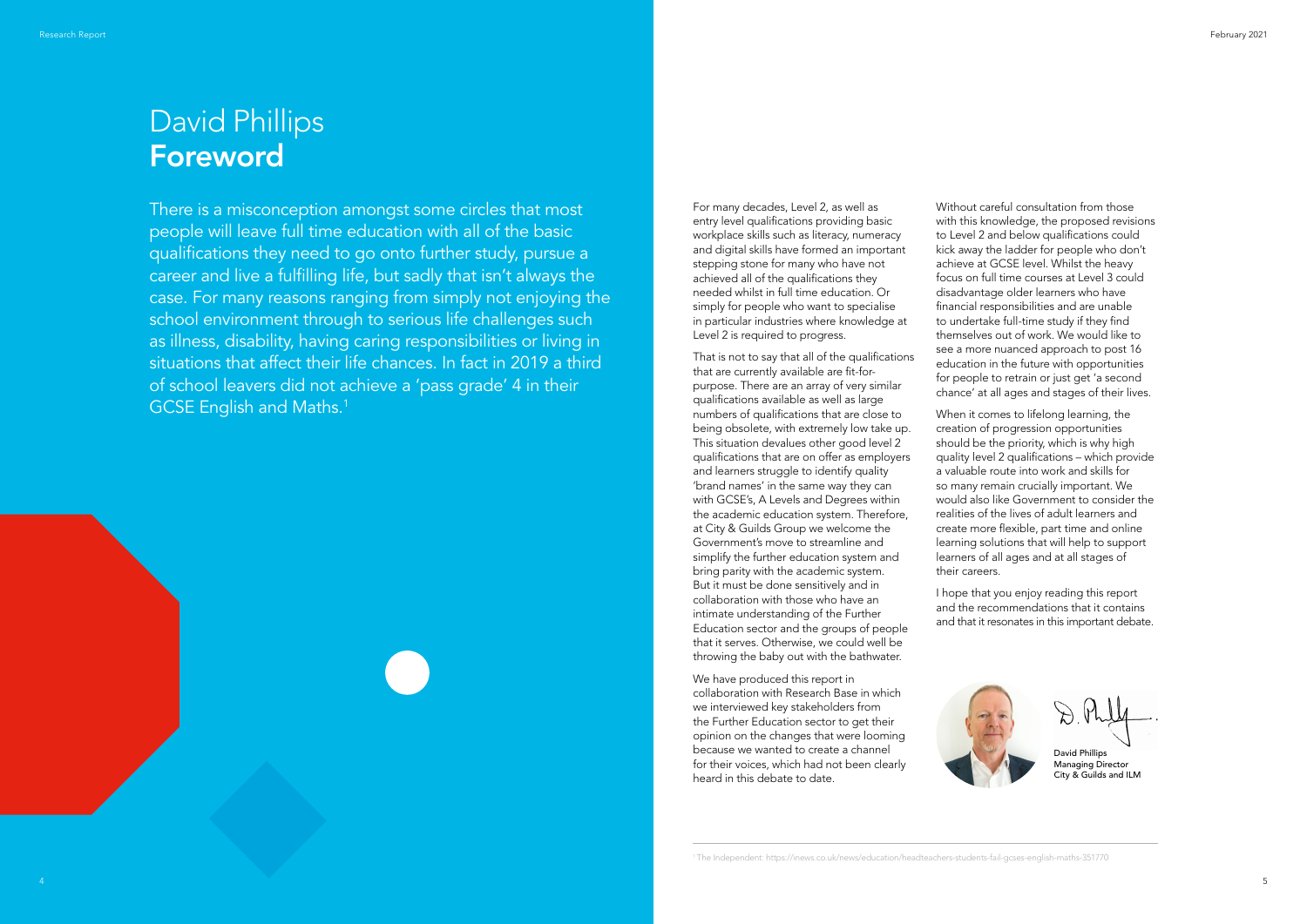<span id="page-3-0"></span>

# Key messages

- 1. Whilst the review of post-16 qualifications is greatly needed, in its current format is felt by many to carry significant risk, particularly to learners who are yet to achieve a Level 2 qualification.
- 2. The data on which both the review and the proposals is based fails to provide the full picture of the skills climate in England and excludes consideration of the value of Level 2 qualifications.
- 3. The interviews conducted as part of this report note the relationship between Level 2 attainment and socioeconomic mobility, which is at risk should the Government proceed with its proposals.
- 4. Level 2 qualifications are perceived by stakeholders to offer great value to learners and employers, providing opportunities to develop key skills, both specific and general.
- 5. Level 2 attainment is viewed as a critical stepping stone for some candidates whilst being the ultimate goal for others, with many careers pathways accessible for people whose highest qualification is at Level 2.

# **Executive summary**

In May 2018 the Government confirmed its plans to conduct a review of post-16 qualifications at level 3 and below in England. The stated aim of the review is to streamline the availability of qualifications at level 3 and below, ensuring that public funding only subsidises 'high-quality qualifications that serve a clear and distinct purpose.' The ultimate outcome of the review is anticipated to be far fewer qualifications approved for funding at this level for post-16 learners, which, consequently, should ensure that pathways into and through post-16 education are made clearer both for young people aged 16-19 and others working through the education system.

However, there are concerns over what this means in practice. With the government aim of making A Levels and T Levels the 'gold standard', there are potential issues around ensuring that post-16 learners still have a range of options to suit diverse needs and approaches, with fears that this review might become a 'top-down exercise in Whitehall which could lead to learners being cut off from valuable and relevant opportunities in their local communities.'2

City & Guilds commissioned this study, which was designed to consider the potential impact of the government review's anticipated recommendations by:

- Considering the relevance of level 2 qualifications for further attainment and career progression;
- Assessing the available data on the attainment of level 2 skills and qualifications across the UK, with a primary focus on England; and
- Considering the potential impact that defunding level 2 qualifications may have.

This report explores the findings of the literature review, data review and interviews conducted in order to explore these considerations, finding that whilst the Government's review is addressing a real need for educational reform, that the proposed means raise concerns for many stakeholders, with the assumptions on which the proposal stands potentially constructed with limited views of relevant data.

2 FE Week - <https://feweek.co.uk/2020/02/13/williamson-announces-plan-to-scrap-5000-qualifications-but-will-anybody-notice/>

2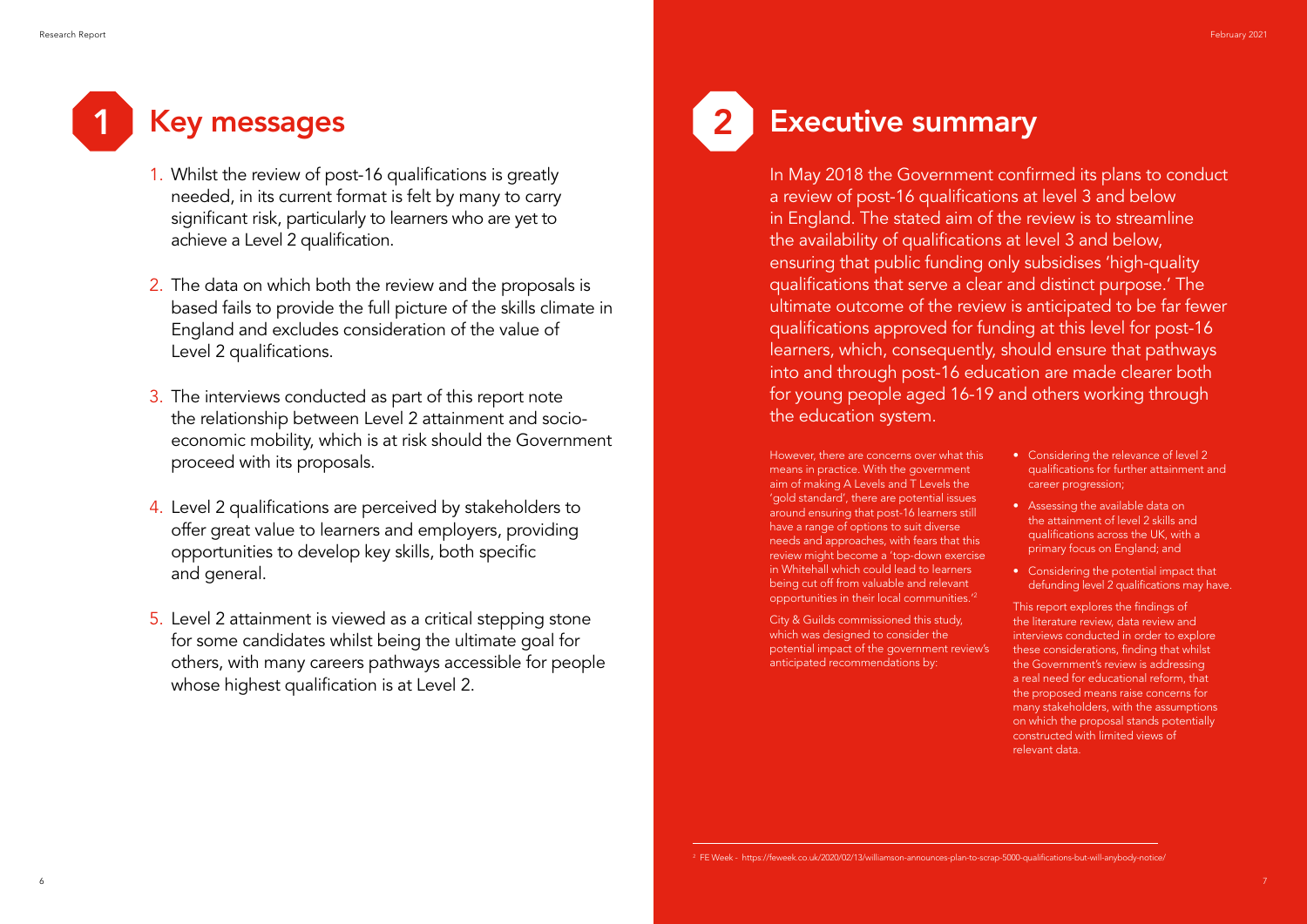## 2.1 Assessing review assumptions

From the findings of the review of level 2 attainment across the UK, light touch assessment of the data on which the government review has been based and interviews with key stakeholders, the following assumptions have been identified on which it is assumed the Government has based its proposals:

Review assumption 1: The proposed transition year(s) will be effective in supporting level 2 attainment, preparing students who have previously failed to attain level 2 to move on to level 3.\*

The proposal assumes that the majority of learners will move on to level 3 in the form of A levels and T levels, meaning those learners who have not previously attained the required level 2 qualifications will undertake the proposed transition year(s). Stakeholders interviewed for the study expressed significant doubt at the efficacy of this approach. Concern was also expressed for the fact that where some level 2 qualifications were currently already allowing learners to access employment, the transition year is seen as a transition to T levels only, affecting the potential pathways for learners for whom level 2 attainment might otherwise be sufficient.

## Review assumption 2: The majority of learners aged 16-19 and beyond are already at, or can be supported to attain, level 2 in order to progress to level 3.

The Government has been clear in its aspirations for all learners to achieve level 3, as has the evidence on which it has based its proposal, namely the Sainsbury Review. Stakeholders interviewed believe this approach to be flawed as it is reliant on the assumption that learners who have not attained level 2 thus far will be able to move on to level 3 after a transition year, or are already functioning with level 2 skills.

## Review assumption 3: The data on which the proposal has been based offers the full picture regarding the skills climate in England/the UK.

The proposal assumes that the data used as evidence in the proposal fully and accurately represents the skills climate. Whilst some drivers of the review were echoed by stakeholders, and interviewees were supportive of a review of the technical qualifications system, significant concern was expressed regarding the Government's use of and engagement with data generally, with one interviewee describing government engagement with data as a 'veneer', and concern expressed about the basis of the details of the proposal.

## Review assumption 4: Level 3 is required for progression into careers, or for meaningful professional development.

Considering the focus on level 3 attainment and the planned elimination of a large number of post-16 level 2 qualifications, the proposal assumes that in order to progress into a career, learners need to achieve level 3. Interviewees disagreed with this, stating that there are a huge majority of industries where the level 2 is a passport [to a job]', including construction, hospitality, catering, transport and childcare. Whilst many people would hope to progress to higher levels throughout their careers, which should of course be encouraged and supported, some of the workforce who enter at Level 2 are happy to remain in an entry level position throughout their careers. The value of the technical skills gained at level 2 were also raised by three interviewees, who felt that the skills learned at level 2 may be missed by transition directly to level 3.

## Review assumption 5: T levels or A levels are appropriate for the vast majority of learners.

A further assumption of proposal is, in the withdrawal of funding for the majority of level 2 and 3 qualifications, that A levels and T levels will be suitable for the vast majority of learners. One policymaker highlighted that T Levels would not be suitable for all learners not taking the A level pathway, and that supporting individuals through a wider range of options would be more practical.

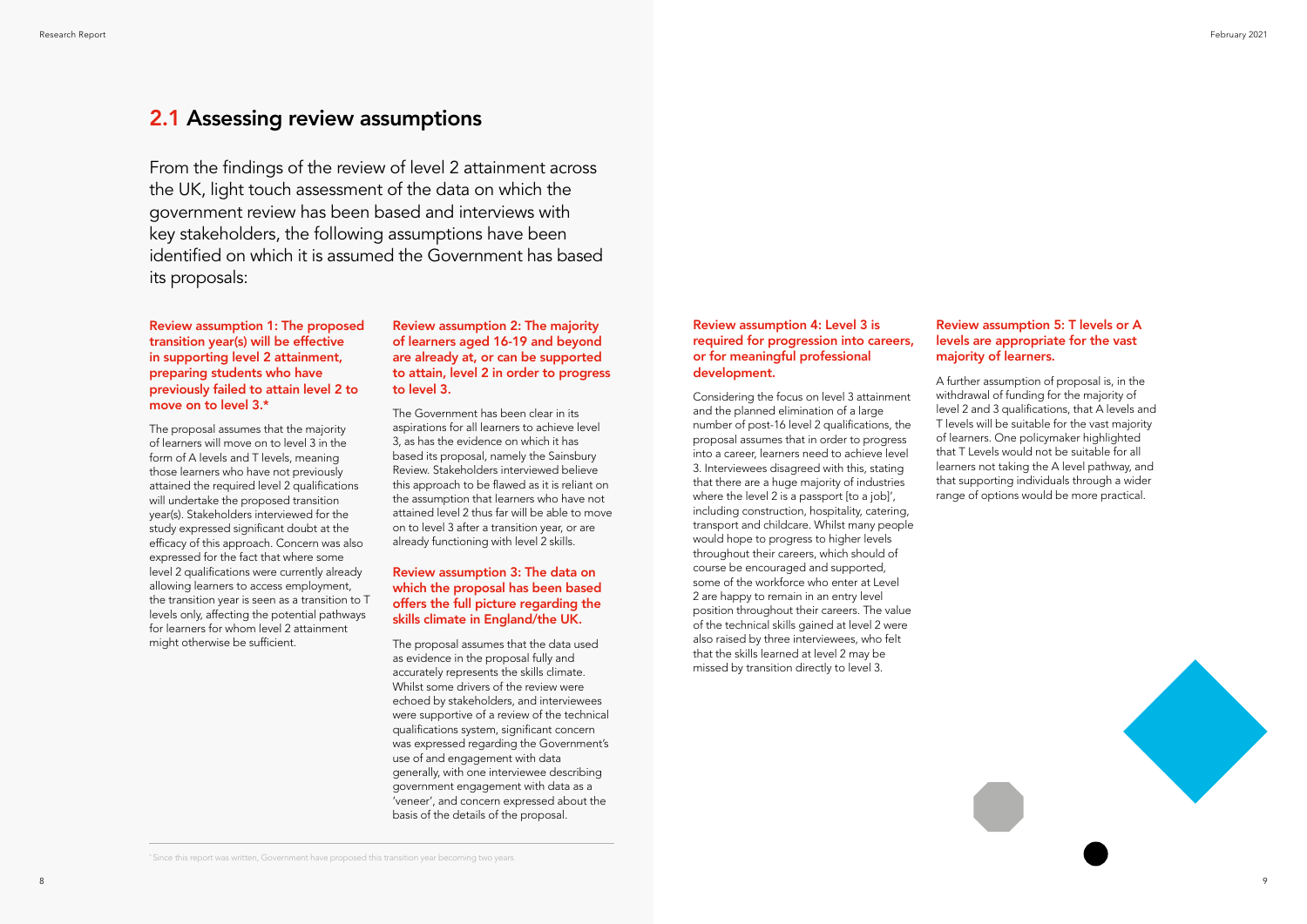## 2.2 Risks of the Current Proposal

With consideration of the proposal against the findings of this study and the assumptions listed above, the following key risks have been identified:

### Missed opportunities at level 2

Learners may be put off by the focus on further education that exists in level 3, and as a result may miss the opportunity to develop skills at level 2. Level 2 can also be very useful to engage learners who may have disengaged earlier in life due to a poor experience of school or college or because of their personal circumstances.

## Increase in NEET rates

Learners who have struggled with level 2 attainment may drop out of full time education as the jump to level 3 is perceived to be too high, risking an increase of young people not in education, employment or training (NEET). This could be the same for adults who struggled to achieve whilst in the education system.

## Adult learners may not be able to commit to a full time course

Adult learners may struggle to commit to full time education because of other commitments in their lives (i.e. mortgages, children) and may be put off returning for the same reason.

## Lack of relevance of proposed policy

Limited or superficial engagement with a full range of data will see the introduction of policy that does not take into account the full skills climate, and as such does not address the real needs on the ground.

## Skills deficits at level 2

Sectors for which level 2 is an appropriate entry point may see a drop in qualified entrants, contributing to a greater skills deficit.

## Learners discouraged

The focus on A levels and T levels may discourage students for whom level 3 attainment is unlikely, or for whom returning to education serves a specific purpose (professional development, for example).

## Loss of specialist pathways

The elimination of low and no enrolment courses, along with the potential withdrawal of funding for other level 2 and 3 qualifications, might see the loss of niche or specialist pathways, contributing to a skills deficit.

*If we did not offer them level 2 qualifications, and for a lot of them level 1 as a stepping stone to level 2, they would not be able to access education at all. I do not know what they would do, I do not know where they would go. And it is almost as if they are invisible to the Government.'*

*- FE Interviewee*

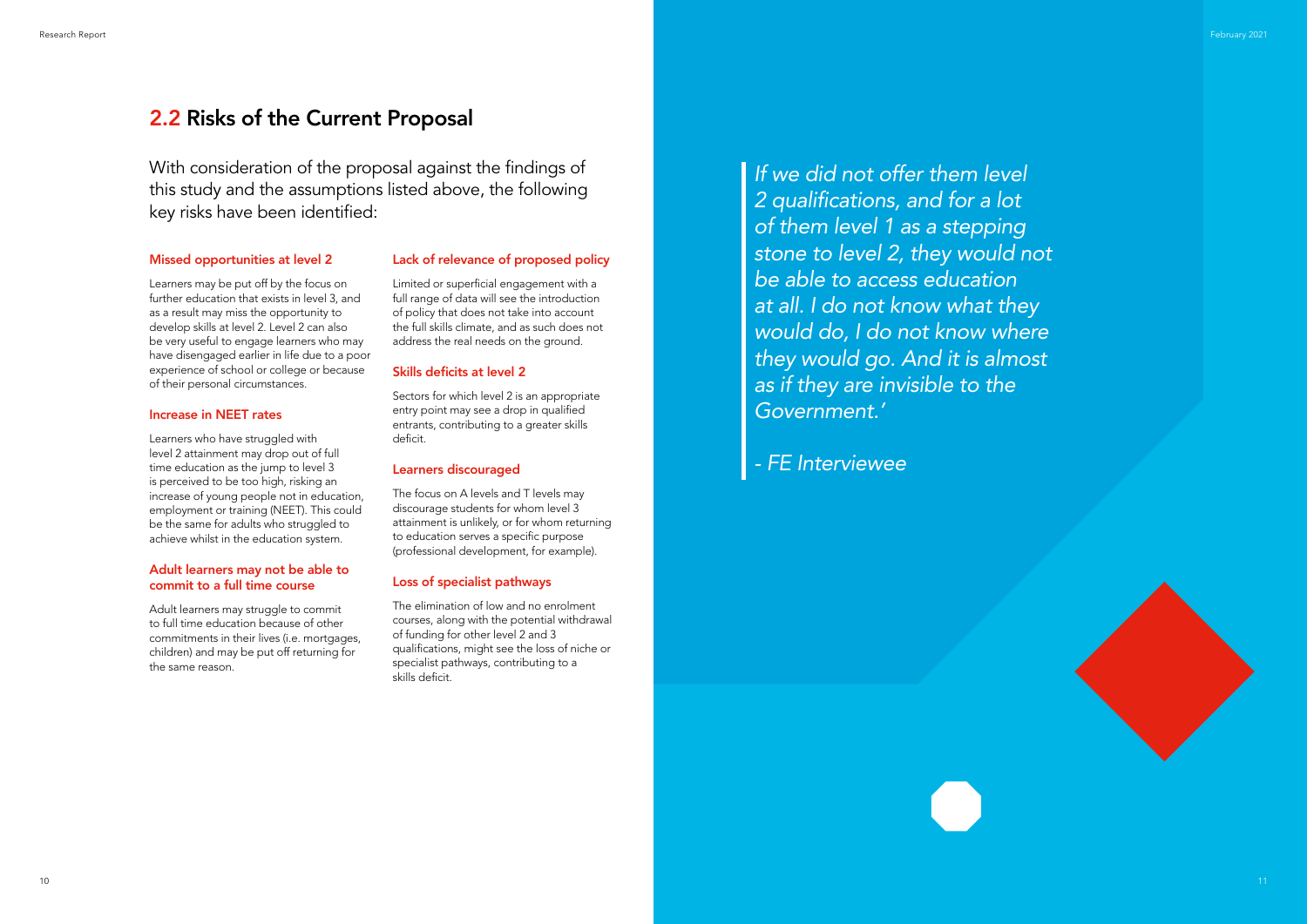## 2.3 Recommendations and alternative proposals

The following recommendations were offered by the stakeholders interviewed for this study for how the post-16 education system might be improved without incurring some of the risks identified.

## Stakeholder recommendations

## Improving level 2 and foundation levels

It is important to give learners who might not know what they want to do yet the opportunity to take smaller bite-sized courses courses. This will enable them to find out what opportunities are available to them in the world of work and what they are good at rather than forcing someone to commit to a longer course that might not be fit-for-purpose. Also we must not forget that a full time course might not be suitable for someone who has other commitments such as a mortgage or childcare and offer those people the opportunity to study more flexibly (i.e. in the evenings or weekends).

Two policymakers spoke of the importance of improving qualifications at level 2 and below so that they reflect the skills needs and abilities of all individuals likely to take them. This should mean, in part, making sure that all levels have up to date and relevant technical as well as general strands. An FE interviewee spoke of the importance of giving learners a range of high-quality choices so that they could find something appropriate to their skills and career ambitions.

## Smaller bite-sized courses / part time learning programmes also have a place

12 Million Providence and the interviewees the interviewees the contract of the interviewees the contract of the contract of the contract of the contract of the contract of the contract of the contract of the contract of t Two interviewees suggested a different approach to teaching level 3 for young people who are not performing well at school or do not enjoy 'traditional' subjects. 4 In one instance, it was recommended that the qualification be divided in a manner similar to pass degrees and honours degrees, or two versus three A levels, with one form of level 3 qualification offering a broader and less intense curriculum of core studies, enabling more students achieve some form of qualification. In the other instance, it was suggested that level 3 qualifications which focus less on the qualification than the whole experience are more effective. This was based on student testimonies of more vocational and less exam-focused courses: '[They say] if I would have had to go down any sort of traditional education route, where I was focused on examinations, I would not be where I am today.'

## Improving progression pathways

It was stated that effective qualifications frameworks were based on detailed data and understanding of how individuals were likely to progress through the system: 2 'So, where is it that the jobs [are]; what qualifications did you need to do those jobs? And then look at the other side, where people are and what qualifications they've got and then establish pathways through so that each of those stepping stones is available.' 3

## Changes to level 3 qualifications

## Preventing duplication and raising quality

While many interviewees were clearly concerned by the potential consequences of removing too many level 2 qualifications, it was also remarked that it was a good thing if the number of qualifications at each level was reduced for clarity and to ensure high quality, in line with thorough research on progression pathways to prevent exclusion of valued courses or individuals. 5

## Personal and social development

Two interviewees emphasised the value of providing skills related to personal and social development across all levels, for all learners, as a significant focus of any qualifications offering: 'so that's everybody at all levels, able to develop as informed, critical, healthy, skilled, engaged citizens and learners and workers all in one'. 6

## Additional insights

Social mobility: There is a connection between social mobility and level 2 attainment, as research suggests that level 2 attainment enables greater progress and socio-economic mobility.

## Lack of value

Employers, higher education institutions and Government are generally thought to see a lack of value in level 2 qualifications and the content of level 2 qualifications is thought to be overlooked in favour of the quantity of qualifications provided and level attained.

## Motivation and progression

Interviewees reported that for learners, level 2 offers an opportunity to progress to work or further education, as well as developing

confidence to see what they are capable of achieving. For students studying at level 1 or foundation, the opportunity to progress to level 2 was motivational.

## Stepping stone

Interviewees felt that comparing the usefulness of level 2 qualifications was difficult because of the range of vocational and general forms. However, interviewees did think that level 2 qualifications acted as a stepping stone to further education, or as preparation for work.

## Wider impacts

Level 2 qualifications are perceived to offer more than the qualification itself, with interviewees mentioning further positive impact including increased confidence, maturity and social skills.

## Dividing responsibility

A Further Education professional suggested that each speciality area for qualifications could be the responsibility of a specific awarding body. Awarding bodies would then compete to be the official awarding body of each subject, preventing duplication or confusion, and ensuring that: 'rather than competing with each other, [awarding bodies are] competing for quality.'

## Awareness of limitations in policy

One FE interviewee concluded that the UK has a different culture regarding education and skills than countries in Europe, for example, and as such cannot realistically expect all individuals to achieve level 3 across the board with just one policy change. The entire culture of employers, educators and learners would have to change, and whilst this might not be possible it should be acknowledged in policy development.

4 Two FE interviewees

6 One FE interview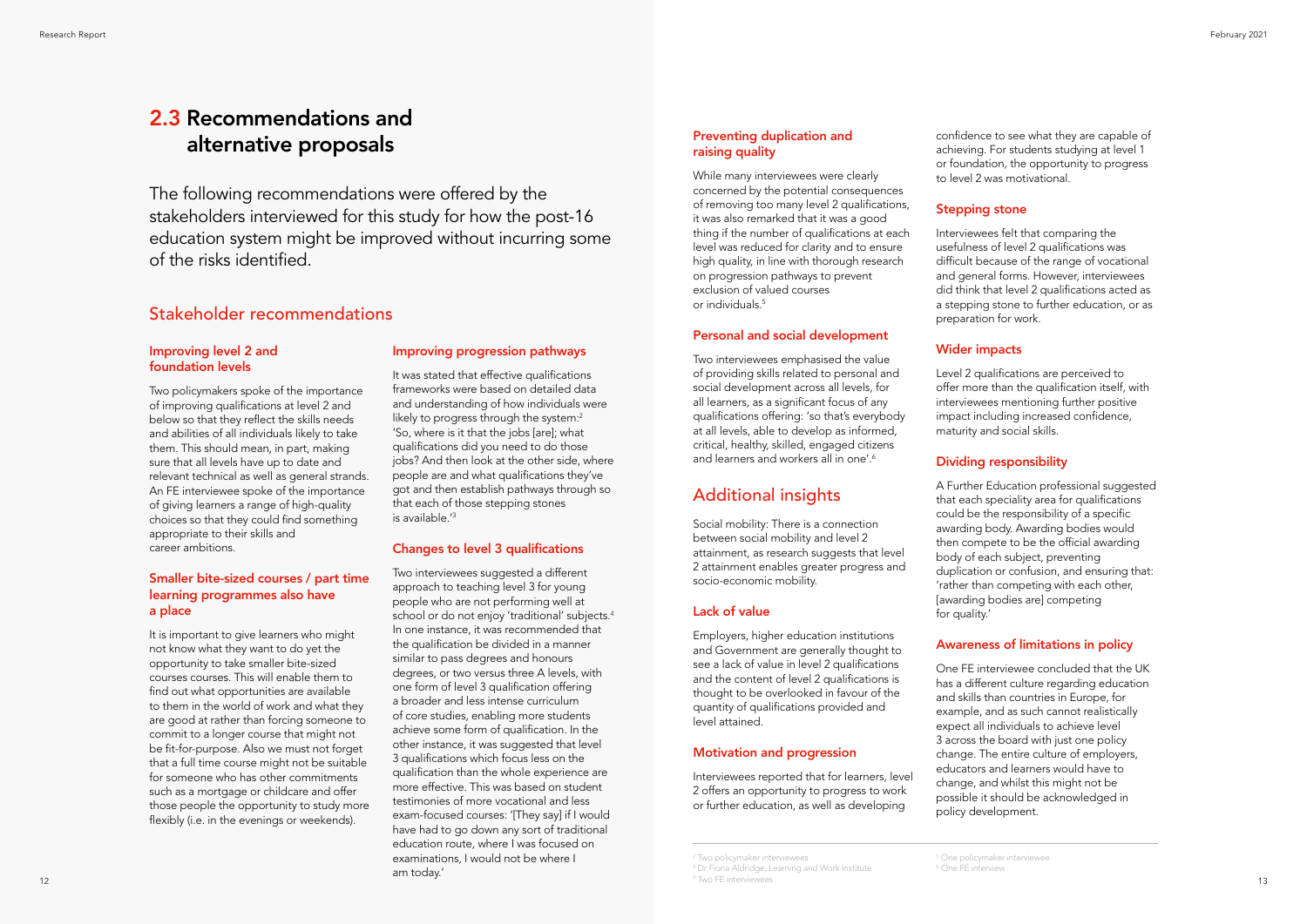<span id="page-7-0"></span>

# 3 Introduction 2018 12 Approach

## 3.1 Study objectives

In May 2018 the Government confirmed its plans to conduct a review of post-16 qualifications at level 3 and below in England. The stated aim of the review is to streamline the availability of qualifications at level 3 and below, ensuring that public funding only subsidises 'high-quality qualifications that serve a clear and distinct purpose.'

The ultimate outcome of the review is anticipated to be far fewer funded qualifications at this level for post-16 learners, with funding withdrawn for any qualifications that are 'poor quality and poorly understood.' 4 This, consequently, should ensure that pathways into and through post-16 education are made clearer for both young people aged 16-19 and others working through the education system.

However, there are concerns over what this means in practice. With the government aim of making A Levels and T Levels the 'gold standard', there are concerns about ensuring that post-16 learners still have a range of options to suit their diverse needs and approaches, with fears that this review might become a 'top-down exercise in Whitehall [which could] lead to learners being cut off from valuable and relevant opportunities in their local communities.' 5

While the government review relates specifically to the qualifications available in England, the preliminary stages of this research included consideration of UKwide attainment and the comparisons between countries, where possible, as a key focus. As such, the data review considers attainment in the England as well as Northern Ireland, Wales and Scotland in order to compare the data available on level 2 attainment across each country, as well as identifying, as far as possible, where there are gaps. The key sectoral areas of focus when looking at attainment are: Literacy and Numeracy; Hospitality & Catering; IT & Digital; and Transport & Logistics. 9

As such, this study has been designed to consider the potential impact of the government review's anticipated recommendations by:

- Considering the relevance of level 2 qualifications for further attainment and career progression;
- Assessing the available data on the attainment of level 2 skills and qualifications across the UK, with a primary focus on England; and
- Considering the potential impact that defunding level 2 qualifications may have.

• Sectoral skills data was based on vocational and apprenticeship attainment data. This was not available for all regions, however. Attainment data by sector was not available for apprenticeships in Wales, with data on the number of programmes used as a substitute. Similarly, occupancy data had to be used in Northern Ireland. In addition, suitable sectoral vocational data for Scotland could not be identified.

• Dual-level qualifications (i.e. those at Level 1/2 and Level 2/3) have not been included in the figures given.

- 
- this forward.
- 
- Digital sector.
- 

## Methodology

This study has used a mixed methods approach composed of a literature review, data review and interviews with both policymakers and Further Education (FE) stakeholders. Findings from each have been triangulated and analysed in order to come to some conclusions regarding five key research questions:

- 1. What is the Government's proposal?
- 2. What evidence is there to support or counter the Government's proposed changes?
- 3. How well is the UK doing in terms of level 2 attainment?
- 4. What is the significance of level 2 attainment?
- 5. What is the potential impact of defunding level 2 qualifications on learners and social mobility?

Data for each sector was identified from national statistical sources at both UK and regional level. Five years' of historical data was collected where possible to provide context. Sectors were defined using Ofqual Sector Subject Areas<sup>6</sup> but it should be noted that UK nations define and categorise their skills data differently, so the resulting datasets for each region may not be fully comprehensive or directly comparable. Details of the full methodology can be found in Appendix A2.

<sup>6</sup> [Qualification descriptions](https://www.gov.uk/government/publications/types-of-regulated-qualifications/qualification-descriptions)

## Limitations

• Relevant apprenticeship data for Scotland was not available for 2019 at the time the data review was conducted. Figures have been estimated by calculating the average change in the previous years and projecting

• GCSE data is the primary data source for literacy and numeracy data for all regions apart from Scotland. However, literacy and numeracy statistics sourced from each region were presented in different ways so are not directly comparable.

• No relevant career trajectory data was available in Emsi for the IT and

• Due to the disruption caused by the COVID-19 crisis and the closure of schools and colleges, scheduling interviews with FE stakeholders was challenging. Though, in total, nine of the target 10 FE interviews were carried out, along with five of the target five for policymakers.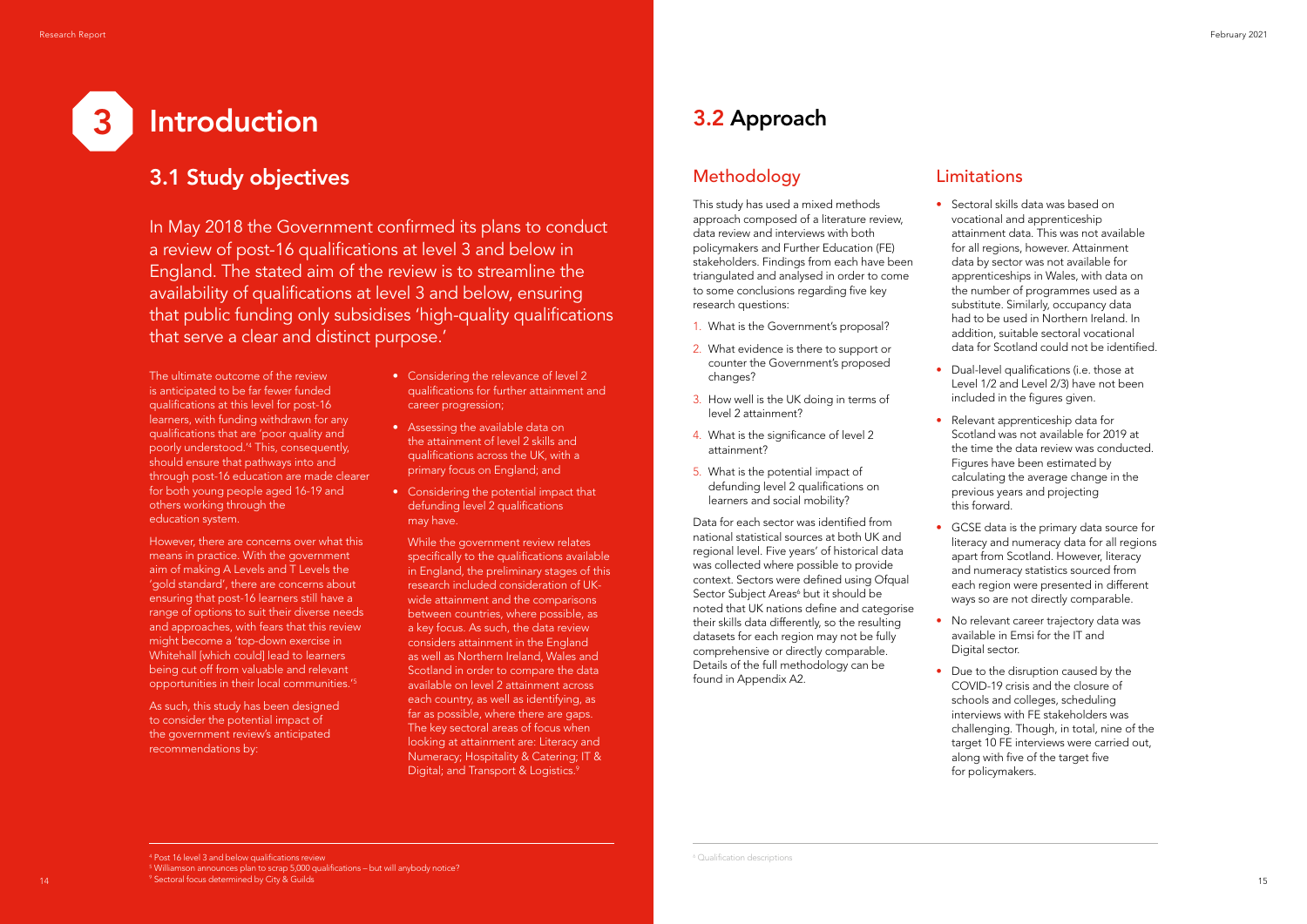<span id="page-8-0"></span>

# Level 2 qualifications 4 4.1 Qualifications structure and learners and attainment

## Key findings

### 1. Social mobility

There is a connection between social mobility and level 2 attainment, as research suggests that level 2 attainment enables greater progress and socio-economic mobility.

## 2. Lack of value

Employers, higher education institutions and Government are all thought to see a lack of value in level 2 qualifications and the content of level 2 qualifications is often overlooked in favour of the quantity of qualifications provided and level attained.

## 3. Motivation and progression

Interviewees reported that for learners, level 2 offers an opportunity to progress to work or further education, as well as developing confidence to see what they are capable of achieving. For students studying at level 1 or foundation, the opportunity to progress to level 2 was motivational.

## 4. Stepping stone

Interviewees felt that comparing the usefulness of level 2 qualifications was difficult because of the range of vocational and general forms. However, interviewees did think that level 2 qualifications acted as a stepping stone to further education, or as preparation for work.

> In Scotland, however, the Scottish Credit and Qualifications Framework (SCQF) outlines qualifications by level and credit. Levels range from 1-12, where level 12 is a Doctoral Degree. Scottish Nationals 1-3 are equivalent to entry level qualifications in England, Wales and Northern Ireland, and a Scottish National 5 is equivalent to a level 2 qualification.<sup>10</sup>

## 5. Wider impacts

Level 2 qualifications are perceived to offer more than the qualification itself, with interviewees mentioning further positive impact including increased confidence, maturity and social skills.

## **Structure**

barriers such as special educational needs and/or disabilities, or being from disadvantaged backgrounds.<sup>12</sup>

Nationally, the achievement rate for level 2 qualifications taken by 18 year olds in England in 2016/17 was  $81\%$ ,<sup>13</sup> with the 19% failure rate indicating a broader issue with low attainment. One quarter of those pursuing a level 2 qualification at age 17 were still working towards a qualification of the same level a year later, and 8% had moved down a level, indicating that those studying level 2 qualifications at ages 16-18 are struggling to progress.<sup>14</sup>

The National Qualifications Framework (NQF) 7 recognises level 2 attainment as an educational standard sitting as part of nine recognised qualification levels (in addition to three antecedent 'entry levels'). Level 1 and below are considered 'low skills', levels 2-3 as 'intermediate skills' and level 4 and above as 'high level skills.' 8 Level 2 qualifications are GCSEs at grades 9-4 (previously A\* to C), an intermediate apprenticeship or equivalent.<sup>9</sup> It is also a necessary standard of achievement for learners who wish to proceed to further or higher education, marking it as a significant point of entry for learners at both 16-19 and beyond.

> Just 39% of students pursuing a level 2 qualification at age 17 move on to a level 3 course afterwards. In fact, those individuals who study level 2 from the age of 16 are unlikely to be in any sort of funded education at age 19. The DfE refer to this pattern of repeating study, dropping back and switching courses as 'churn and repeat learning' and estimate that 20% of students entering further education at age 16 are stuck in this pattern of learning.<sup>16</sup>

 $\blacksquare$ 16 in the contract of the contract of the contract of the contract of the contract of the contract of the contract of the contract of the contract of the contract of the contract of the contract of the contract of t 11 & 13 [Level 2 study programmes](https://assets.publishing.service.gov.uk/government/uploads/system/uploads/attachment_data/file/936094/Level_2_study_programmes_231118.pdf)

## Learner profile and numbers in England

A 2018 Ofsted study of level 2 curricula found that in 2016/17, there were 179,000 students taking level 2 vocational qualifications in England within the 16 to 19 age range.<sup>11</sup> Students taking level 2 vocational qualifications are more likely to be male than female (99,000 versus 75,000). While national data on other characteristics of these students is limited, the Children's Commissioner's Report highlights that this group disproportionately face learning

Level 2 qualifications are also intended for adults returning to education to increase their employability. In July 2018, there were approximately 765,000 funded adults studying at level 2, and 930,000 adults studying below level 2. Reasons for adults wanting to take a qualification include the desire to re-engage with education and study after time away; studying alongside employment to bolster their skillset/workplace characteristics (such as confidence-building or management); or looking for a career change but lacking the required skillset for a change in industries.15

7 England, Northern Ireland and Wales

<sup>8</sup> Ambition 2020 Report

9 [What qualification levels mean](https://www.gov.uk/what-different-qualification-levels-mean/list-of-qualification-levels)

<sup>10</sup> [Understanding the framework levels and credits](https://education.gov.scot/parentzone/learning-in-scotland/assessment-and-achievement/qualifications/understanding-the-framework-levels-and-credits/)

in England

<sup>12</sup> [Almost one in five children left education at 18 last year](https://www.childrenscommissioner.gov.uk/2019/09/20/almost-one-in-five-children-left-education-at-18-last-year-without-basic-qualifications/)  [without basic qualifications](https://www.childrenscommissioner.gov.uk/2019/09/20/almost-one-in-five-children-left-education-at-18-last-year-without-basic-qualifications/)

<sup>&</sup>lt;sup>14</sup> [Earning and Learning report](https://www.ippr.org/files/publications/pdf/earning-and-learning_Nov2016.pdf?noredirect=1)

<sup>&</sup>lt;sup>15 & 16</sup> Review of post-16 qualifications at level 3 and below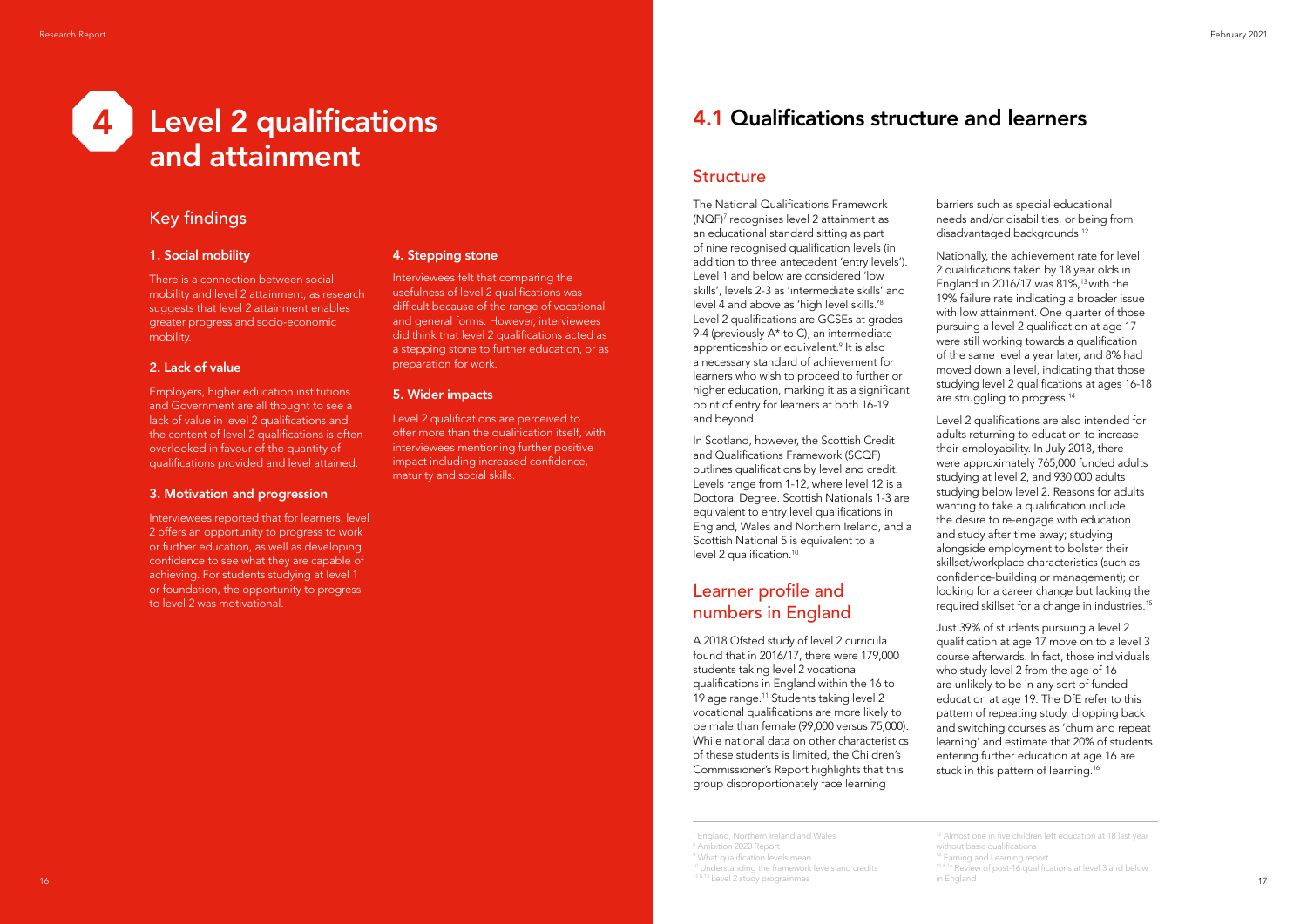## Attainment levels: Literacy and numeracy

## England<sup>17</sup>

In September 2019, the Children's Commissioner for England published research which examined the number of children leaving English schools at 18 without reaching level 2.<sup>18</sup> In 2018, this number was 98,799, representing 18% of the total cohort. This was a 28% increase in children leaving school without a level 2 qualification since 2015. The occurrence rate thus rose for the first time in over a decade, after continuously falling between 2005- 2015. Many of these young people will have been in compulsory education for 14 years, with more than £100,000 of public money invested into their education, and yet the system has not supported them in achieving the qualifications they may need to find meaningful employment.19

These figures are despite the extension of the compulsory education age from 16 to 18 years in 2015 and a drop in 18 year olds outside of education, employment or training from 6.6% to 4% since then. The Department for Education believes these changes in attainment levels are the result of 2013/14 reforms introduced after the 2011 Wolf Review, which reduced incentives for schools to offer non-GCSE courses such as GNVQs. Following this research, the Children's Commissioner formally requested that the Department for Education conduct an independent review into falling level 2 attainment, commit to reducing the number of children failing to achieve a level 2 qualification by the age of 19 within

The percentage of Welsh pupils attaining a level 2 threshold, including English/Welsh<sup>23</sup> and mathematics range from 55.4% in 2014 to a high of 60.3% in 2016.

five years and set out a clear action plan for improving opportunities for those who do not achieve five GCSEs by the age of 16, such as access to apprenticeships and vocational courses.20

> Pupils attaining level 2 threshold Including a GCSE pass in English/Welsh and Mathematics (%)<sup>25</sup>

According to Department for Education statistics, published in April 2019, 84% of state-funded 19 year old learners were qualified to NQF level 2 in 2018.21 70.7% of these 19 year olds were qualified to level 2 in English and Maths, a fall of 0.7 percentage points compared to 2017. The progression rate between 16 and 19 years old of those who had not achieved a level 2 qualification by 16 but had at 19 rose from 25.9% in 2017 to 27.2% in 2018.22

In England, the percentage of 16 year olds attaining level 2 English at the age of 16 fell slightly overall between 2014 (71.2%) and 2018 (69.6%). However, this is offset by an overall increase in those who have attained the qualification by the age of 19. The largest increase in attainment between age 16 and age 19 was in 2016, where there was a 10.1 percentage point change in levels; the smallest was in 2014 where the was a 5.6 percentage point increase.

The percentage of 16 years olds attaining a level 2 in maths reached 71.6% in 2016. There has since been a slight decrease, reaching 68.4% in 2018. Again, this is offset by a general increase in those who had attained the qualification by age 19. The largest percentage point change between attainment between the two ages was in 2018 (7.2) and the smallest in 2015 (2).

## Level 2 Maths by GCSE or equivalent by age of attainment, state sector (%)

|               | 2014  | 2015 | 2016 | 2017 | 2018 |
|---------------|-------|------|------|------|------|
| Age 16        | 6/0.0 | 70.4 | 71.6 | 69.5 | 68.4 |
| <b>Age 19</b> | 70.5  | 72.4 | 75.6 | 75.9 | 75.6 |

### **Wales**

| 2014 | 2015 | DN 1 A | דוממ | ס ו∩כ |
|------|------|--------|------|-------|
| 55.4 | 57 Q | 60.3   | 55.8 | 56.6  |

### Level 2 English by GCSE or equivalent by age of attainment, state sector (%)

|               | 2014 | 2015 | 2016 | 2017 | 2018 |
|---------------|------|------|------|------|------|
| <b>Age 16</b> | 71.2 | 69.0 | 69.2 | 70.7 | 69.6 |
| Age 19        | 76.8 | 77 9 | 79.3 | 80.4 | 79.5 |

<sup>17,21 &</sup>amp; 22 [Level 2 and 3 attainment in England](https://assets.publishing.service.gov.uk/government/uploads/system/uploads/attachment_data/file/791405/L23_attainment_2018_main_text.pdf) 18,19 & 20 [Almost one in five children left education at 18 last year without basic qualifications](https://www.childrenscommissioner.gov.uk/2019/09/20/almost-one-in-five-children-left-education-at-18-last-year-without-basic-qualifications/)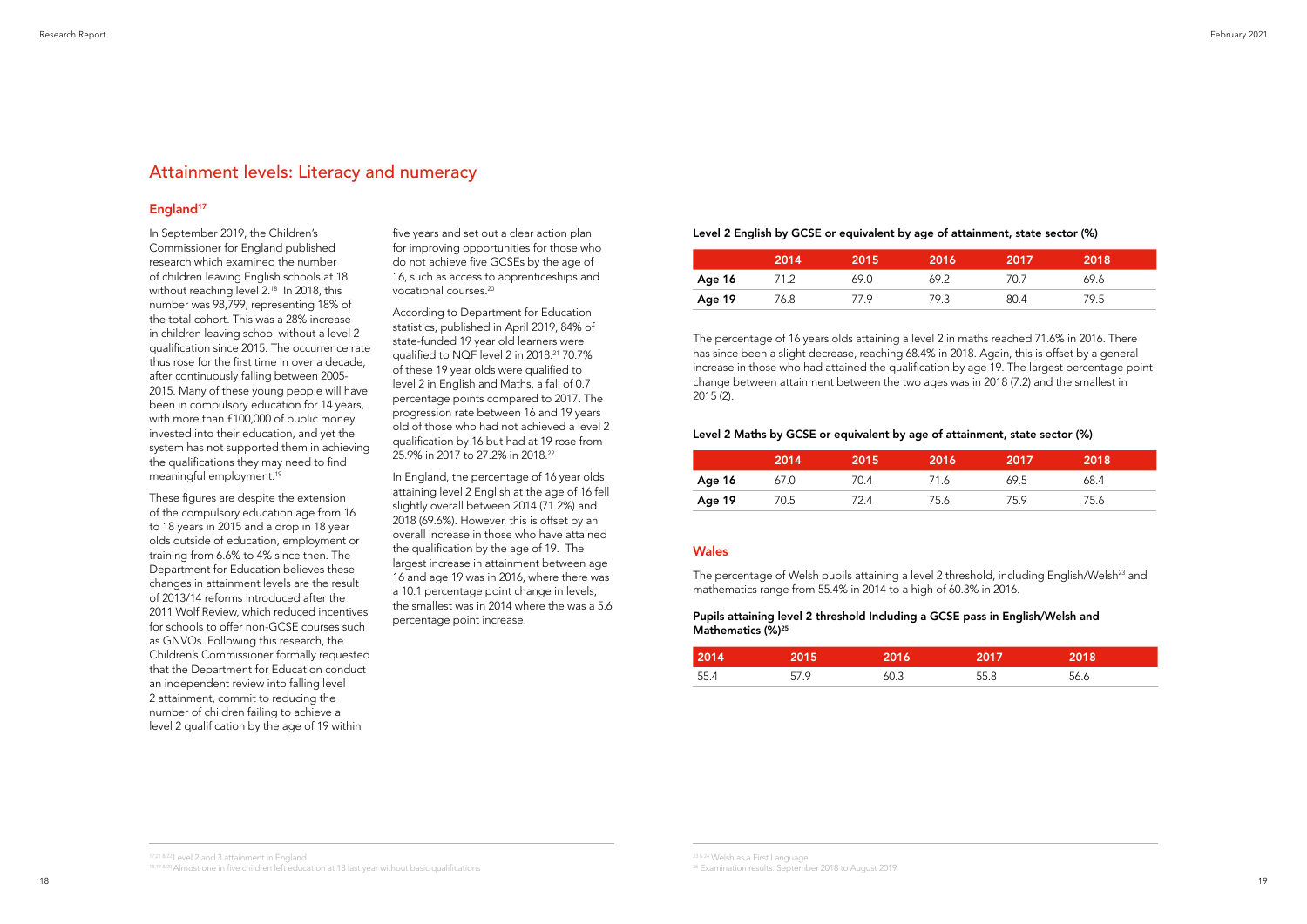## Northern Ireland<sup>26</sup>

In Scotland, SCQF5 Literacy unit attainment rose from 14,639 in 2015 to 23,028 by 2017. Numbers then fell by 40% to 13,496 in 2018 and recovered slightly to 14,401 in 2019. Numeracy attainment numbers followed a similar broad pattern, increasing from 21,830 in 2015 to 30,871 in 2017 before falling by 37% to 19,513 in 2018 and recovering to 23,032 in 2019.31

### SCQF5 Unit Attainment<sup>32</sup>

  $\blacksquare$  Statistics 2020 [Insites report](https://ccea.org.uk/examiner-centre-support/results-statistics/insight-reports)  <sup>31</sup> The Scottish Qualifications Authority does not offer an explanation for the 2018 drops [Statistics 2020](https://www.sqa.org.uk/sqa/64717.html)

|                 | 2015   | 2016   | 2017   | 2018   | 2019   |
|-----------------|--------|--------|--------|--------|--------|
| Literacy        | 14,639 | 20,840 | 23,028 | 13,496 | 14,401 |
| <b>Numeracy</b> | 21,830 | 26,131 | 30,871 | 19,513 | 23,022 |

The percentage of pupils attaining GCSE English at grade A/7-C/4 rose steadily between 2014 (73%) and 2018 (80.2%). The percentage attaining the same grades in maths was lower; it was generally stable in the region of 66% for most years, increasing slightly to 68.1% in 2018.

### GCSE Grade A/7-C/4 Attainment (%)

|         | 2014 | 2015 | 2016 | 2017 | 2018' |  |
|---------|------|------|------|------|-------|--|
| English |      | 75.8 | 77 R | 79.6 | 80.2  |  |
| Maths   | 66.2 | 66.6 | 64.9 | 66.4 | 68.   |  |

## **Scotland**

765k In 2018 there were approximately 765,000 funded adults studying at

level 2

32%

In 2018 32% of 16 years olds in England did not attain level 2 GCSE Maths



In 2018 there were 930k funded adults studying below level 2



18% in 2018 almost a fifth of 16 year olds left education with no GCSE level 2 qualifications



In 2018 30% of 16 year olds left school without gaining a level 2 in GCSE English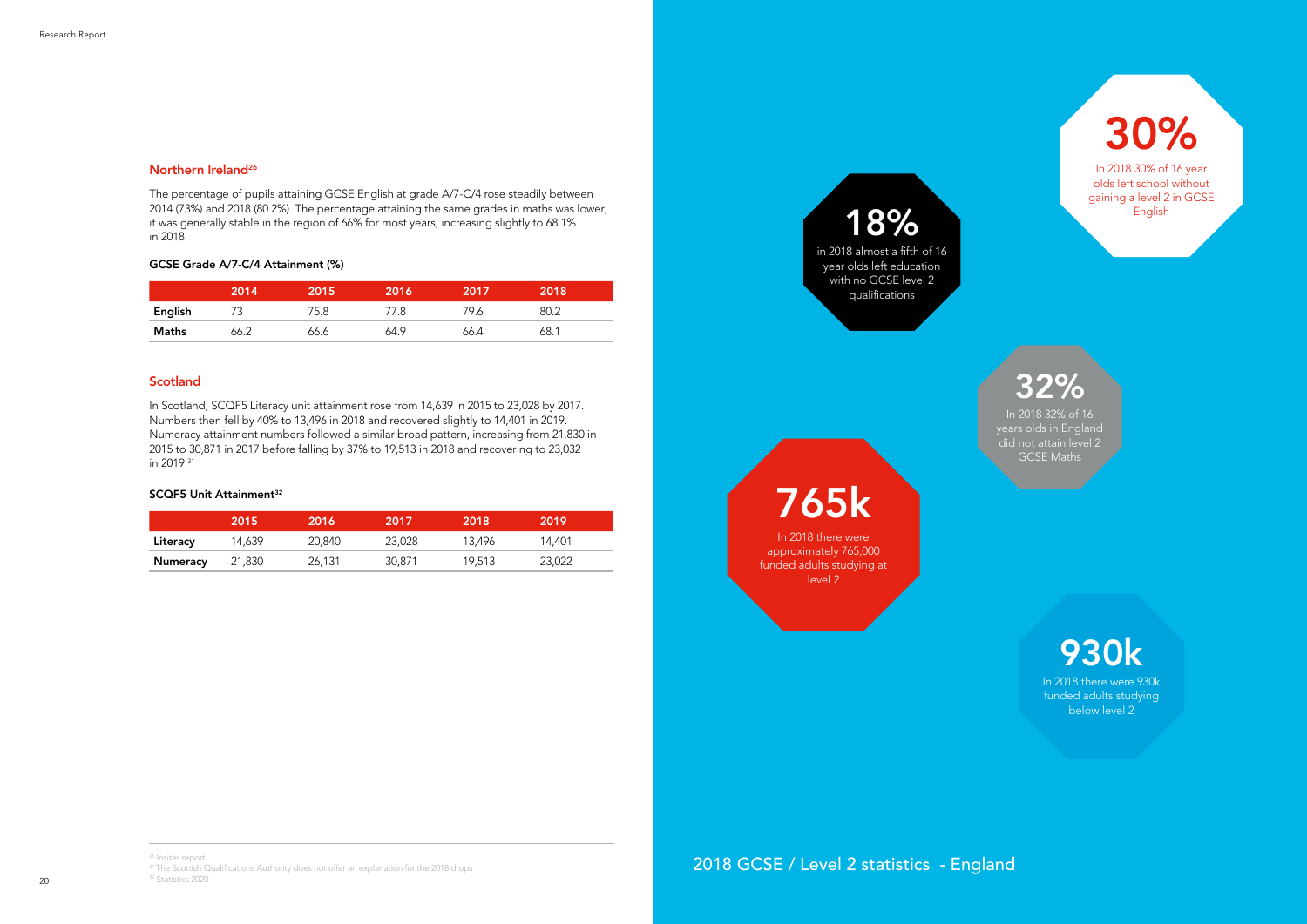## 4.2 Perceived value of level 2 qaualifications

## Perceived value

Interviewees noted that assessing the usefulness of level 2 qualifications was complex because these qualifications come in diverse vocational and general forms, some of which are more useful than others.<sup>33</sup> However, all interviewees deemed these qualifications to be useful to a significant degree and the following comments were made in supporting that stance:

## As a stepping stone

Level 2 qualifications are for many an essential educational stepping stone or springboard to further education such as level 3 and degree level courses.<sup>34</sup> They make these higher levels of education possible for school leavers who might otherwise have a low knowledge base and/ or need to hone their skills or career plans: 'If you take them out, where's the step gone, where's the rung on the ladder gone? And people can't make the jump from rung to the next rung.'

*'If we did not offer them level 2 qualifications, and for a lot of them level 1 as a stepping stone to level 2, they would not be able to access education at all. I do not know what they would do, I do not know where they would go. And it is almost as if they are invisible to the Government.'*

*- FE Interviewee*

## As important preparation for the labour market

Level 2 courses can be essential for far more holistic reasons than a qualification or certificate could suggest, building confidence, maturity and social skills in the process: 'I think the qualification is only ever part of a wider programme and the thing that makes the biggest difference to young people, quite often, is the wider programme, the tutorial support, the enrichment… [These learners] find a skill, and that improves them as human beings, as young people, and gets them ready for the future.'27 These courses can also provide a fresh start, giving learners who did poorly in their GCSEs the chance to try again, but they can allow them to move on and to start again from scratch on a skill or subject that interests them and suits their talents more. $28$ 

Some level 2 qualifications prepare candidates for the labour market immediately after graduation, including in sectors like construction, hospitality, catering, transport and childcare: 'I think there's a huge majority of industries where the level 2 is a passport [to participation].' They give learners the skills and confidence they need to explore career options, find a career path that suits them and access a job or apprenticeship at entry level.<sup>35</sup> Three interviewees noted that level 2 teaches seemingly 'basic' technical skills which are needed for some professions more than higher qualifications:<sup>36</sup> 'Just because you've done a degree doesn't make you any good with a pair of scissors as a hairdresser. You have to start with the basics.' These skills cannot be learned by moving straight up to level 3.

There were mixed views from interviewees on whether there should continue to be so much significance placed on getting all young people to qualify at level 2 through taking GCSEs by the end of lower secondary school. On one hand, this acts as a useful benchmark to determine if individuals have the necessary essential skills for the workplace or for progression to level 3. On the other hand, these qualifications do not always correctly indicate if students have the applied skills, and can be flawed in terms of what they assess.29 In addition, while achieving level 2 at some stage and in some way is preferable, this one size fits all approach may actually benefit schools aiming to meet key performance indicators more than individuals trying to learn skills.<sup>30</sup>

*'Bricklaying is a really good example. You don't need level 3 to get a job in bricklaying, you need level 2. Nationally numbers for level 3 are really low. Most students get a job with level 2 on a construction site.'*

*- FE Interviewee*

## As more than just a qualification

*'My experience of working with learners, and adult learners in particular, is that perhaps they've been through the school system and come out with nothing. Actually, a very lowlevel qualification can mean the world when they've had nothing before. Having something to their name gives them purchasing power both in terms of skills but also in terms of confidence and their ability to have agency and take control of their lives and to feel like they have achieved and they are successful. We mustn't diminish that.'*

*- FE Interviewee*

Level two qualifications in more specialist subjects like those in the digital industry were considered not to be relevant enough to the employment landscape and lacked sufficient expertise among teachers. Therefore, they were deemed by one FE interviewee to be of less value. Another interviewee, while noting that level 2 was a useful resource in accessing education and/or employment for many learners, was concerned that too much of an emphasis has been placed on levels in the UK.<sup>31</sup> Rather than also using level 2 qualifications as a stepping stone, this participant suggested that more qualifications in highly skilled industries could be three year

courses.

<sup>33</sup> Two policymaker interviewees <sup>34</sup> Three policymaker interviewees and five FE interviewees <sup>35</sup> Two policymaker interviewees and five FE interviewees <sup>36</sup> One policymaker interviewee and two FE interviewees 27 & 28 Three FE interviewees

<sup>29 &</sup>amp; 30 One policymaker interviewee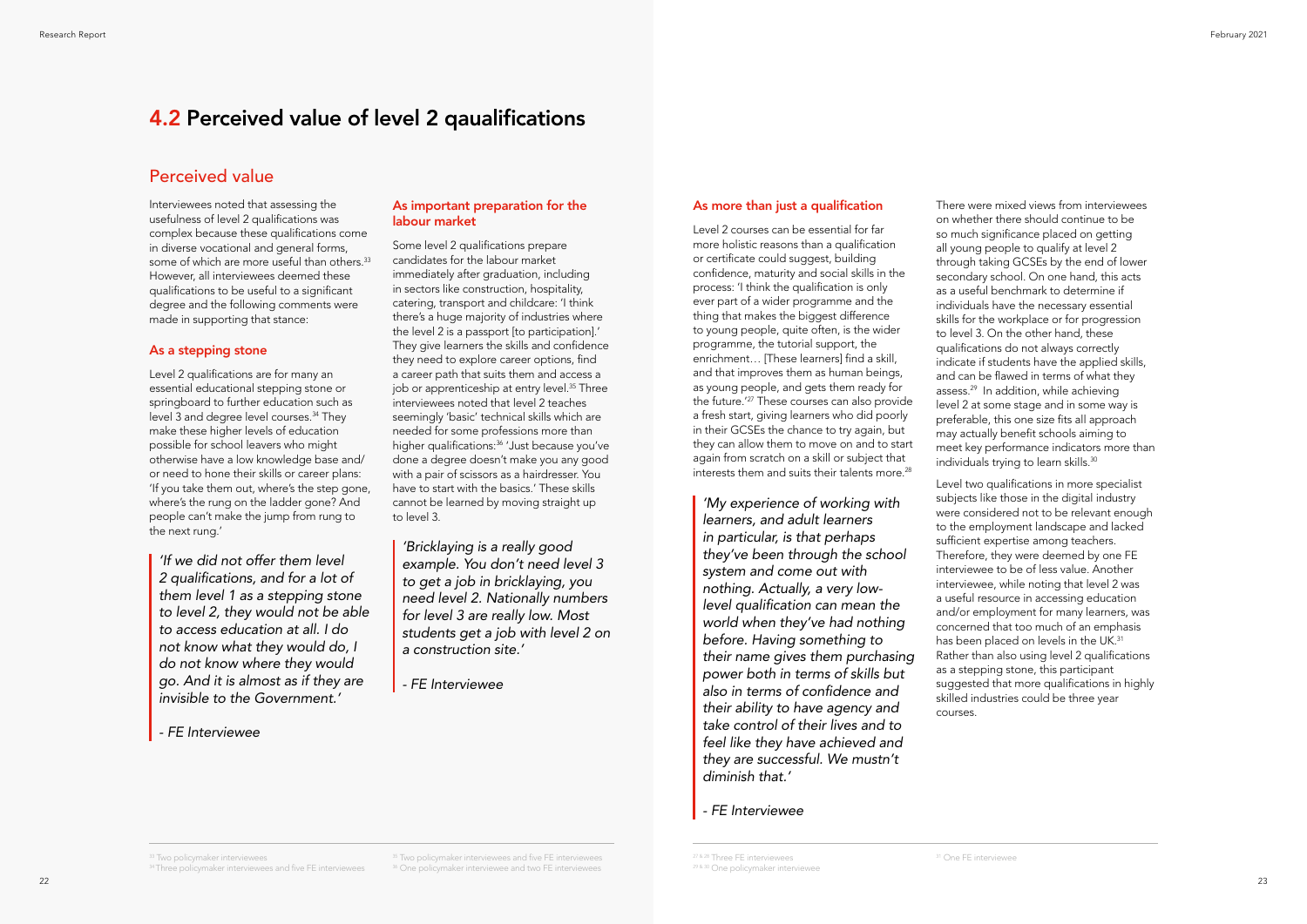## Learner and employer perspectives

## Learners

It was pointed out, however, that learners often do not know what is the best qualification for them;<sup>32</sup> they want to work towards a qualification that will get them into steady work and earning, but they rely on their institutions to inform them of what these are.

In relation to pre-16 level 2 GCSEs, one interviewee commented that learners' impressions generally appeared to be negative because in subjects like maths there is perceived to be no real world application.

### Employers

The Social Mobility Commission notes that GCSEs, as the most widely recognised qualification at level 2, have been adopted by employers as a clear criterion for recruitment and a standard measure for interpreting whether a candidate has the basic skills for entry level roles. Employers often fail to look deeper to consider which GCSEs are actually needed for the role in question.33 A 2018 Ofsted report stated that 'it has become common practice to view the examination syllabus as the curriculum', which means it is the quantity and level of qualifications alone that is the focus of many employers, rather than the content of the courses and the skills they impart.34

> <sup>35</sup> Two policymaker interviewees, one FE interviewee 36 Professor Ewart Keep, SKOPE

This was picked up on by one policymaker who stated that the qualifications with the highest brand awareness among employers when looking for job entrants are GCSEs, A levels and degrees. An FE interviewee suggested that level 2 qualifications that were not BTECs, City & Guilds or GCSEs have little to no brand awareness among employers, while another noted that in some sectors like digital, which need specialised skills, a level 2 qualification is simply not sufficient to enter the workplace in most roles. Others suggested that in many sectors employers would have a preference for entrants at level 3.50

Nonetheless, in the service sector and in trades, individuals with level 2 qualifications are often highly valued and can make up the bulk of the workforce:<sup>35</sup> 'If the Government decided to abolish them for young people, or worse still abolish them for everyone including adults, I think there'd be a lot of very, very grumpy employers.'36

10% Achieving a level 2 qualification increases lifetime earnings of a 19 - 24 year old by 10%

## 4.3 Employment

## Employment

In 2016, young people leaving full-time education with a level 2 qualification had an employment rate of 70%. This employment rate is almost 20 percentage points lower than those of their peers who leave fulltime education with a level 3 qualification or attain higher education qualifications.<sup>37</sup> These employment figures contribute to a skills climate in which individuals who do not attain level 2 qualifications at school are often expected to re-sit these qualifications.38 Despite this expectation, an Ofsted report has expressed concern that these students, 'have often been less visible than others in the post-16 system… and have been overshadowed by the larger and better understood majority who progress directly onto level 3 study after completing GCSEs'.39

*''If you were brought up in a middle-class home with middle-class parents you tend to get support at home in terms of reading, maths, etc., that enables you to do well at school. You tend to get engaged parents, you tend to get support to go on trips and visits to things that really enrich your life. If you don't come from that type of household, the evidence shows that you're less likely to get a good set of GCSEs. So what that means is, you are then more likely to need a level 2 qualification in order to achieve your dreams.'*

*- FE Interviewee*

After completing a level 2 apprenticeship there is sometimes an option to move into full time employment with the company that offered the apprenticeship or with another relevant organisation. There is also the option to progress to a more advanced apprenticeship.40

Research from 2014 highlights that achieving a full level 2 qualification increases lifetime earnings in employment by an average of 10% for 19-24 year olds and 8% for over 25 year olds relative to those individuals who started but did not complete a qualification at the same level.<sup>41</sup> Similarly, achieving a full level 3 qualification increases lifetime earnings in employment by an average of 10% for all individuals aged 19 and above who started but did not complete a qualification at that level.

40 [Apprenticeship Levels](https://creativealliance.org.uk/what-learned-creative-digital-apprenticeships/)

Young people leaving full-time education with a level 2 qualification had an employment rate of

70%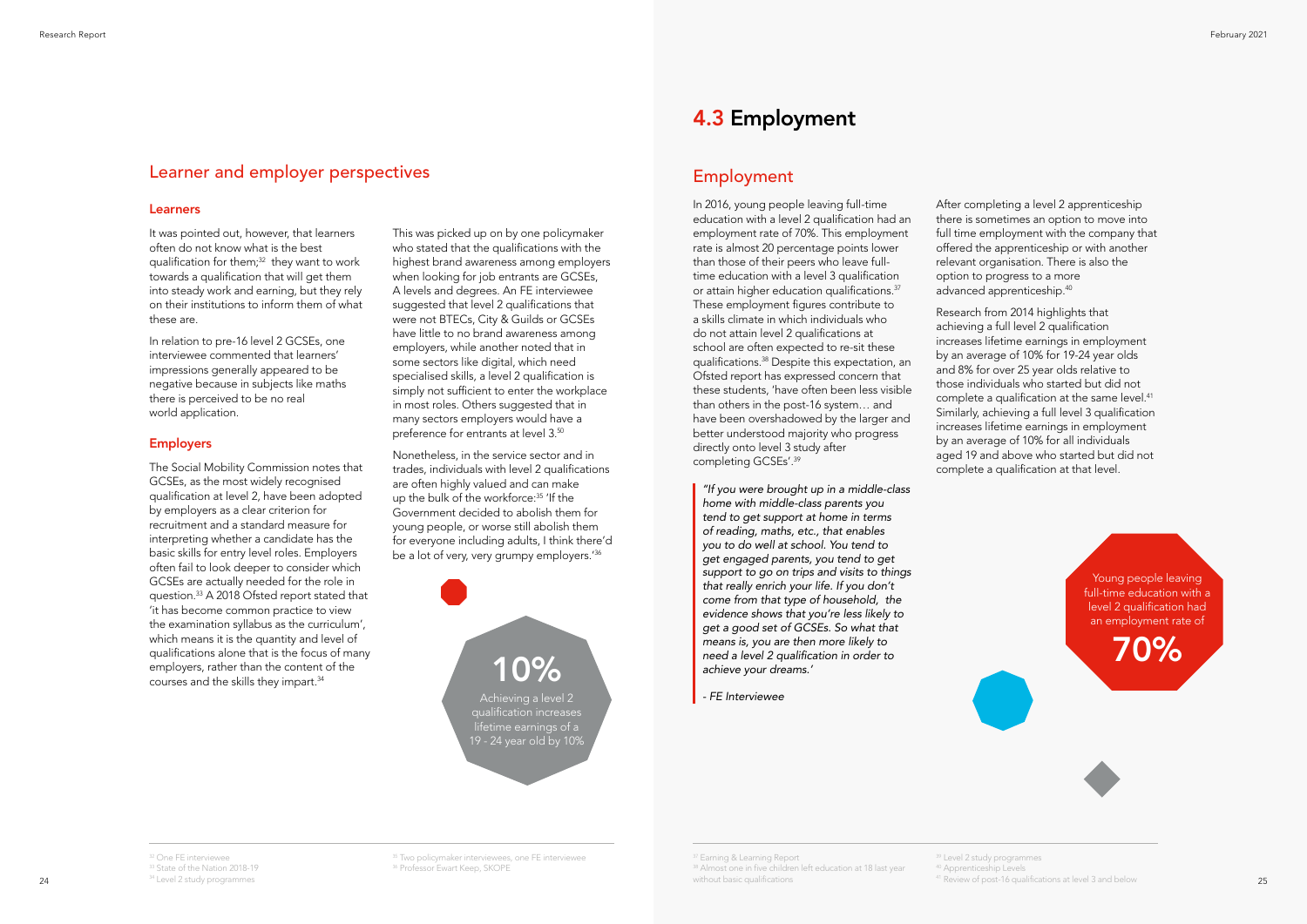## Social mobility and inclusion

There is a very deep connection between social mobility and level 2 attainment, according to most interviewees.<sup>58</sup> There is a significant quantity of research from bodies such as the Youth Commission that highlight the way level 2 attainment enables progress and mobility from a socioeconomic perspective. Difficulties with attainment of level 2 at lower secondary stage when sitting GCSEs are exacerbated among the most disadvantaged, such as those with free school meals,<sup>43</sup> while private schools are able to teach and offer exams in ways which lend to higher scores.<sup>44</sup> One FE interviewee spoke of students from deprived backgrounds who joined their college at level 1 or 2 and stayed until ready to go through higher education.

The connection between social mobility and attainment of Level 2 can manifest in different ways:

### Generational context

One policymaker thought that the divide between those with and without level 2 qualifications was growing from generation to generation. While older adults were able to get into the workplace with fewer qualifications and further training, the current generation of young people are not having the same experience: 'If you don't come out, particularly with a level 2 in English and maths, it's a massive barrier to further opportunities. So, it's really important as a determinant of where you go next.'45

### Regional context

Level 2 apprenticeships have the highest proportion of students from disadvantaged backgrounds (29% of students in 2015-2016 and 2016-2017; and 26 % of students in 2017- 2018). This is three percentage points higher than the overall proportion of disadvantaged apprentices in each year. The proportion of disadvantaged students falls for each consecutive apprenticeship level reaching only 13% of those undertaking Level 6 apprenticeships.<sup>49</sup>

One FE interviewee stated that there are fewer jobs in some regions, for example the North East. In those regions, gaining a level 2 qualification and starting a reliable job with decent prospects and salary is a goal and necessity for many.

> The State of the Nation 2019 report notes that the number of level 2 and 3 apprenticeships, which are more likely to be taken up by those from disadvantaged backgrounds, decreased by 16% and 38% respectively in 2017/18. Contrastingly, higher level apprenticeships, which are typically undertaken by those with a more affluent background, grew by 32%. There is also concern that a reduction in level 2 apprenticeship offers, combined with a focus on T Levels (which will be level 3) will mean that options for those that don't hold a level 2 qualification by the age of 16 will shrink significantly.<sup>48</sup>

One interviewee believed that attainment of level 2 was a question of social inclusion, rather than mobility, since the latter involves moving into a higher socioeconomic grouping than one's parents, whereas social inclusion is a less specific goal.<sup>46</sup> This interviewee believed that level 2 attainment is essential to social inclusion because it remains the primary avenue into the labour force. For many, according to this participant, this is far more attainable than an extensive T level workload that is far harder than material covered at level 2 or in planned transition years.

Another interviewee remarked that it was access to education in general that was connected to social mobility. They believed problems with accessing education for disadvantaged young people could not be pinpointed on level 2 alone, and that level 1 and below were just as important for those who needed more time and support in their education because of their socioeconomic circumstances.

### Apprenticeships held by disadvantaged students<sup>47</sup>

46 One policymaker interviewee

In terms of specific apprenticeships, Level 2 Information and Communication Technologies is one of the top five apprenticeships for progression to high earning for disadvantaged students.

*'Level 2 and 3 apprenticeships offer a 'foot on the ladder' for young people who have not done well in traditional school settings and, if they begin to disappear in favour of the newer higher level apprenticeships, it will hinder social mobility opportunities.'*

*- State of the Nation 2018-19: Social Mobility in Great Britain*

Proportion of each apprenticeship level held by a disadvantaged student (%)



<sup>58</sup> Four policymaker interviewees and eight FE interviewees 42 One FE interviewee

 $^{43}$  Two policymaker interviewees, one FE interviewee  $^{46}$  One policymaker interviewee  $27$ 

<sup>44</sup> One policymaker interviewee

<sup>45</sup> Dr Fiona Aldridge, Learning and Work Institute

<sup>49</sup> [Post-16 education: outcomes for disadvantaged students](https://assets.publishing.service.gov.uk/government/uploads/system/uploads/attachment_data/file/916163/Post_16_education_outcomes_for_disadvantaged_students.pdf)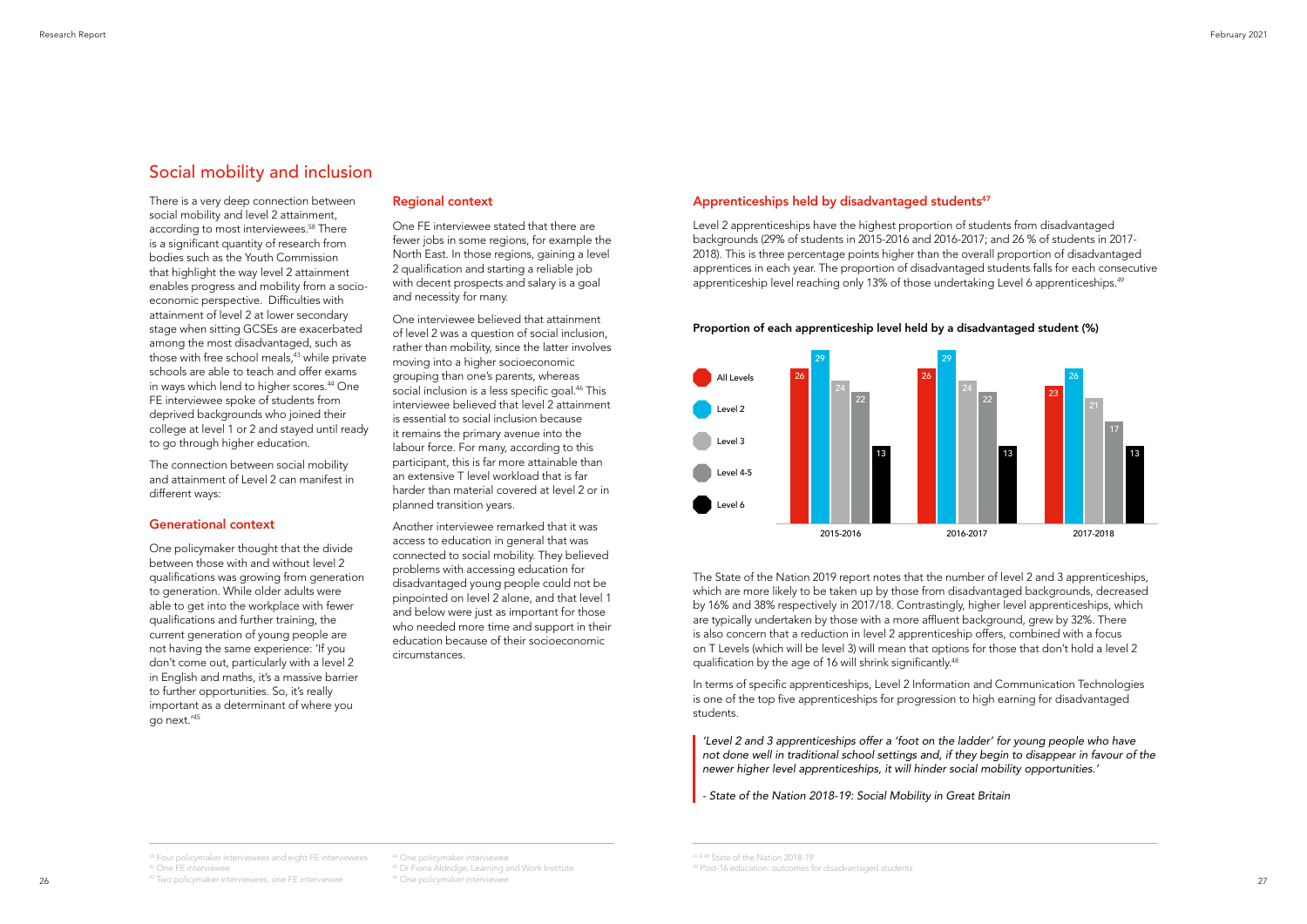Hospitality and catering is one of London's largest industries and 21% of the UK's chefs work in London as of 2019 (55,000 chefs and cooks).<sup>55</sup> The number of chefs working in the city tripled between 2009-2019.<sup>56</sup> However, the industry is struggling to maintain talent as approximately 20,000 chefs leave the profession annually in the UK.<sup>57</sup> This is more than the numbers choosing to enter the profession, and a shortage may become more apparent following the UK's exit from the European Union, as 85% of London's chefs were born abroad.<sup>58</sup>

## 4.4 Attainment rates by sector

## Hospitality and catering

While hospitality and catering is a highly in-demand field, research suggests that those who take Hospitality and Catering as a subject at age 14 tend to have the lowest prior attainment test scores.59 In the decade between 2009-2019 the number of students taking Food Preparation and Nutrition at GCSE fell by 50% and now sits at a total of fewer than 50,000.<sup>60</sup>

### Overall apprenticeships<sup>61</sup>

<sup>55</sup> [London's booming food scene could turn sour without action on education and working conditions](https://www.centreforlondon.org/news/londons-food-scene-could-turn-sour/) 56, 57 & 58 [Kitchen Talent: Training and retaining the chefs of the future](https://www.centreforlondon.org/publication/kitchen-talent/)

59 Social class, gender and ethnic differences in subjects taken at age 14

The attainment numbers for level 2 apprenticeships in Hospitality and Catering have declined over the last five years, from 17,187 in 2015 to 13,363 in 2019. The sharpest fall was between 2018 (13,363) and 2019 (7,242) with a relative decrease of 46% between the two years.

60 [How we can get the talent pipeline flowing properly](https://feweek.co.uk/2019/07/07/how-can-we-get-the-talent-pipeline-flowing-properly/)

28 *28 Propositive stillings and traineersings data* <sup>61</sup> [Apprenticeships and traineeships data](https://www.gov.uk/government/statistical-data-sets/fe-data-library-apprenticeships)

## Hospitality and catering level 2 apprenticeships: UK



### Overall vocational qualifications<sup>62</sup>



<sup>62</sup> [Ofqual](https://www.gov.uk/government/statistical-data-sets/vocational-qualifications-dataset), [Qualifications Wales](https://www.qualificationswales.org/english/publications/vocational-quarterly-statistics/) and [Council for the Curriculum, Examinations & Assessment;](https://ccea.org.uk/regulation/reports-statistics/technical-and-professional-qualification-bulletins/browse-all) plus calculations.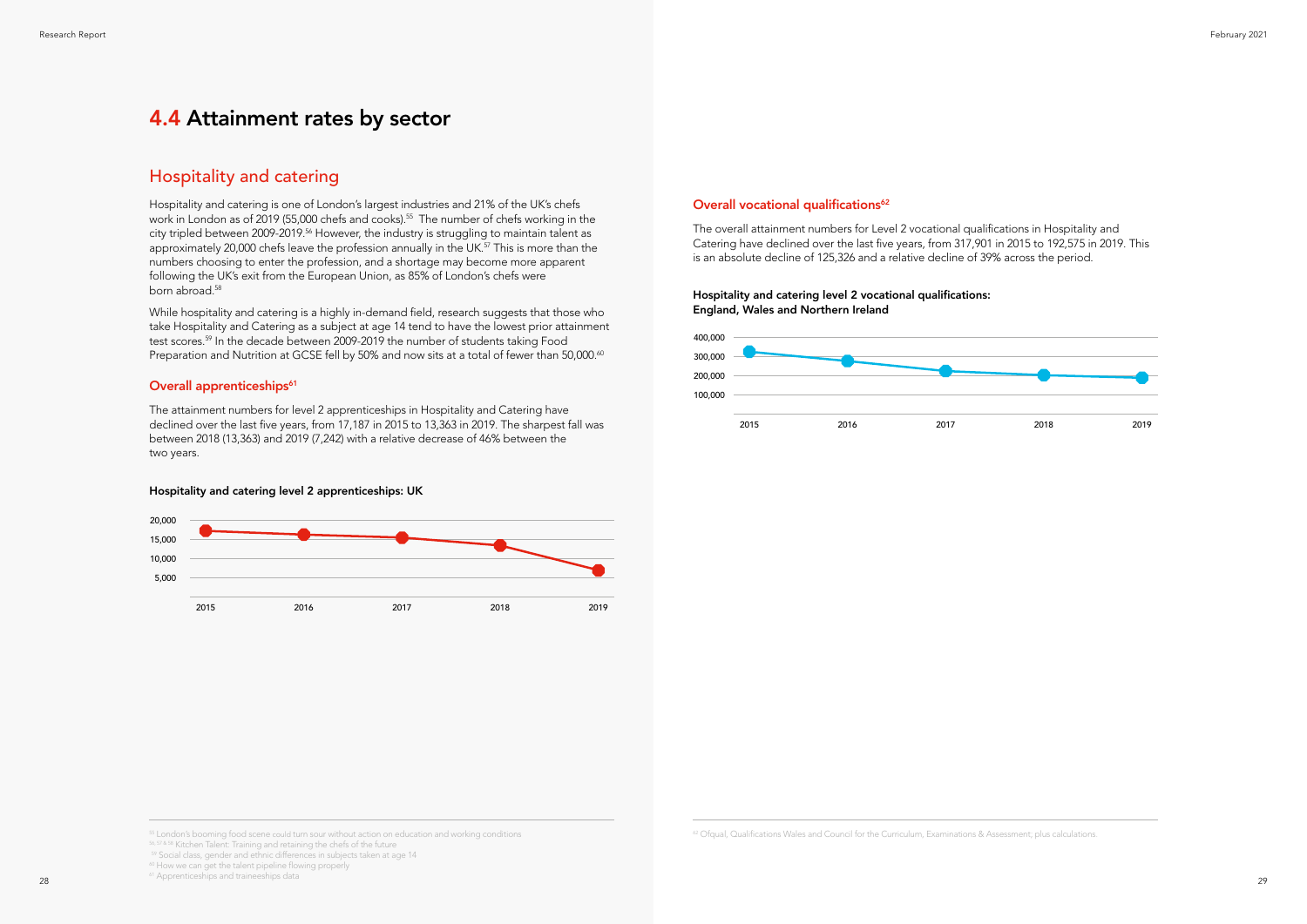According to the most recent National Achievement Rate Table, in the year 2017/18, 71.6% of a cohort of 11,270 all age Information and Communication Technology candidates achieved their chosen qualification.<sup>6364</sup> The Government's statistical dataset for Education and Training breaks down ICT candidates into ICT for users and ICT practitioners candidates. It identified 16,615 candidates as achieving a level 2 ICT for users qualification and 2,473 as achieving a level 2 ICT practitioners qualification in 2017/18. By 2018/2019 these numbers were 13,403 for ICT for users and 2,748 for ICT practitioners.<sup>65</sup> 2019 entries for GCSE computing were up 7.2% on the previous year, with a 14% increase in female entries. Female entries were thus making up 21.4% of the total entry for that year.<sup>66</sup>

## Overall apprenticeships<sup>67</sup>

## IT and digital

The overall attainment level of level 2 IT and digital apprenticeships fell from 4,103 in 2015 to 3,475 in 2017. It then recovered to 3,718 by 2019. The relative decline across the full five year period was 9%.

In the year 2018-19, 995 awards, 5,917 certificates and 2,606 diplomas were awarded at level 2, as well as 483 other non-regulated level 2 qualifications in transportation, operations and maintenance. The year prior, these numbers stood at 1,612 for awards, 5,239 for certificates, 1,888 for diplomas and 494 for other non-regulated awards, as well as 3 other regulated awards and 535 QCF units being achieved. This is a slight increase overall.<sup>69</sup>

### Overall apprenticeships<sup>70</sup>

63 & 64 [National Achievement Rate Tables March 2019](https://assets.publishing.service.gov.uk/government/uploads/system/uploads/attachment_data/file/789589/201718_NARTs_MainText.pdf)

<sup>65</sup> [Education and Training aim Achievement](https://assets.publishing.service.gov.uk/government/uploads/system/uploads/attachment_data/file/848354/ EducationandTraining_Aim_Achievement_1415_1819_final_v0.1.xlsx)

66 [GCSE results: Increase in number of females taking computing](https://edtechnology.co.uk/latest-news/gcse-results-increase-in-number-of-females-taking-computing/)

<sup>67</sup> [Apprenticeships and traineeships data](https://www.gov.uk/government/statistical-data-sets/fe-data-library-apprenticeships)

<sup>68</sup> [Ofqual](https://www.gov.uk/government/statistical-data-sets/vocational-qualifications-dataset), [Qualifications Wales](https://www.qualificationswales.org/english/publications/vocational-quarterly-statistics/) and [Council for the Curriculum, Examinations & Assessment;](https://ccea.org.uk/regulation/reports-statistics/technical-and-professional-qualification-bulletins/browse-all) plus calculations examediations and council for the Curriculum, Examinations & Assessment; plus calculations and council for the

The overall attainment numbers for level 2 vocational qualifications in IT and Digital have roughly halved over the last five years, from 142,177 in 2015 to 69,691 in 2019. This is an absolute decline of 72,486 and a relative decline of 51% across the period.

### IT and Digital level 2 vocational qualifications: England, Wales and Northern Ireland



### IT and Digital Level 2 Apprenticeships: UK



## Overall vocational qualifications<sup>68</sup>

## Transport and logistics

The attainment numbers for level 2 apprenticeships in transport and logistics have declined over the last five years, from 13,985 in 2015 to 9,007 in 2019. The sharpest fall was between 2018 (14,508) and 2019 (9,007) with a relative decrease of 38% between the two years.

The overall attainment numbers for level 2 vocational qualifications in transport and logistics have declined by 16,726 over the last five years, from 89,154 in 2015 to 72,428 in 2019. This is a relative decline of 19% across the period.

### Transport and Logistics Level 2 Apprenticeships: UK



## Overall vocational qualifications<sup>71</sup>

## Transport and logistics level 2 vocational qualifications: England, Wales and Northern Ireland



69 [Education and Training aim Achievement](https://assets.publishing.service.gov.uk/government/uploads/system/uploads/attachment_data/file/848354/ EducationandTraining_Aim_Achievement_1415_1819_final_v0.1.xlsx)

<sup>70</sup> [Apprenticeships and traineeships data](https://www.gov.uk/government/statistical-data-sets/fe-data-library-apprenticeships)

71 [Ofqual](https://www.gov.uk/government/statistical-data-sets/vocational-qualifications-dataset), [Qualifications Wales](https://www.qualificationswales.org/english/publications/vocational-quarterly-statistics/) and [Council for the Curriculum, Examinations & Assessment;](https://ccea.org.uk/regulation/reports-statistics/technical-and-professional-qualification-bulletins/browse-all) plus calculations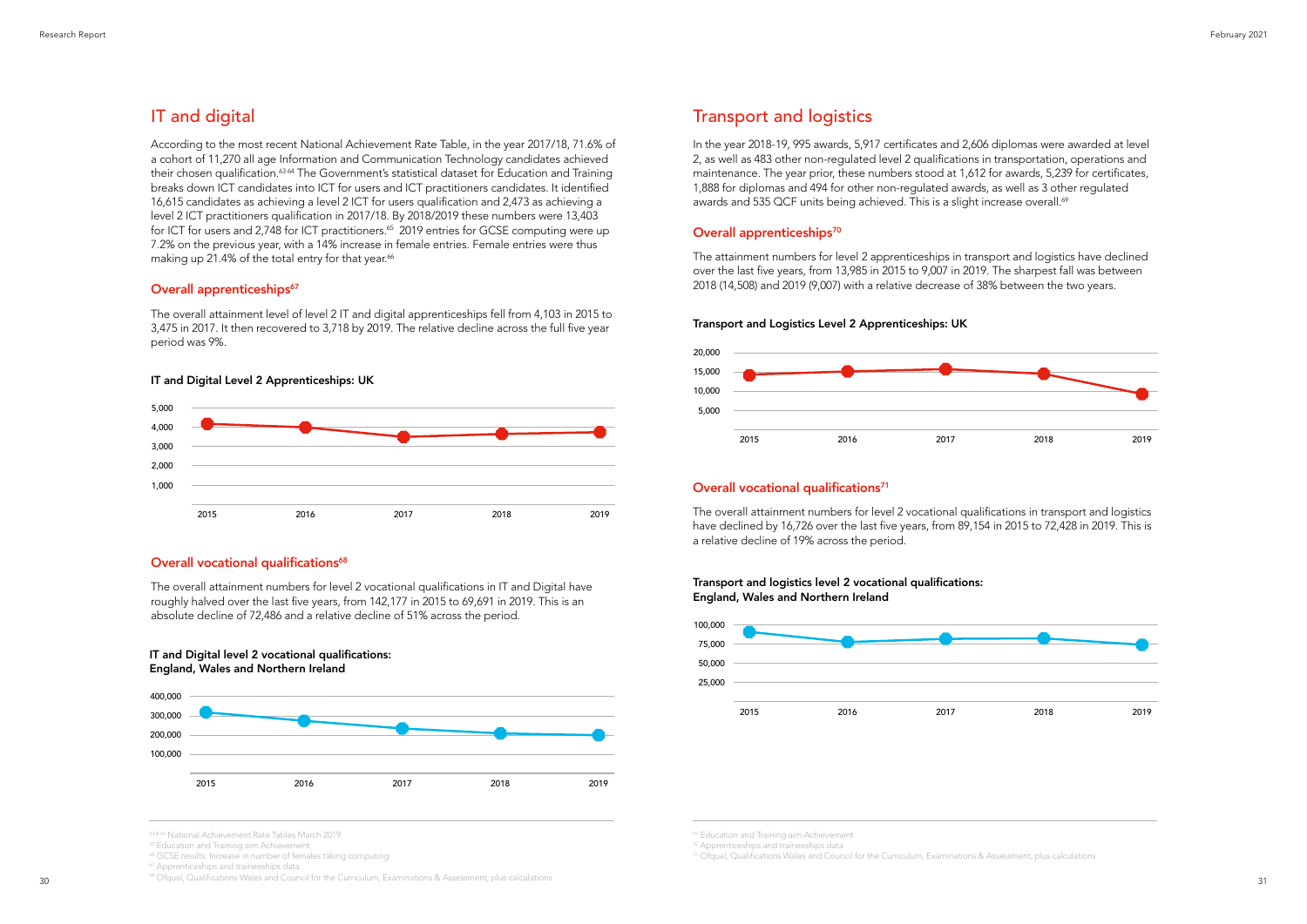<span id="page-16-0"></span>

## Key findings

## Validity of drivers

Both FE and policymaker interviewees echoed the importance of some of the Government's stated drivers of the review, suggesting their validity, including: skills gaps and social mobility; quality and consistency; and developing a climate for the success of T levels. However, interviewees also stated some concerns, citing false assumptions about the existing skills climate and a lack of government familiarity with level 2; flaws in evidence on which the proposal is based; a lack of consultation; and an over reliance on T levels.

## Government use of data

Interviewees felt that the proposal was insufficiently backed by data, with the Government in 'huge denial' of the realities exposed by the data it does not use and it's engagement with data perceived to be superficial.

## **Evidence**

Stakeholders reported their understanding that several key factors had not been considered in developing the proposals, including that some roles do not require anything higher than level 2; the current high failure rate at level 2 (namely GCSEs); and unpopularity vs. specialisation in the assessment of qualification relevance.

# The Government's review 5 5.1 Overview

Whilst some interviewees reported that the Government had proposed the changes to the system based on key supporting evidence including the qualifications available and the number of enrolments, all interviewees expressed a desire to see further evidence in at least one area of the review, with listed areas including: the evaluation of T levels; the purpose of qualifications; investigation into low attainment of level 2; and industry need.

## Unconsidered factors

## Lack of consultation

• To promote T and A levels as the qualifications of choice for 16-19 year olds, withdrawing funding for any qualifications that overlap with them; and

• To ensure that post-16 qualifications below level 3 have a strong focus on progression to higher levels of study (in line with the Government ambition to see more people achieve level 3). For students for whom entering employment with level 3 or below is a good outcome, ensuring that study below level 3 imparts skills that grant access to a range of careers, with support mechanisms to re-engage, re-train and reeducate those who may want to return to further education at a later stage.<sup>75</sup>

Stakeholders reported the perception that the Government had failed to appropriately consult stakeholders in the process of developing the proposal in the past, meaning it lacked relevance in the 'real world setting'. The call for evidence expected in early 2021 will therefore be critical in contributing to Government thinking going forward.

 $<sup>72</sup>$  Entry level, level 1, level 2 and level 3, excluding GCSE's, AS and A Levels, and qualifications that have recently been</sup> subject to or are in the process of reform or development. <sup>73</sup> Post 16 level 3 and below qualifications review - Impact Assessments.pdf 74 Post 16 level 3 and below qualifications review - Consultation Document.pdf

 $^{32}$  33  $^{35}$  Post 16 level 3 and below qualifications review - Consultation Document.pdf  $^{35}$ 

In May 2018, the Government confirmed its plans to review post-16 qualifications at level 3 and below. The stated aim of the review is to streamline the qualifications available at this level,<sup>72</sup> ensuring that public funds are only used to subsidise 'high quality qualifications that serve a clear and distinct purpose.' The overall objective is to offer a technical qualification system at level 3 and below on which stakeholders can rely and in which they can have confidence,73 with the anticipated result being fewer funded qualifications at level 3 and below.74

## Principles for technical qualifications

The review has been underpinned by the Department for Education (DfE)'s key principles of quality, purpose, necessity and progression and contains proposals for ensuring early progress is secured and the system is properly regulated. The proposed principles for the technical qualifications system put forward for feedback in the consultation are:

- To work towards giving students clearer choices, as well as ensuring that the qualifications meet an educational or skills need, and to build these needs into qualification design;
- To offer clear progression routes to higher levels of study, technical excellence or high quality employment;
- To ensure qualifications are good quality, with quality recognised as the content, design and size of the qualification aligning with and supporting its purpose;
- 
- 
- 

• To ensure qualifications deliver well on their intended purpose;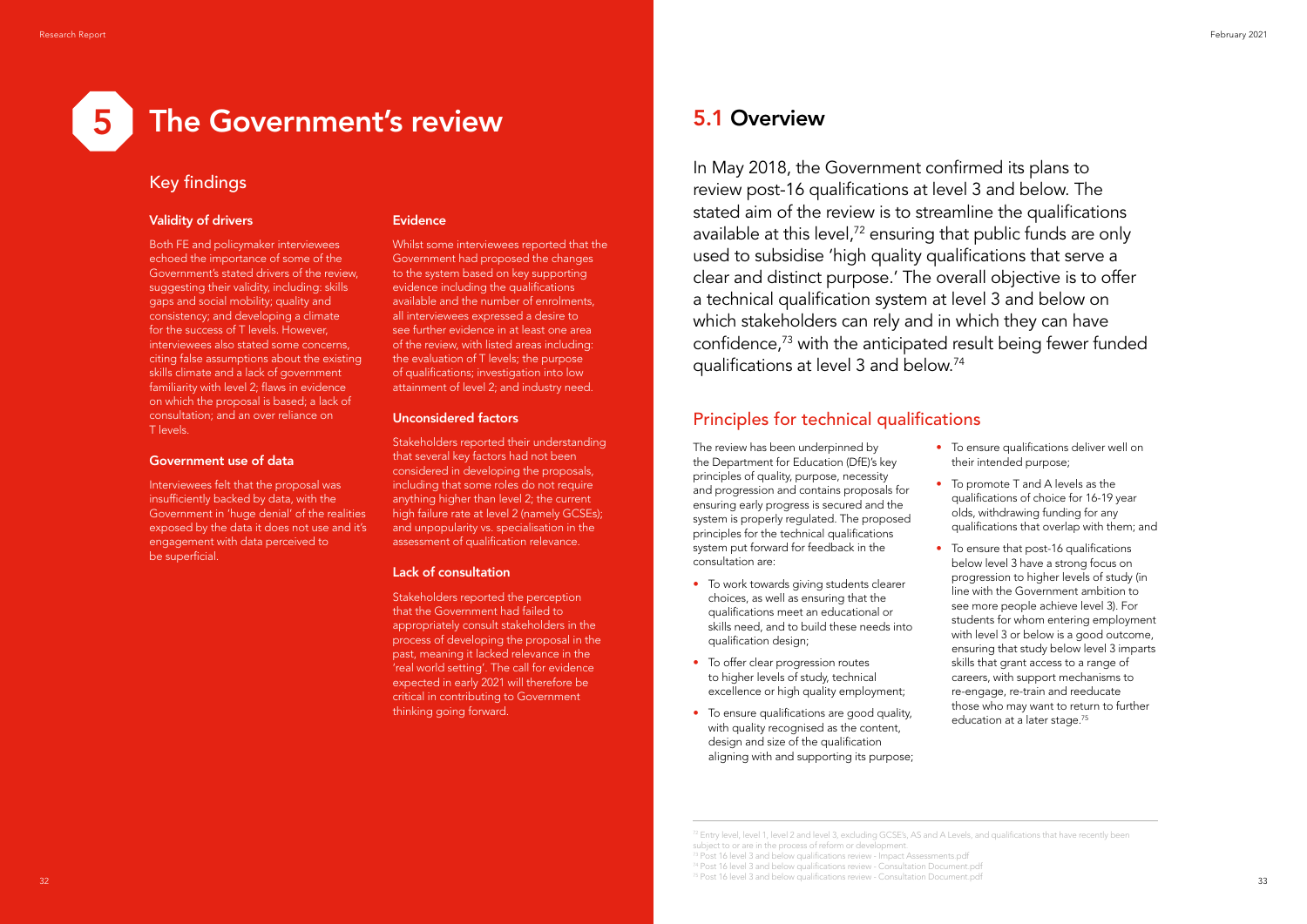## 5.1.1 Review and consultation structure

A consultation - the first of two that have been planned for this review - was held on the between March and June 2019, marking the first stage of the review.

The consultation allowed for stakeholders to offer their views on the principles that will guide the review, and provided evidence showing that strengthening the quality and comparability of the relevant qualifications for 16-19 year olds and adult learners would be of benefit.76

The second stage will lay out proposals in more detail and present the criteria for determining which qualifications will be considered for funding. Additional opinions will be sought regarding the processes and timescales that will be implemented to effect these changes.<sup>79</sup>

The Government published a response to the question of qualifications have low or no enrolment in February 2020. The key takeaways were as follows:<sup>80</sup>

This first stage invited opinions, thoughts and views on the general processes, guiding principles and broader considerations. Views were also sought on how removal of approved funding for qualifications that are already covered in newer T levels and Applied General Qualifications (AGQs) might affect the system and its users.<sup>77</sup> As part of the ongoing process, the decision was made in February 2020 to remove the approval for funding for approximately 5000 post-16 qualifications (more than 40% of the total) from August 2021 onwards, based on evidence laid out from former reviews, research papers and consultations.78 The ESFA will continue to review qualifications on an annual basis going forward and will remove any with low take up.

## Response to first stage: Low and no enrolments

- 78% of 415 respondents agreed with the proposed government criteria for identifying qualifications with no enrolments. Those who answered no generally opposed the streamlining of qualifications or the proposed timeline of two years.
- A small majority of 406 respondents (52%) felt there were no specific reasons that a qualification with no enrolments should remain approved for funding. Those who answered yes and gave a reason suggested that such qualifications may be related to niche skills or industries and there may be future change in demand for certain roles or skills.
- 57% of 448 respondents did not agree that the Government should consider removing approval for funding from qualifications with low enrolments. Reasons given included retaining funding for qualifications related to niche skills and industries.
- 84% of 424 respondents felt there were specific reasons that a qualification with low enrolments should remain approved for funding, with a variety of reasons given.

## 5.1.2 Drivers of the review

The impact assessment that accompanied the consultation documents laid out some of the key reasons, based on the data sources referred to by the DfE, that the review has been deemed necessary. The technical education system has some 12,100 different qualifications approved for public funding for students aged 16 to 19 years. These include a wide range of qualification types with diverse purposes, and significant variety in qualification size (number of guided learning hours) and design features (e.g. forms of assessment, marking and moderation). There are also multiple qualifications of different types addressing similar occupational skill areas, with only light-touch regulation in place for the large majority.81 These components of technical education in England have resulted in a system that, as presented by the DfE:

- Is difficult to understand, with both students and employers unclear on skill levels and intended outcomes delivered by different qualifications, often of varying sizes, within the same level.
- Allows too many students to enrol on numerous qualifications at similar levels.
- Fails to support the growth in skills particularly intermediate (level 3) and higher-level skills - that individuals and the wider economy need.<sup>82</sup>

As such, the Government's case for change set out the basis on which the review has been deemed necessary.<sup>83</sup> The key drivers presented were skills gaps and social mobility; inconsistencies in qualification offerings; previous failed system improvements; ensuring the success of T Levels; and facilitating wider reform.<sup>84</sup> Some of these elements were echoed by both the policymaker and FE stakeholder interviews:

<sup>76, 77 &</sup>amp; 79 Post 16 level 3 and below qualifications review - Impact Assessments.pdf <sup>78</sup> [Education ministers pull plug on 5,000 post-GCSE qualifications](http://Education ministers pull plug on 5,000 post-GCSE qualifications) <sup>80</sup> [Qualifications and public funding](https://www.gov.uk/government/collections/qualifications-approved-for-public-funding)

 $^{\text{33 A 8 A}}$  Post 16 level 3 and below qualifications review - Case for Change.pdf  $\,$  $81$  Excluding a small proportion (12%) is subject to tighter quality controls through the 16-18 performance table requirements 82 Post 16 level 3 and below qualifications review - Impact Assessments.pdf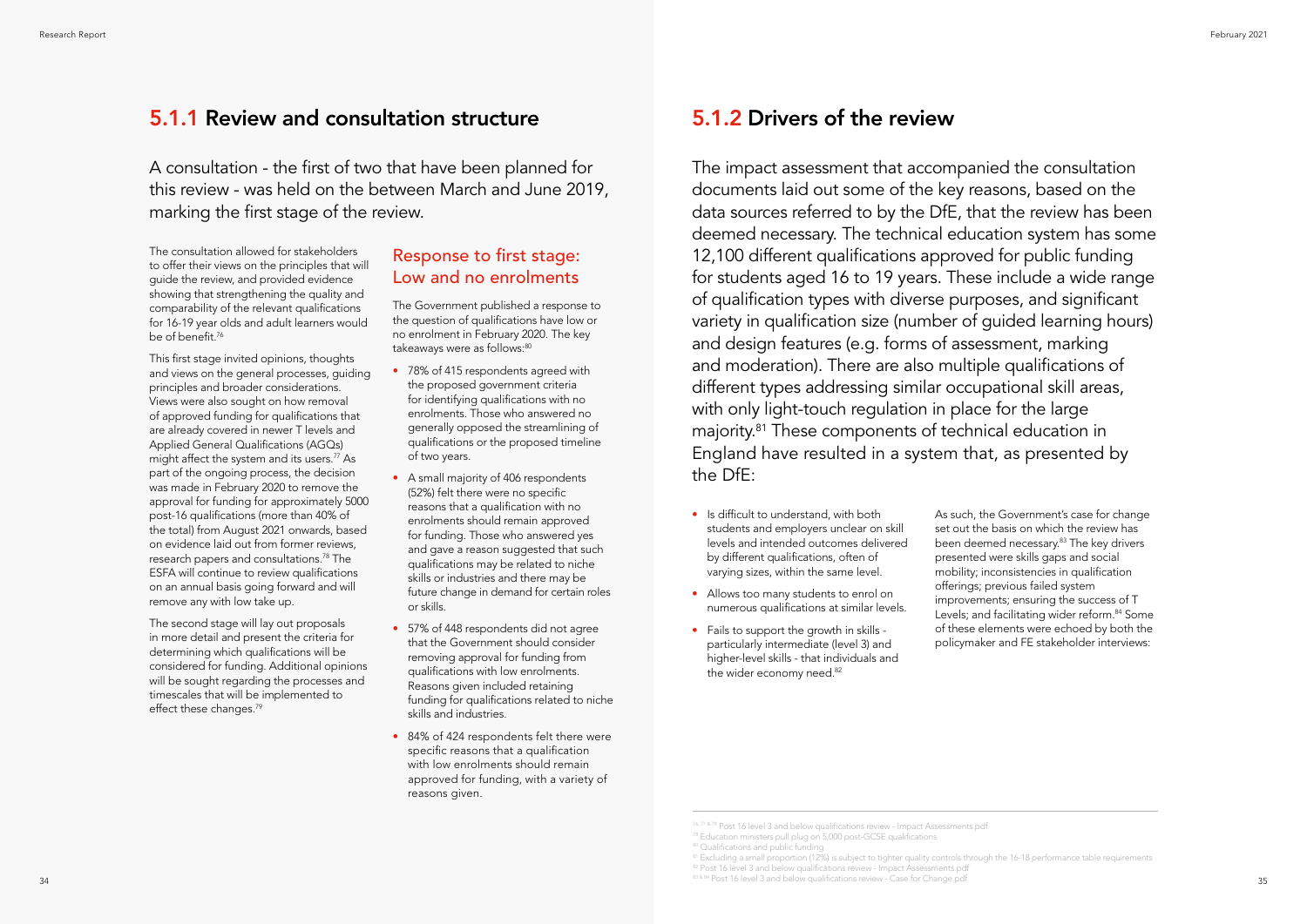The government position is that offering high quality qualifications is essential to address significant skills gaps, as well as considering ways to aid social mobility. Policymakers interviewed echoed this, reporting that the aim of the review was to create opportunities for higher quality level 3 qualifications96 in order to address the reported absence of sufficiently highquality qualifications at level 3, despite the economic and personal benefits of these qualifications.<sup>85</sup>

## Skills gaps and social mobility

## Quality and consistency

According to some interviewees, the government view driving the review and shared elsewhere was that there was a very high volume of qualifications, in particular at level 2 or below, that were not highly valuable in terms of returns of qualified and labour market ready graduates.<sup>86</sup> Assessing these qualifications and removing some would clarify the most useful and relevant qualification paths for both learners and employers and was one driver of the review: 'I think one of the very real challenges is that with so many qualifications available it's really hard for both individuals and for employers to know which is the qualification that will make a difference and when you see a qualification on a CV, what is that person able to do?'87

- 86 Four policymaker interviewees, three FE interviewees
- $^{87}$  Dr Fiona Aldridge, Learning and Work Institute  $^{90}$  Two FE interviewees  $^{93}$  Dr Fiona Aldridge, Learning and Work Institute  $^{93}$  Dr Fiona Aldridge, Learning and Work Institute  $^{96}$  One FE interviewee and  $^{$
- 
- 89 One FE interviewee
	- 90 Two FE interviewees

*'I am a big fan of substantial, relevant, and high quality qualifications. I think that in the past there has been a tendency for organisations to do small qualifications that didn't really have any value, that were put in place to help colleges or schools or providers to improve achievement rates, rather than to equip young people with the skills that they need for the future. So I think there was a need to have a look at the qualifications and make sure that the qualifications we have are fit-for-purpose.'*

## *- FE Interviewee*

Another interviewee emphasised that there was a need to find solutions to further education that would suit both young and adult learners, and a process that is holistic for learners: 'I think there are massive implications if there was a reduction in level two and below qualifications, if there are not enough opportunities for people to progress through. But if we are going to say that that's a key purpose for pre level three qualifications then they very clearly need to be associated with supporting progression rather than just being an end in themselves.<sup>'93</sup>

Five interviewees suggested that if the reduction of qualifications at level 2 was carried out effectively and with proper stakeholder consultation and adherence to skills frameworks it could be a good thing.<sup>88</sup> Two specific reasons were given by stakeholders: firstly, because it was seen important to increase the number of those at level 3 or above entering highly skilled sectors like digital.<sup>89</sup> Secondly, because there was seen to be a surplus of lower quality qualifications.90

88 Four FE interviewees, one policymaker interviewee

## Success of T Levels

- <sup>91</sup> One policymaker interviewee, three FE interviewees
- 92 One policymaker interviewee
- 93 Dr Fiona Aldridge, Learning and Work Institute
- 95 One FE interviewee 96 One FE interviewee

A significant driver for the Government is the success of the new T levels, for which a coherent and streamlined system is essential. Interviewees noted how T levels were being held up as the gold standard of the new approach to balancing general and technical skills at level 3, and that in implementing this new qualification the Government would assess the appropriateness of the existing alternatives.<sup>91</sup> Two of the FE experts believed that the Government was trying to show that A levels weren't the only valid path to sustainable employment at level 3, and that the T level was the technical and vocational equivalent.

## Facilitating wider reform

Interviewees mentioned other problems with the current system and the need to find a broader solution for the post-16 education sector. One policymaker interviewee felt that the current delivery of level 2 qualifications was flawed, particularly around numeracy:92 'I do know that for colleges, their number one problem around numeracy maths is attendance. A lot of kids just won't turn up, and then quite a few of them won't turn up for the exam, but some of them would turn up but they haven't been to any lessons and stuff. It's just quite a mess at the moment.'

## Other perceptions

Some interviewees remained neutral at this stage on whether the Government's proposal captured the realities of the current post-16 education climate.<sup>94</sup> In addition to the stated aims of the Government, two FE interviewees reported that they thought that further drivers for change included the motivation to eliminate some choices because doing so might reduce registration and examination costs,<sup>95</sup> and the intention to further raise the bar on attainment by removing lower level qualifications below level 3 in order to focus on getting all individuals to level 4.96

85 One policymaker interviewee

<sup>&</sup>lt;sup>94</sup> Two policymaker interviewees, one FE interviewee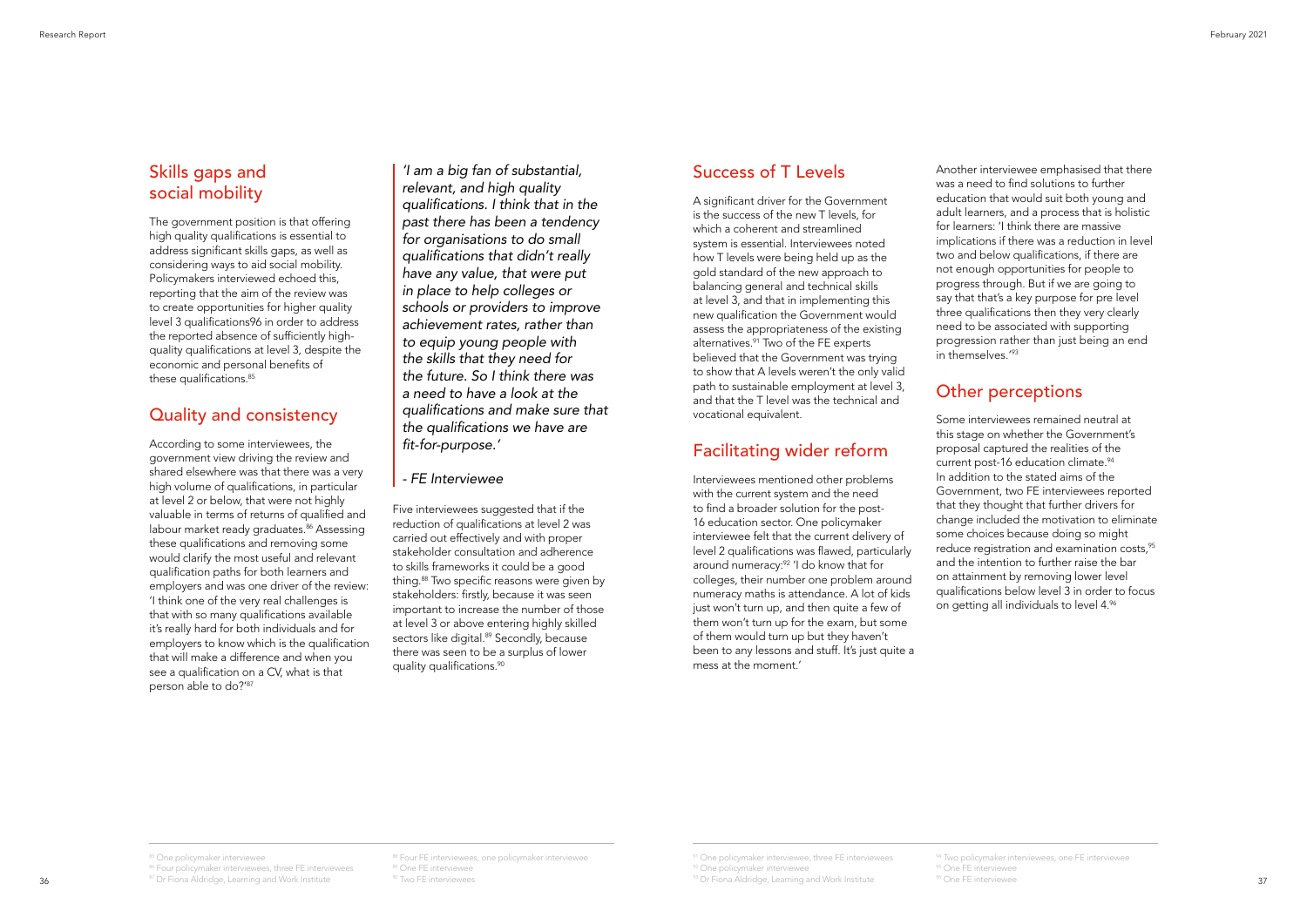- <sup>98</sup> One policymaker interviewee, two FE interviewees
- 99 One policymaker interviewee, one FE interviewee

<sup>100</sup> One policymaker interviewee

<sup>101</sup> One policymaker interviewee and one FE interviewee <sup>102</sup> One policymaker interviewee and one FE interviewee

Three interviewees believed that the Government may have had good intentions with its review, but that it was built on the false assumption that learners starting level 3 qualifications are already, or will be, competent at level 2.98 It was also suggested that the Government should be conducting necessary whole system overhaul and starting more from scratch,<sup>99</sup> even though it has only recently made significant changes, because more change is needed, particularly at pre-16 level.<sup>100</sup>

103 One FE interviewee

38 and the policymaker interviewee the control of the control of the control of the control of the control of the control of the control of the control of the control of the control of the control of the control of the con

## 5.1.3 Concerns related to drivers of the review

Whilst some interviewees echoed the justifications given for the review by the DfE, as above, several also remained unconvinced about the validity of these drivers.<sup>97</sup> Some of these concerns included the following:

## False assumptions about existing skills climate

## Flaws in the Sainsbury Review

117 Two FE interviewees <sup>118</sup> Three policymaker interviewees

It was also argued that the Sainsbury Review was flawed, and thus not a good basis for further reform.101 The two column level 3 qualifications structure of technical or general education (now T levels or A levels) was considered to be 'naïve' by one policymaker, who went on to suggest that the Sainsbury Review had begun paving the way for the removal of level 2 qualifications. Although, now there does seem to be a recognition within Government that there is a place for some Level 2 qualifications, whether there is a thorough understanding of which ones hold value is another question.

### Over reliance on T Levels

The stripped back, dual focus on A levels and T levels could see the elimination of other valuable qualifications, such as the AGQs:<sup>102</sup> 'I think [it] is showing there's significant lack of understanding of the sector and of learners and of the volume of learners that are currently on those types of qualification. I don't think colleges will be able to replicate that provision through T Levels.'103

*'I think there's a desire from Government to simplify the system, but you can't simplify something that is inherently complex. Education is complex as a sector because it has to be. We're trying to individualise a learner journey for millions of students, that's complex by it's very nature.'*

*- FE Interviewee*

## Lack of consultation with stakeholders

There was concern that the Government had not sufficiently consulted with stakeholders:117 'They've made certain assumptions and then have gone ahead and acted on them.' As a result it was felt that the proposal lacked relevance in a real world setting. Three FE interviewees stated that from their experience employers are aware of the qualifications that are relevant to their subject area and subsequently know the people that they are trying to recruit without the need to replace these qualifications with T levels. One FE interviewee went on to say that colleges will not run level 2 courses if they do not need to and are working to support the complex individual needs of students.

## Inappropriate assessment methods

One FE interviewee suggested that the Government should be moving away from examination culture when dealing with a scale-based qualifications system. They contended that technical and professional qualifications need to assess knowledge in a different way and it is this that should be a government priority.

# Lack of government familiarity

# with level 2

One interviewee pointed out that there is a growing understanding in Government that level 2 qualifications can be valid and useful. However, this is hampered somewhat by a belief among interviewees that those in Government have not come into contact with such qualifications a great deal.<sup>118</sup> One interviewee described post-16 qualifications as being perceived in Government as for 'other people's children' while another stated: 'It's fair to say that a lot of people in Government haven't actually experienced these qualifications or been through them so they are perhaps less aware of their value and their role in the market.'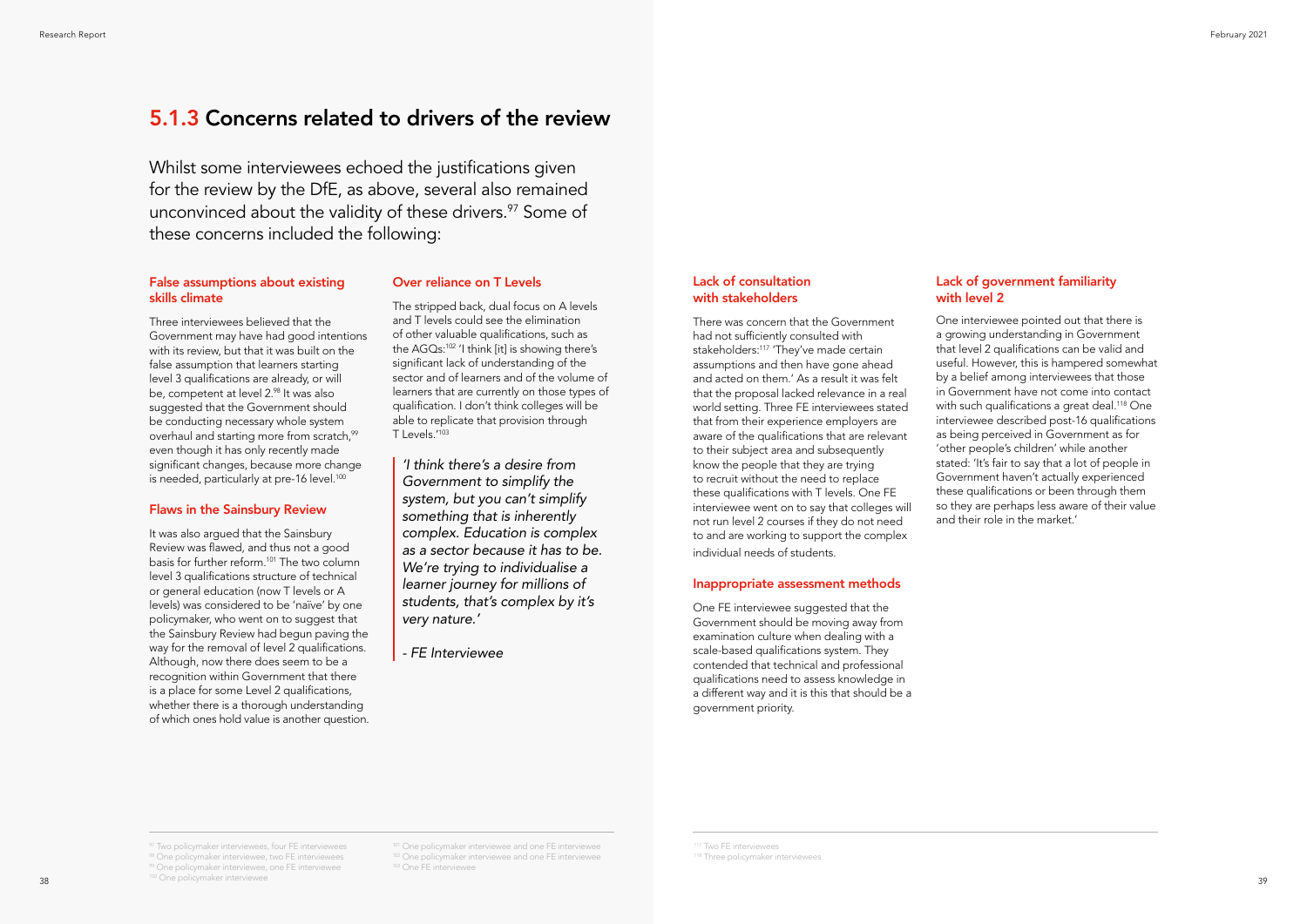## 5.2 Evidence

The Government's review builds on findings from a variety of previous publications such as the Wolf Review in 2011, the Sainsbury Review in 2016 and the post-16 Skills Plan in 2016.<sup>119</sup> The fact that these pieces of research form the basis of this review was echoed by the policymakers interviewed for this study, of whom one mentioned the Wolf Review, and three the Sainsbury Review. Other sources of data were used as evidence to support the findings in the consultation. The majority of these are additional government papers, consultations and reviews, with the key sources as follows:

### Ad-hoc statistical release

- 120 Students\_and\_qualifications\_at\_level\_3\_and\_below\_in\_England.pdf
- $121$  [Post-16 Skills Plan](https://assets.publishing.service.gov.uk/government/uploads/system/uploads/attachment_data/file/536043/Post-16_Skills_Plan.pdf)

<sup>122</sup> Post 16 level 3 and below qualifications review - Consultation Document.pdf

This was a supporting document to the consultation and provides an overall view of 16-18 year olds and the qualifications studied. Trends in enrolments for qualifications at level 3 and below are also analysed in this release to support proposals for system reform.120

### Post-16 skills plan

In terms of quality and overlap, stakeholders reported the belief that courses have been assessed according to their content and overlap with the T level and other alternatives in the broad subject area.108 In line with this, one interviewee suggested the Government was using labour market, employment and skills gap data to see where the system was falling short.<sup>109</sup> One FE interviewee added: 'I think [evidence gathering] has been less qualitative and there's been quite a reliance on the feedback from providers and professional bodies to help shape the government decisions.' Another noted that destination data is patchy and always a little out of date, so is not entirely reliable.<sup>110</sup>

This document was released in 2016 and uses findings from the Sainsbury Review to put forward plans for reforming the education system particularly for post-16 learners so young people and adults feel supported to access sustained employment, as well as to meet the needs of the economy.121

### T Level consultation

The T Level consultation response was also a trigger point for the Government to make plans to review post-16 qualifications approved for teaching at level 3 and below.122

## 5.2.1 Perceptions of the evidence

Interviewees spoke of their understanding that the Government had made its proposed changes to post-16 education on the basis of the supporting evidence on the qualifications available,104/105 the number of enrolments in these qualifications,<sup>125</sup> and matched data focussing on progression and qualification returns.106 The Government was also said to have been looking at reviews of the education system, and talking to employers and colleges about proposed changes.107

<sup>104</sup> Two policymaker interviewees, two FE interviewees 105 One FE interviewee referenced individualised learner record data (ILR)

<sup>125</sup> Two policymaker interviewees, four FE interviewees 106 Two policymaker interviewees

One interviewee noted that there was a strong case that level 3 qualifications have stronger economic returns, while another stated that there was a strong economic case, supported by extensive data, for reform of the technical education system.<sup>111</sup> Interviewees expressed the belief that relevant data was available, but that it was more what the Government chooses to do with that data that was contentious:112 'I think it's more about whether reform

makes it better or worse and whether the reform is actually going to deliver what the Government wants rather than the case for reform.' One policymaker who did believe there was a clear case for reform suggested that any changes should take into consideration the interests of learners as well as the economy, be based on consensus and be paced carefully.

*'There's some research showing how those students are less likely to be retained in degree courses, but they also have lower qualifications on entry so it's not surprising that they're on average, slightly less qualified. The story tends to be negative, but there's a positive story to tell about the way in which those qualifications engage learners who wouldn't otherwise be engaged in A levels and help them to succeed in higher* 

*education.'*

```
<sup>119</sup> Post 16 level 3 and below qualifications review - Case for Change.pdf
```
## *- Policymaker Interviewee*

107 One FE interviewee each

<sup>108</sup> One policymaker interviewee, one FE interviewee

<sup>109</sup> One policymaker interviewee

110 One FE interviewee

 $40$  and the construction of the construction of the construction of the construction of  $41$  and  $41$  and  $41$  and  $41$  and  $41$  and  $41$  and  $41$  and  $41$  and  $41$  and  $41$  and  $41$  and  $41$  and  $41$  and  $41$  and  $41$  a <sup>111</sup> Policymaker interviewees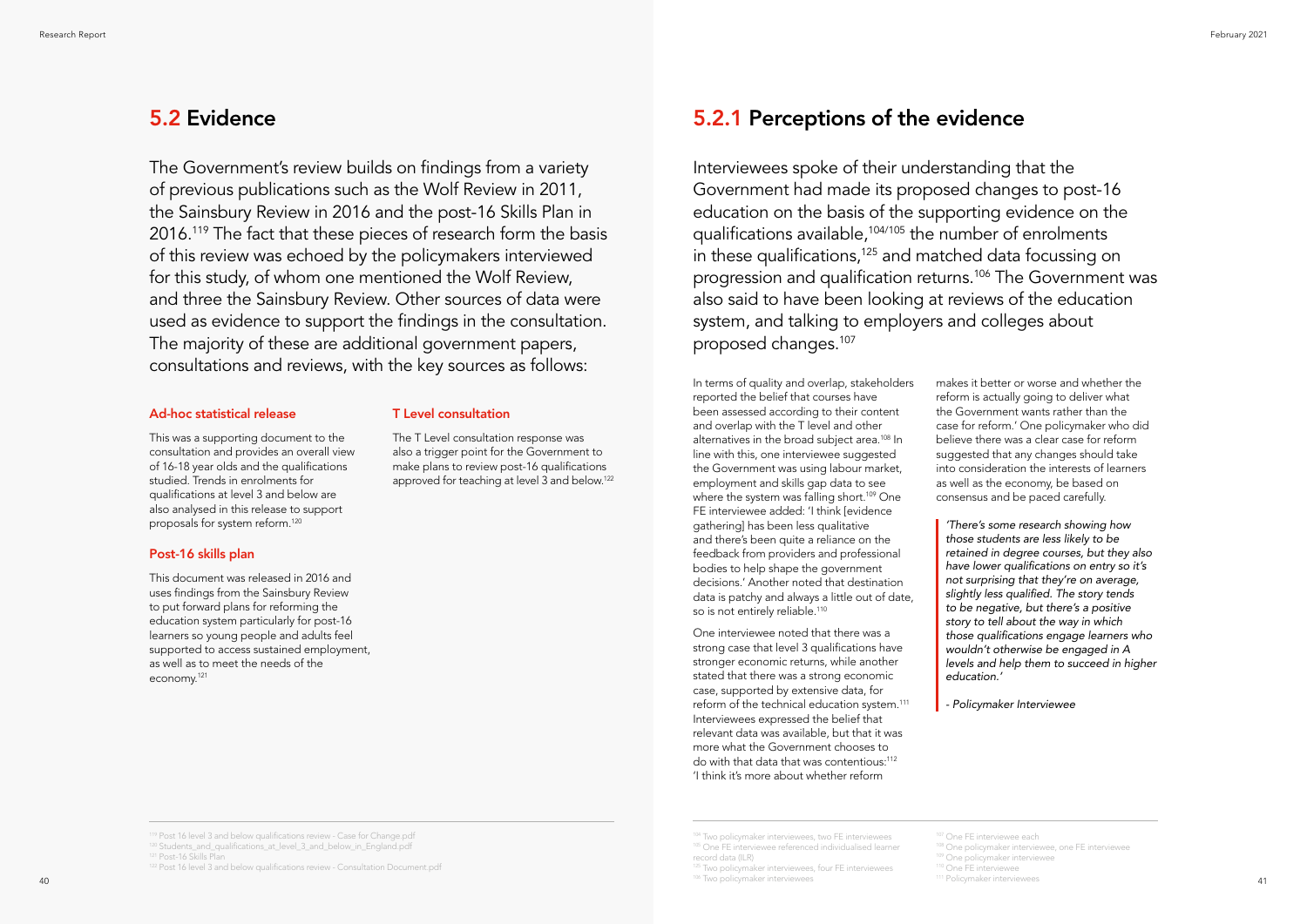While level 2 and 3 qualifications open up career paths and increase earning potential, there are jobs in the economy that do not require a qualification above level 2 or even a level 2 qualification.<sup>114</sup> Similarly, some vocational fields value qualifications from City & Guilds and BTECs, but no research has been conducted on this value.<sup>135</sup>

## The pre-16 grading system

While it was argued the Government has used data to correctly identify the value of attaining a level 2 qualification, particularly in English and Maths, and moving on to level 3, they are leaving some key factors unaccounted for.113 These missing factors are laid out below:

### Labour market information (LMI)

For those in FE taking GCSE resits, a third once again fail.<sup>117</sup> Meanwhile, those engaging with more technical subjects have often not been sufficiently prepared by their pre-16 education to use functional and technical skills in their new qualification.<sup>118</sup>

A third of students continue to fail their GCSEs automatically on their first attempt in line with a grading system that marks to the curve and assigns pass grades to only the top two thirds of performers.115

In cases where participation falls for a particular course of study, this does not necessarily mean that students would not benefit from it. In some instances, this will be due to provision rates falling: 'I think, sometimes there is a confusion between whether something is demand or supply.<sup>'120</sup>

## Qualifications relevant to the post-16 climate

Many of the students who initially fail GCSE qualifications continue at level 2 during post-16 FE and in many institutions continue to be in numbers equal to or higher than those taking level three courses.116 There are also a substantial number of students in FE taking qualifications at level 1 or foundation level for whom level 3 is a far reach.

## The post-16 cycle

- 113 One policymaker interviewee
- 114 One policymaker interviewee
- <sup>135</sup> Two FE interviewees
- <sup>115</sup> One policymaker interviewee
- 42 43 <sup>116</sup> One policymaker interviewee, one FE interviewee
- 117 One policymaker interviewee
- 118 One policymaker interviewee
- 119 One FE interviewee
- <sup>120</sup> Dr Fiona Aldridge, Learning and Work Institute
- <sup>121</sup> Three FE interviewees

### Local context

Educational needs continue to look different according to local context: 'The principle seems to have outweighed their consideration of the evidence on a local basis. You know, it's a national driven policy as far as I can tell.'119

## Provision rates

Two interviewees suggested that further research could evaluate what exactly should be the purpose of qualifications in general, so that the interpretation of what a qualifications should do does not become so narrow as only to focus on getting into a high salaried job role.<sup>126</sup> Qualifications should instead be about a more holistic improvement of skills and confidence: 'That's probably the most fundamental misunderstanding that we get from the bureaucrats, because they're not ... they're used to that academic pathway and a very simple line or progression.'<sup>127</sup>

### Unpopularity versus specialisation

Similarly, the number of participants on a course does not always reflect its importance in offering specialised knowledge that contributes to society as well as an individual's learning and employability:<sup>121</sup> 'In the rail industry a qualification like signalling is so technical and specific. I think there's only 12 signal experts in the UK but without them the whole UK rail system stops working. So you have to really understand that just because there's low volume, it doesn't mean that it's not an important qualification.'

- <sup>122</sup> One policymaker interviewee and one FE interviewee
- 123 One FE interviewee
- 124 One policymaker interviewee
- 125 One FE interviewee 126 Two policymaker interviewees

127 One policymaker interviewee 128 One policymaker interviewee <sup>129</sup> One policymaker interviewee <sup>130</sup> One policymaker interviewee

- 
- 

## Missing Evidence

All interviewees expressed a desire to see further research or data in at least one area related to the Government's review.

## Evaluation of T level pilots and existing alternatives

It was felt that more analysis needed to be done of the outcomes of the T level pilots in order to determine the likelihood of success in further roll out.<sup>122</sup> In particular, more analysis needed be conducted on the transition year and how students who don't make the grade for level 3 will be supported.<sup>123</sup> Additionally, two interviewees expressed a desire to see more data and research on the value of current vocational qualifications at level 3 such as applied general qualifications and general vocational qualifications.124 One went on to say they wanted graduate outcomes to be sufficiently tracked because, for example, in subjects like Applied Science, many students go on to university and find the course to be of as much value as a T level would likely be.125

## The purpose of a qualification

*'I think that what we sometimes do as a country is we obsess about the qualification… and by 'we', I mean providers, the Government and awarding bodies…Whereas I think what we should obsess about is the programme of study. For me, it's quite often the things that wrap around the qualification that bring it to life.'*

## *- FE Interviewee*

## Transitions and progressions

It was argued that research needs to get to the root of the problem and address OECD-backed findings by gathering more data on why more students don't successfully achieve level 2 during lower secondary education.<sup>128</sup> Further research on progression to university for those who took vocational qualifications at post-16 level should have nuance and consider the complexity of context:129 'There's a little research but it has been fairly superficial.'

## Skills matching qualifications

It is important to gain insight into whether all 16 year olds, regardless of whether they have achieved their GCSE qualifications or not, actually have the skillset to be deemed at level 2 in core subjects like maths and English, in a manner that could be applied in the labour market.130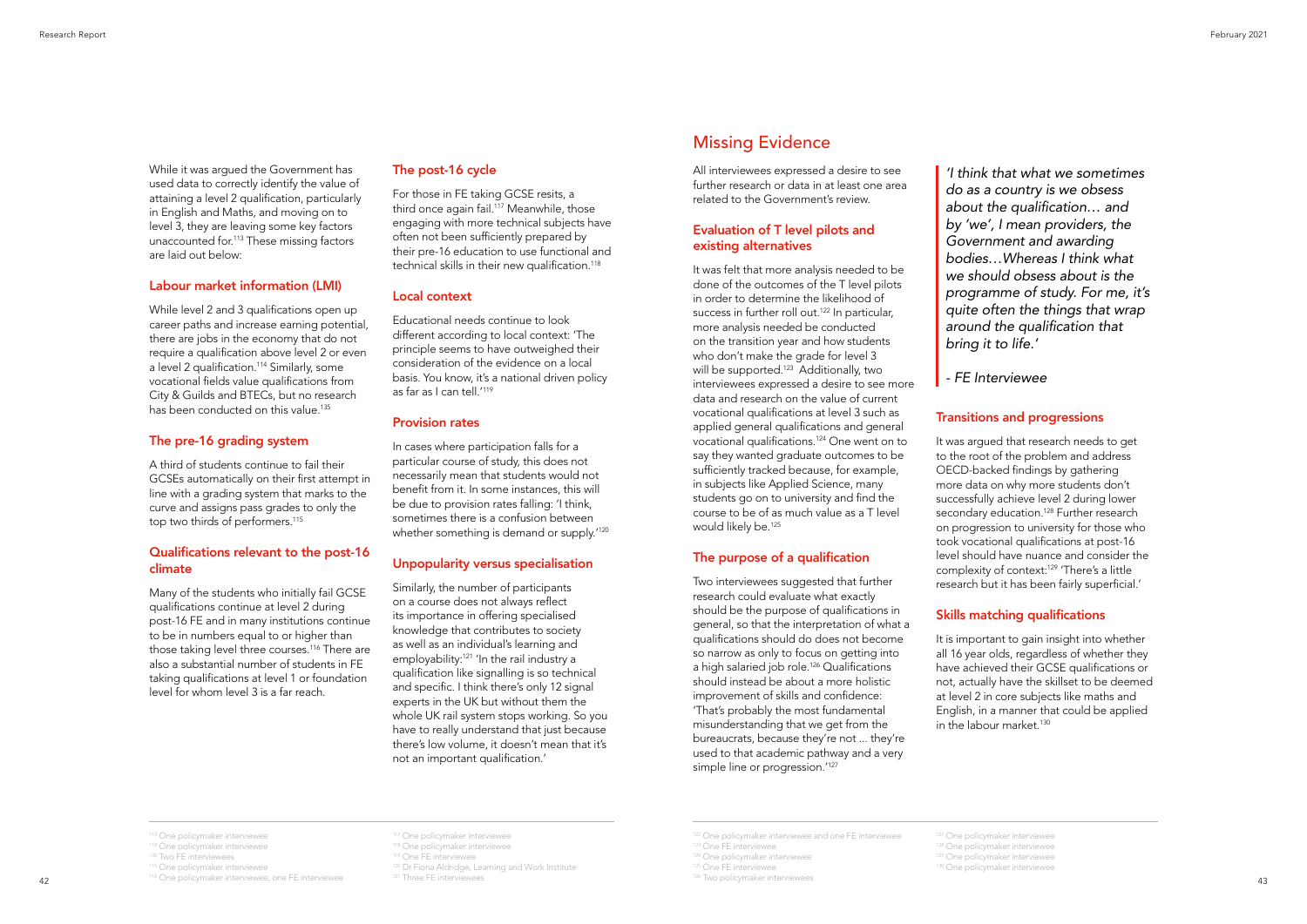

## Understanding motivation and fostering greater engagement with all levels

More research could be conducted on why learners choose particular qualifications, level of qualification and institutions at which to take them. This could help tailor support services and future policy.<sup>131</sup> It would help keep qualifications effective and valid if more students were engaged in taking them up across all levels, so that nobody was left behind. Future research could assess how more learners can be included and supported in: 'engaging with education and getting onto the ladder of progression, even if the qualifications are not directly linked to a work outcome.'132

## Switching sectors

There could be more research into career progression which takes into account that many people switch sectors or do not use their original qualification. This, however, does not mean that the initial qualification was worthless: 'The question is that what generic, general skills and aptitudes and competencies and abilities has that qualification helped you with that are noncontext specific.'

<sup>34</sup> Three policymaker interviewees, two FE interviewees <sup>135</sup> Two policymaker interviewees, one FE interviewee

136 One policymaker interviewee 137 Professor Ewart Keep, SKOPE

141 Dr Fiona Aldridge, Learning and Work Institute <sup>142</sup> Dr Fiona Aldridge, Learning and Work Institute

While interviewees identified several key sources of evidence for the Government's proposal,<sup>134</sup> there remained concerns about how this evidence was used, and what evidence had been omitted from government planning.<sup>135</sup> One interviewee described the Government's engagement with data as a 'veneer' that would have negative 'unintended consequences' by not using all of the evidence available,136 while another suggests the DfE are in 'huge denial' of the realities exposed by the data they do not use.<sup>137</sup>

## Industry need

In some sectors, like digital, there is a significant lack of government data on what specific skills are needed to enter industry.<sup>133</sup> As a result, government funding is not assigned to qualifications in skills like cyber, which are highly in demand. More research in this area could increase understanding of how level 2 qualifications could act as appropriate stepping stones to much needed level 3 and even 4 qualifications in relevant skills.

132 One policymaker interviewee

## 5.2.2 Data and policy change

It was also suggested that it was difficult to feed these ideas and concerns back to the Government.138 One policymaker reported finding it difficult to engage further with the Government on this issue, as they would not change their tactics or viewpoint.

*'It is always a bit difficult because obviously the Government will look at and have various reviews commissioned and undertaken and obviously they will choose to take whatever they want from that and steer it in a way that gives them the outcome that they want.'*

*- FE Interviewee*

Policymakers were asked to discuss the way in which, to their knowledge, the Government normally uses data to feed into policy formulation. They expressed concern that the Government is, intentionally or not, selective in its use of the data that informs policy change, and this can have a negative impact on the quality of policy proposals.<sup>139</sup> While pilots of schemes like T levels were welcomed to determine whether they are a successful option, the government process of turning data into policy was deemed to

to high earnings.<sup>142</sup> An FE interviewee noted that government consultations often attract the same obvious large sector players in their responses, and as a result the majority of people who should be engaged in reports on education and skills can end up not being consulted.<sup>143</sup>

be opaque: 'There are [often] no progress reports, there's no research papers series.'140

Collecting and using the right data was thought to be important in this area to achieve nuance in findings: 'We need to be able to make sure that they've equally got the experience of both providers and individual learners and employers.'141 The same policymaker also recommended looking beyond the traditional economic angle: while the government approach does take social justice into account, it often focuses primarily on assessing data through an economic lens. Thus, as an example, degree level qualifications returns are measured by expected salary after graduation. Many jobs with social value or necessity do not pay a great deal of money and in this framework associated qualifications would be considered ineffective purely because they do not lead

<sup>139</sup> Three policymaker interviewees

<sup>&</sup>lt;sup>131</sup> One policymaker interviewee

<sup>133</sup> Two FE interviewees

<sup>140</sup> Professor Ewart Keep, SKOPE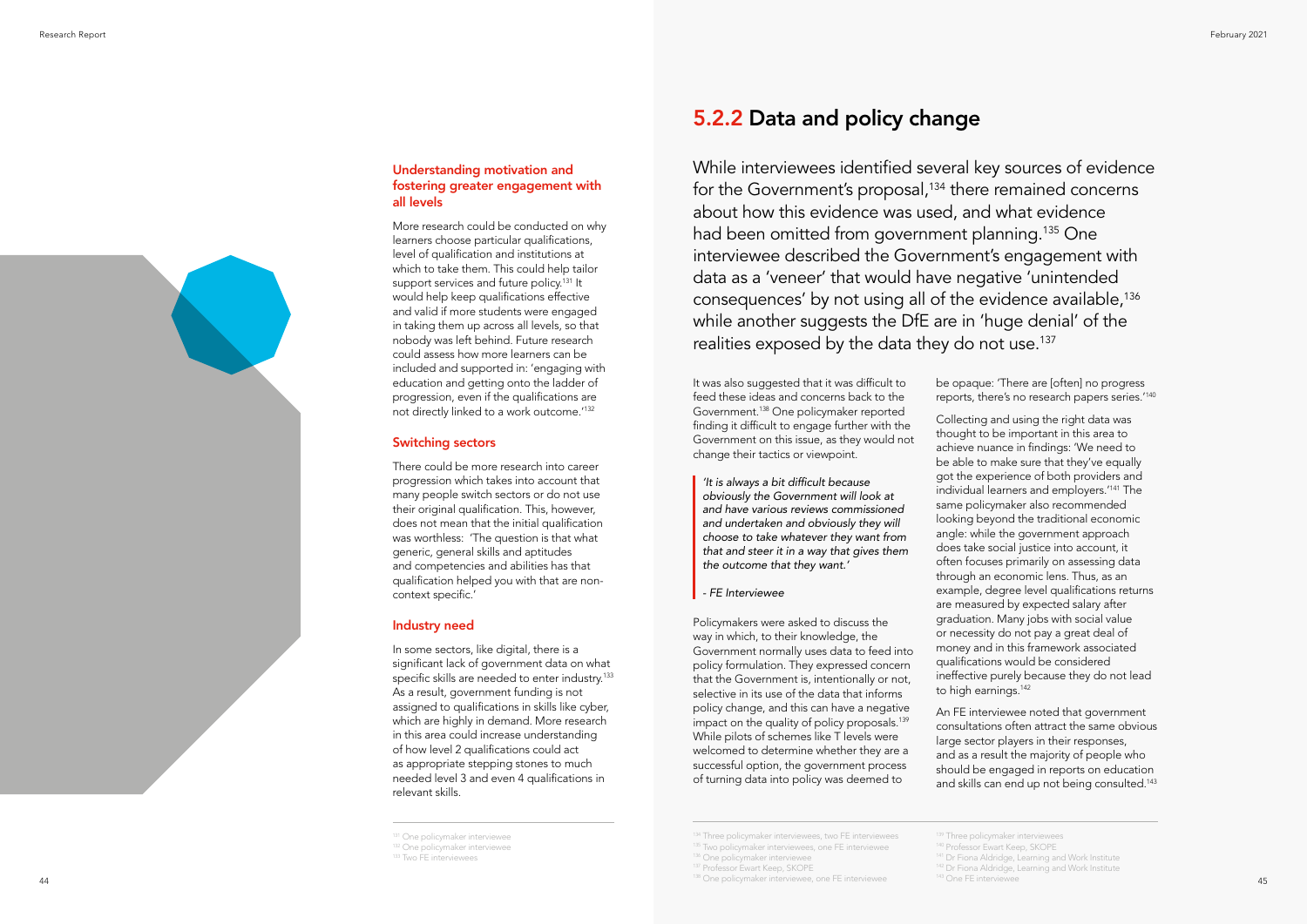## Key Findings

### FE colleges

Interviewees generally felt that the proposal would have a negative impact on colleges and other learning providers, with withdrawal of funding requiring colleges to redesign their offerings and risk losing staff whose experience in taught courses does not translate to T levels, and a number of other training providers having to close as a result.

### Learners

<span id="page-23-0"></span>

Significant concern was expressed regarding the likely impact of the proposals on learners, with key concerns including: lower engagement from students who feel level 3 is unattainable; a lack of alternative routes and career options; and the efficacy and appropriateness of the transition year(s) and T levels.

### Transition year(s)

The proposed transition year(s) also concerned interviewees, who cited a lack of clarity of what the year (or two years) would look like and the demonstration of the 'naive' assumption that it could prepare all learners to commence level 3.



## Impact on FE institutions

Stakeholders reported concerns that the proposed withdrawal of funding would have a significant negative impact on FE colleges.

Five of the nine FE representatives interviewed reported that their colleges were largely focussed on level 2 qualifications, so would need reshaping in order to survive the financial hit of the withdrawal of funding:<sup>144</sup> 'For the college itself I'm not sure how we would survive. I'm not sure what we would do. Because we have lots of apprentices, we have lots of adults, and we have a percentage of our learners on level 3, we have lots of foundation learning. But we have a large number of students that are on level 2, and if there is no provision for them, we'd obviously have to either resize the college to be a college that served a certain purpose.'

*'I think the problem is that the fundamental thing the Government's trying to achieve is the right thing, which is more young people qualified to level 3 and above. My strong belief is the problem at level 2 is not the qualifications; it's the wraparound of the qualifications, and that's been the thing that's been hit the hardest by government funding cuts.'*

*- FE Interviewee*

One FE interviewee predicted that a number of training providers would no longer exist if level 2 qualifications were defunded, due to lack of demand and chronic underfunding. Another wondered what it would mean for college groups that managed apprenticeship options and was concerned it could make that work very difficult.145 However, one interviewee was more positive about these possible changes to their institutional structure, and thought fewer qualifications could mean higher quality qualifications with fewer registration or examination fees.

In addition, one policymaker felt that there would be consequences with regard to employment in FE colleges as several level 2 taught courses do not map onto T level equivalents, meaning that people would be out of work. They also mentioned that there were several career paths that large numbers of young people tend to follow, but that there was no T Level that mapped onto these paths, such as retail.146

In order to address some of these issues, interviewees offered thoughts on what was needed in order to support colleges through the changes with level 2 qualification provision.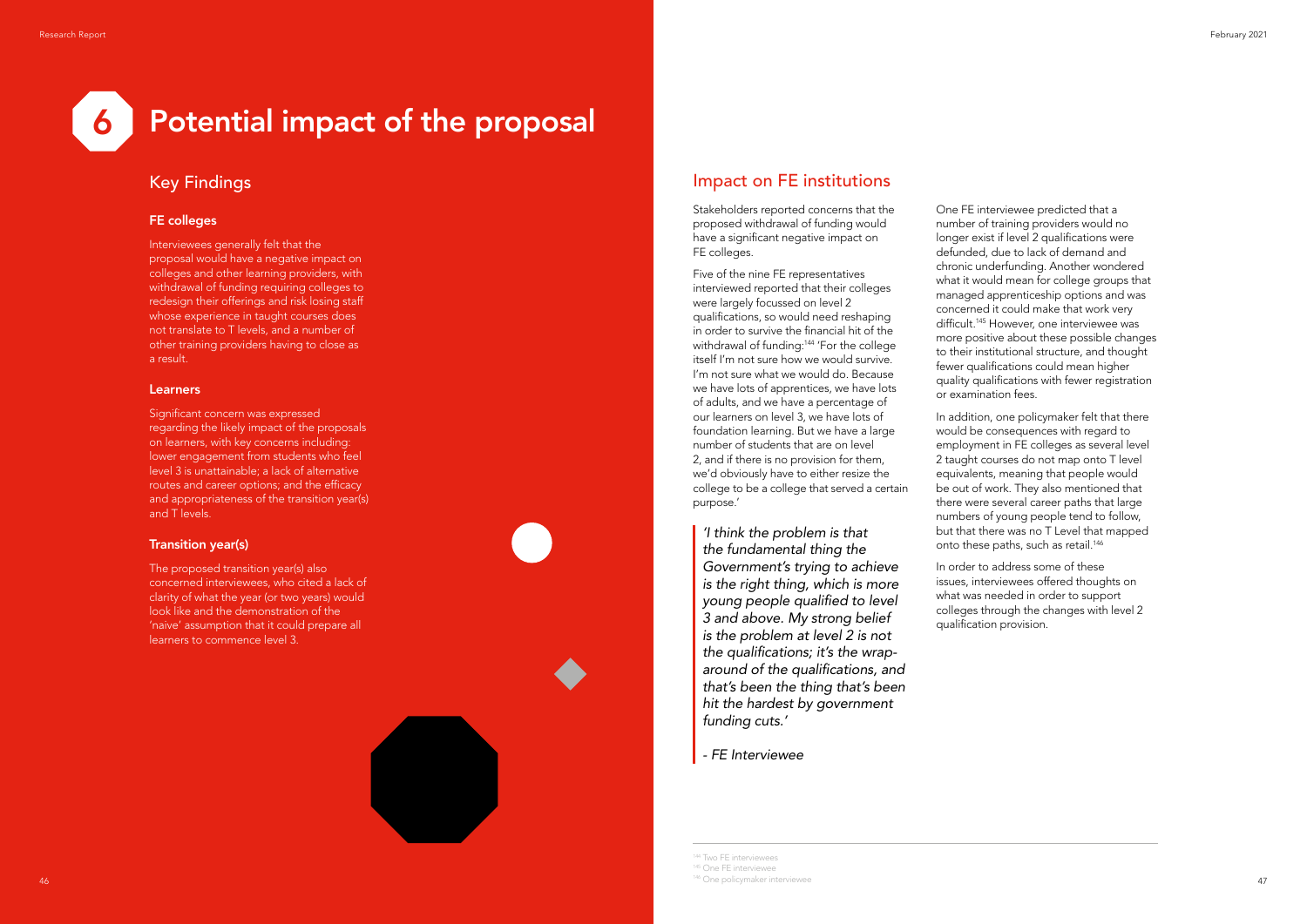One policymaker interviewee felt that the colleges would be devastated if there was no replacement offer for level 2 qualifications, and another that colleges would need to be resilient and adaptable.<sup>147</sup>

## Level 2 substitute equivalent

## Resilience

One policymaker felt that there was a need for colleges to become more financially resilient and able to cope with the demands of learners.148

## Post-16 Education sector

One FE interviewee emphasised the need to have some stability and strategy to the post-16 education sector, and felt that often the levels of education were dealt with in an isolated way, rather than a holistic wav:<sup>149</sup> 'What we're in danger of doing is just dealing with these things in sort of isolation, rather than looking at the coherence of how do we take young people from being school pupils to being young people that can play a key part in our society, from level 1, level 2, level 3, level 4, level 5, some going to university. And I think we sometimes look at those in isolation.' However, they felt optimistic that the new ministers for HE and FE in the DfE had joint responsibility for education strategy post-16.

One FE provider noted that the negative impact on FE colleges would be exacerbated by the COVID-19 outbreak and difficulties findings jobs or apprenticeships.

149 One FE interviewee

## Impact on learners

Interviewees reported similar concerns about the impact of reduced level 2 qualifications on learners:

### Less engagement from students

Four interviewees felt that there would be less engagement from students,150 with one feeling that students would lose hope, as coming in at level 1 they can aspire to level 2, and then progress further later on. However, without level 2 as an in between, it leaves little for them to aspire to.<sup>151</sup> Another stated: 'I don't think there's enough recognition of how some individuals could have become NEET [Not in Employment, Education or Training] without that level 2, or gone down a very different pathway. It's not always just about the statistics. If in every single region 10-20 learners would become NEET, what's the economic impact of that across regions?'

*'So I think that a lot of the level 2 students that come to us at the moment will not come and therefore, my concern is, where will they go? There are not a large number of level 2 apprenticeships anymore as the alternative….If they are not in college and they cannot find an apprenticeship...we could have social disorder if we are not careful.'*

*- FE Interviewee*

## Lack of alternative routes

Five interviewees felt that there were limited other options for these students, who were not on an academic path and needed to be able to learn skills that they could achieve:152 'Quite often level-2 learners have not had a particularly good experience at school, they have not particularly achieved well at school, they have got through it. And so they often come…to college because they can suddenly do something that they are interested in, rather than something that they have been told they have got to do, which is the case with the national curriculum. Students are quite excited about coming and doing something like brick work...because it is something they feel that they can do and achieve that.' One interviewee expressed concern that there were no other options for this level of learner without sufficient level 2 qualifications in FE, as there are not enough level 2 apprenticeships to accommodate them, and a policymaker interviewee felt that there would be negative effects if this step in progression was removed without a replacement option.153

*'I just think they would lose a bit of hope actually, because we can give them something which is within their grasp. If they work hard they can get to level 2 in most cases, we know that. Even if they come in through the entry level 1 route, they can aspire to level 2 and then at some time in the future they can hope to build on it. I think without a proper qualification at level 2, there's not a lot to aim at, there's not a lot to aspire towards.'*

*- FE Interviewee*

## Limitations of T Levels

 Interviewees discussed T Levels as an option, but only for some of the students who otherwise would be taking level 2 qualifications, as they would not suit all due to the academic aspects of the courses:<sup>154</sup> 'I'm sure that there will be loads of young people who if you showed them the T level curriculum would look at it and say "Oh, I don't want to do that, it's way too hard, it's really boring, very academic a lot of it. I'm not interested in doing that, I want to go and get a job." …So, I guess that they do the transition year. But then what do they transition to? Because there are no level twos available. The only thing that's available is A levels or T levels or an apprenticeship. And the chances of getting an apprenticeship given what's happening to the 16 to 19 apprenticeship numbers is not all that good.'176

## Impact of fewer options

In line with the Government's approach, one interviewee believed that learners might benefit from the proposed changes by having a smaller number of much higher quality level 2 qualifications to participate in; having fewer options in a pathway could stop institutions making decisions on qualifications based on cost or the ease with which students can pass.<sup>177</sup> However, they noted that their concern was not with the reduction of qualification pathway options (e.g. ten different options in bricklaying) but rather the removal of pathways (e.g. no option in watch making).

<sup>&</sup>lt;sup>147</sup> Two policymaker interviewees 148 One policymaker interviewee

<sup>&</sup>lt;sup>152</sup> Three FE interviewees and two policymaker interviewees 153 One policymaker interviewee

 $^{149}$  One FE interviewee  $^{154}$  One FE interviewee and one policymaker interviewee and one policymaker interviewee  $^{149}$  One FE interviewee  $^{149}$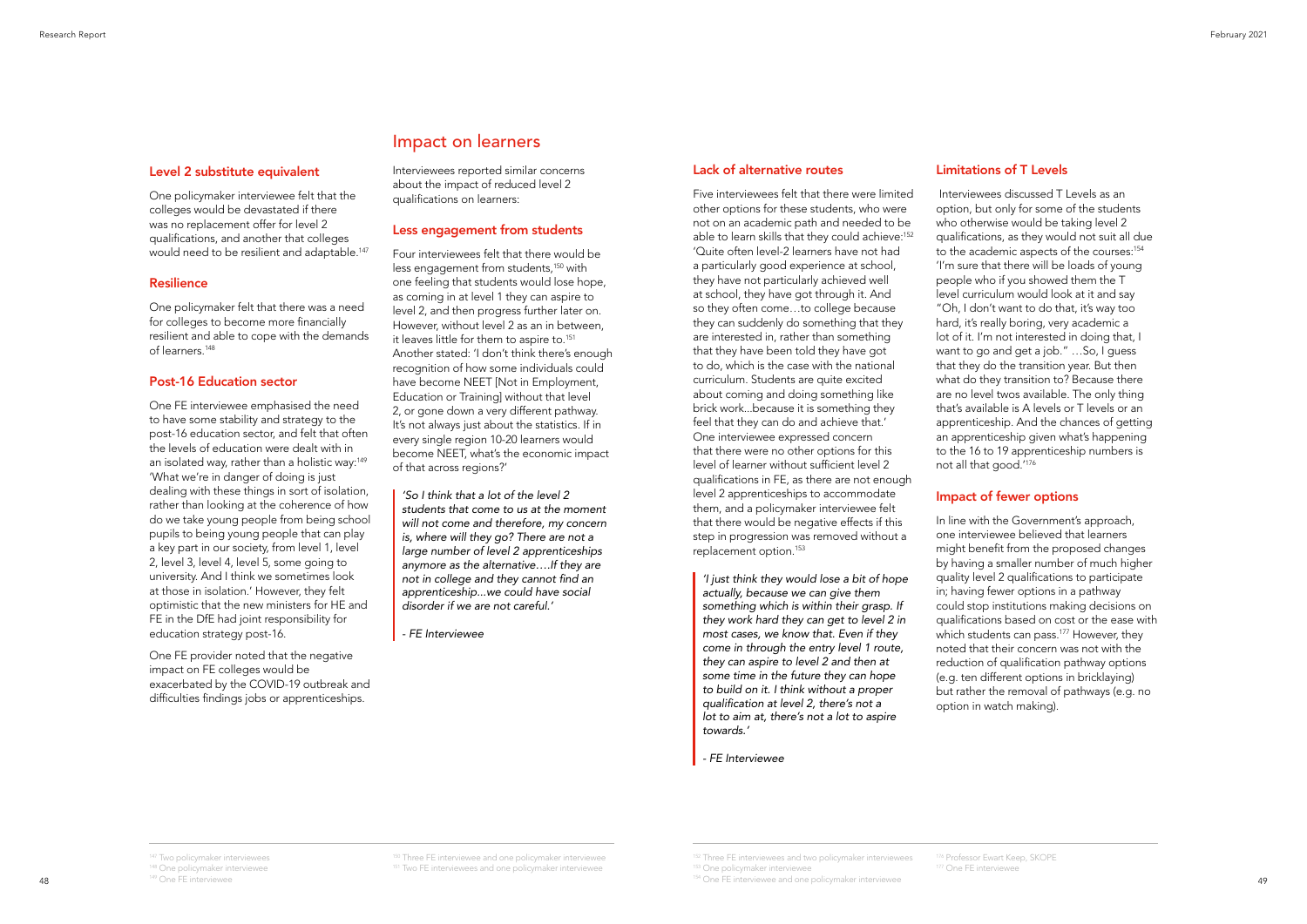## Proposed transition year(s)\*

Interviewees expressed some concern and confusion about the proposed transition year.155 One policymaker was not clear on what the transition year (or years) would look like and was concerned that many experts in the field did not appear to know either: 'I have asked all sorts of people, "Well okay, what's in the transition year?" and I get slightly different answers, but it appears to be that it's maths and English and general learning skills. I naively had assumed that the transition year would probably include a level two qualification but at least some of the people I've talked to have indicated that that's not what they are thinking of at all.'

*'I suspect that this is going to be one of those really painful processes whereby a very naïve design runs at great speed into the hard wall of reality and reassembles itself as gradually people realise that the transition year isn't going to be easy.'*

### *- Professor Ewart Keep, SKOPE*

The proposed transition year was also described as 'naïve' by a policymaker who did not believe in the premise that everyone can start level 3 after completing the year: 'Those that are looking at it are saying, with a bit of triage we can get someone ready to go into a level 3 and they don't need a certificate or anything…It's just a fundamental misunderstanding of the importance of a full range of Level

156 Mark Dawe, AELP \* Since this paper was first drafted the Government is now

50 51 considering a two year transition period

### 2 programmes.'156

<sup>157</sup> Four FE interviewees 158 Two FE interviewees

not enough research had been done to ensure the transition year would benefit students: 'You've got to be pretty certain [the students are] going to succeed and get up to that standard…I don't think we can do that scientifically enough to be confident in advising the kids. So, you're giving them some dubious advice if you're not careful, which might be out to reach recruitment targets rather than what's best for the student.'159 Another FE interviewee continued that for many of these individuals a better option is taking more practical subjects from lower levels and building up to getting a job in something that they are more confident in.<sup>160</sup>

One policymaker had a generally positive view of the proposed transition year. They felt that the designed principles were sensible, based on good practice and encouraged successful progression to level 3. As a caveat, they noted that there likely needs to be more time spent investing the development of the transition year to ensure it is a successful programme. Others reserved their judgement on how well a transition year would work, saying they would wait until they knew more about it but that it would have to be a 'genuine enabler' for students if it was to work.<sup>161</sup>

FE interviewees argued that a significant proportion of students struggle to attain level 2 in subjects like English and maths in secondary school.<sup>157</sup> They expressed concern that if the transition year was weighted towards English and maths then learners would continue to find motivation and attainment difficult and likely not be able to reach level 3 understanding in less than two years in post-16 education:<sup>158</sup> 'To take a qualification out of level two for a learner who is most likely to be from a deprived background and to have experienced academic failure; to then make them resit the exams that they've failed, that they likely don't like doing and remove the qualification or say study that for 12 months but there's nothing at the end of it; that's going to impact learner motivation. I think there'll be issues of attainment across the country.'

FE interviewees generally believed that the most affected by the proposed changes of reducing the number of level 2 qualifications would be the students who were struggling the most with school before reaching post-16 level:185 'I think it's the marginal students, in every sense of that word. So the less able who don't really want yet more academic type work thrust at them.' One interviewee remarked that reducing the choice of offerings for the most disadvantaged could compound that disadvantage.<sup>162</sup> Another went on to say that all of those achieving fewer than full straight As at school would be at risk with reduced choice at level 2.<sup>163</sup>

It was also stated that there is a need to focus on engaging these individuals who are less interested in subjects like history, maths and geography but blossom at college when they have the opportunity to try new things.<sup>164</sup>

*'It does not serve anywhere near the same purpose as a level 2 qualification currently does, which is about transition to employment. So for me this is designed entirely to transition to a T level. In its own right it has no standing. Which is fine but what do you do for those young people where level 2 is the right standard?'*

*- FE Interviewee*

159 One FE interviewee. 160 One FE interviewee. <sup>161</sup> Two FE interviewees 185 Five FE interviewees

One FE interviewee commented that

## Key demographics

*'The mass withdrawal of level 2 qualifications would be devastating if there was nothing in its place. If there's a transition programme that's well designed, fit for purpose and can include existing high quality qualifications that might be a really good step forward but just withdrawing a whole swathe of qualifications would be devastating and leave lots of learners high and dry.'*

*- Policymaker Interviewee*

<sup>&</sup>lt;sup>155</sup> Two policymaker interviewees and six FE interviewees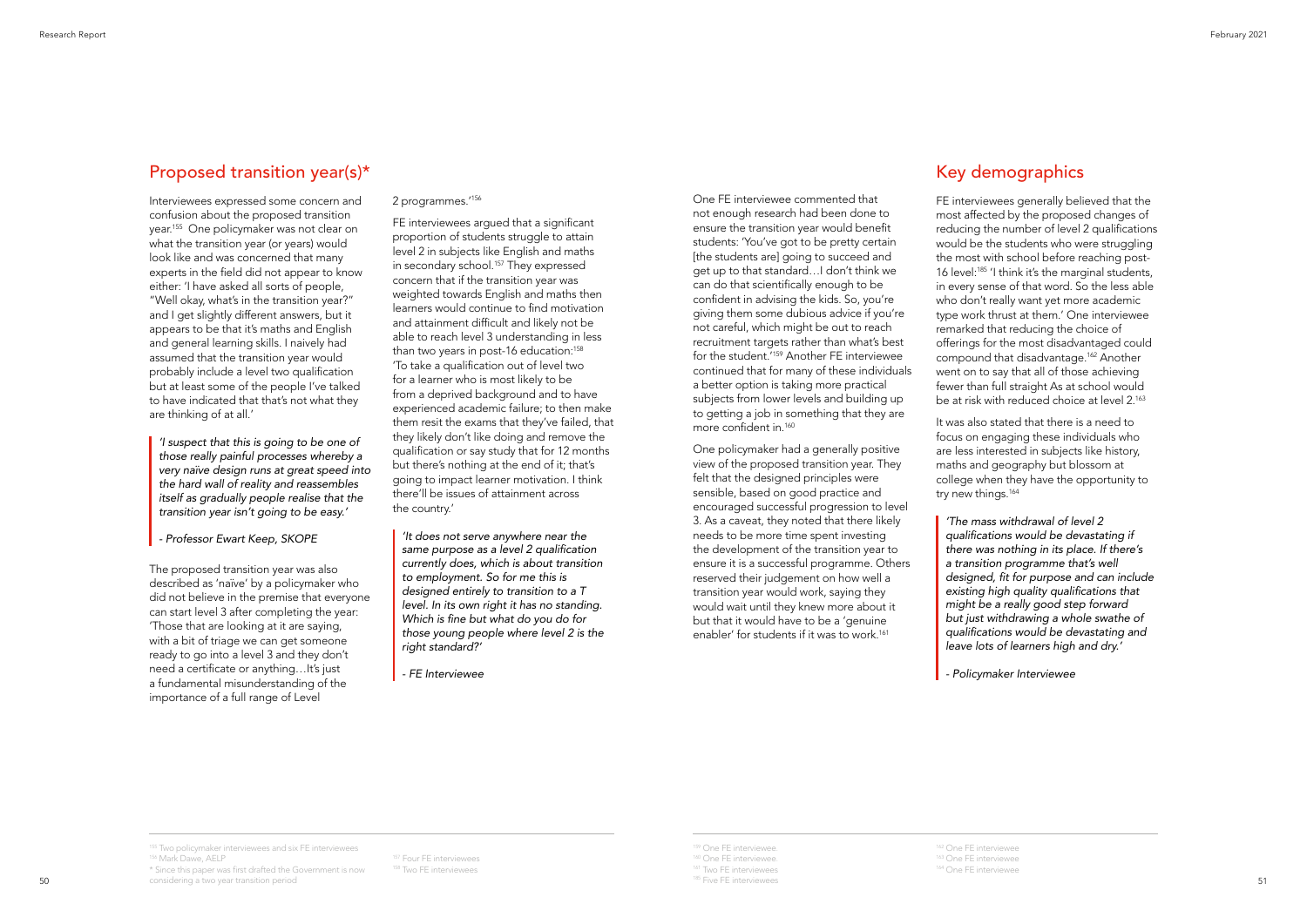## Social and economic impact

Policymakers offered thoughts on how they thought the proposed changes might impact broader social and economic conditions.165 They once again expressed concern in regard to how, if qualifications were removed without appropriate planning and support, the system would work for some and not all and the most vulnerable from the lowest socioeconomic groups would be most negatively impacted.<sup>166</sup> There was also concern that niche industries could suffer from a lack of qualified individuals with essential specialisms which are valuable to the community at large, like stonemasonry.<sup>167</sup> One interviewee also raised some logistical questions, such as how strange it would be if level 2 apprenticeships continued but no such qualifications were offered at FE colleges and whether level 2 qualifications for those aged 19+ would still be considered valid and good value for money.

*'If [the Government] ensure that a set of qualifications are available that add value and support the needs of learners and employers then there is significant value to be achieved both for the sector and for the people they serve. If they get it wrong and we take away qualifications that enable people to progress, secure work, develop skills or improve productivity then it will have a significant negative effect for individuals, businesses and the economy.'*

> <sup>170</sup> Two policymaker interviewees, one FE interviewee 171 29% of students in 2015-2016 and 2016-2017; and 26 %

*- FE Interviewee*

## Social mobility

Overwhelmingly, interviewees believed that there was a significant relationship between social mobility and level 2 attainment.<sup>168</sup> The Social Mobility and Child Poverty Commission previously reported that having literacy and numeracy to level 2 is one of the key protective factors in terms of preventing young people becoming NEET.169

As listed above in section 4.3, with difficulties in the attainment of level 2 at lower secondary stage exacerbated among the most disadvantaged students,170 the jump to level 3 is likely to pose significant challenges, even with the introduction of the transition year. Additionally, level 2 apprenticeships have the highest proportion of students from disadvantaged backgrounds,171 with that proportion falling for each consecutive apprenticeship level until just 13% at level 6.

The impact of withdrawing funding for level 2 qualifications, as such, is potentially significant in terms of both social mobility and social inclusion, with fewer options for students from disadvantaged backgrounds limiting social potential.

169 [Social mobility: the next steps](https://assets.publishing.service.gov.uk/government/uploads/system/uploads/attachment_data/file/238789/Social_mobility_the_next_steps.pdf)

- 167 One FE interviewee
- 52 53 168 Four policymaker interviewees and eight FE interviewees of students in 2017-2018



*'My strong belief is the problem at level 2 is not the qualifications; it's the wraparound of the qualifications, and that's been the thing that's been hit the hardest by government funding cuts.'*

*- FE Interviewee*

<sup>&</sup>lt;sup>165</sup> Three policymaker interviewees

<sup>&</sup>lt;sup>166</sup> Two policymaker interviewees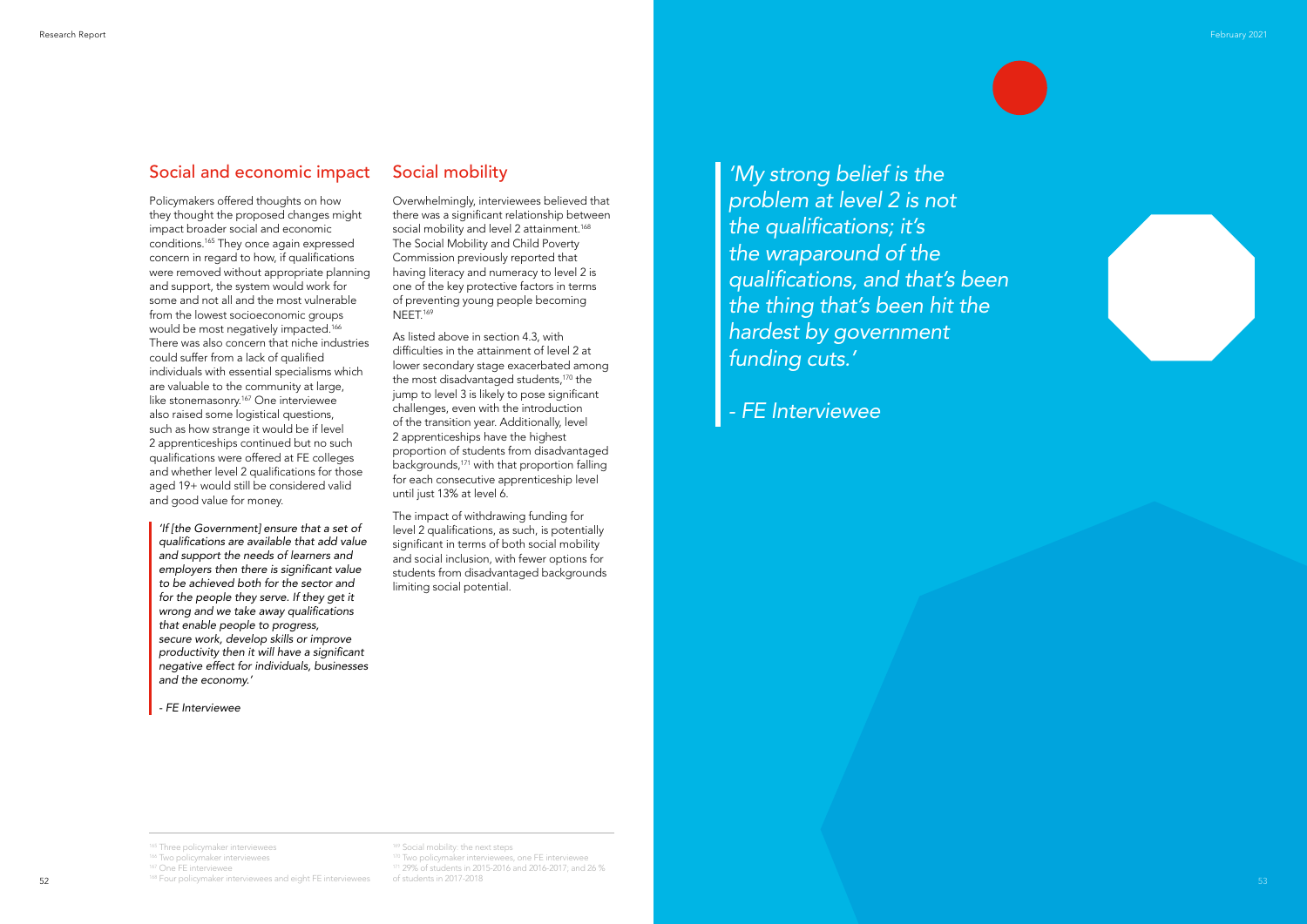## 7.1 Assessing government assumptions

From the findings of the review of level 2 attainment across the UK, light touch assessment of the data on which the government review has been based and interviews with key stakeholders, the following assumptions, on which the Government has based its proposals, have been identified.

Government assumption 1: The proposed transition year(s) will be effective in supporting level 2 attainment, preparing students who have previously failed to attain level 2 to move on to level 3.

One assumption of the proposal is that the majority of learners will move onto level 3 in the form of A levels and T levels, meaning those learners who have not previously attained the required level 2 qualifications will undertake the proposed transition year (or years). However, several of the stakeholders interviewed expressed significant doubt at the efficacy of this approach.

## <span id="page-27-0"></span>Conclusions and recommendations 7

Concern was also expressed for the fact that where some level 2 qualifications were currently seen as a transition to employment, the transition year is seen as a transition to T levels only, affecting the potential pathways for learners for whom level 2 attainment would otherwise be sufficient.

## Government assumption 2: The majority of learners aged 16-19 and beyond are already at, or can be supported to attain, level 2 in order to progress to level 3.

The Government has been clear in its aspirations for all learners to achieve level 3, as has the evidence on which it has based its proposal, namely the Sainsbury Review. Stakeholders interviewed believe this approach to be flawed as it relies on the assumption that learners who have not attained level 2 thus far will be able to move on to level 3 after a transition year (as above), or are already functioning with level 2 skills.

Government assumption 3: The data on which the proposal has been based offers the full picture regarding the skills climate in England/the UK.

The proposal is based on the assumption that the data used as evidence in the proposal accurately represents the skills climate. Whilst some drivers of the review were echoed by stakeholders, and interviewees were supportive of a review of the technical qualifications system, significant concern was expressed regarding the Government's use of and engagement with data generally, with one interviewee describing government engagement with data as a 'veneer', and concern expressed about the basis of the details of the proposal. Interviewees also expressed concern at the areas of evidence they felt to be missing, including: evaluation of T levels; purpose of qualifications; investigation into low attainment of level 2; and industry need.

## Government assumption 4: Level 3 is required for progression into careers, or for meaningful professional development.

Considering the focus on level 3 attainment and the implied elimination of post-16 level 2 qualifications, the proposal also makes the assumption that in order to progress into a career, learners need to achieve level 3. Stakeholders interviewed disagreed with this, with there being 'a

huge majority of industries where the level 2 is a passport [to participation]', including construction, hospitality, catering, transport and childcare. The value of the technical skills gained at level 2 were also raised by three interviewees, who felt that that the skills learned at level 2 may be missed by transition directly to level 3.

## Government assumption 5: T levels or A levels are appropriate for the vast majority of learners.

Finally, one key assumption made by the government proposal is, in the withdrawal of funding for the majority of level 2 and 3 qualifications, that A levels and T levels will be suitable for the vast majority of learners. One policymaker interviewed highlighted that T Levels would not be a suitable for all learners not on the A level pathway, and that supporting individuals through a wider range of options would be more practical: 'I mean, the bottom line is, there'll still be this group of individuals that need training and support; I don't think they will be walking into a college to do their transition year to go onto a T level. So they will still need support through some other programme. And, you know, rather than throwing the hundreds of millions at T levels, it would be better off if it spread a little more widely.'172

In addition, T levels will initially only be offered to learners aged 16-19, risking a potential deficit of options for

adult learners.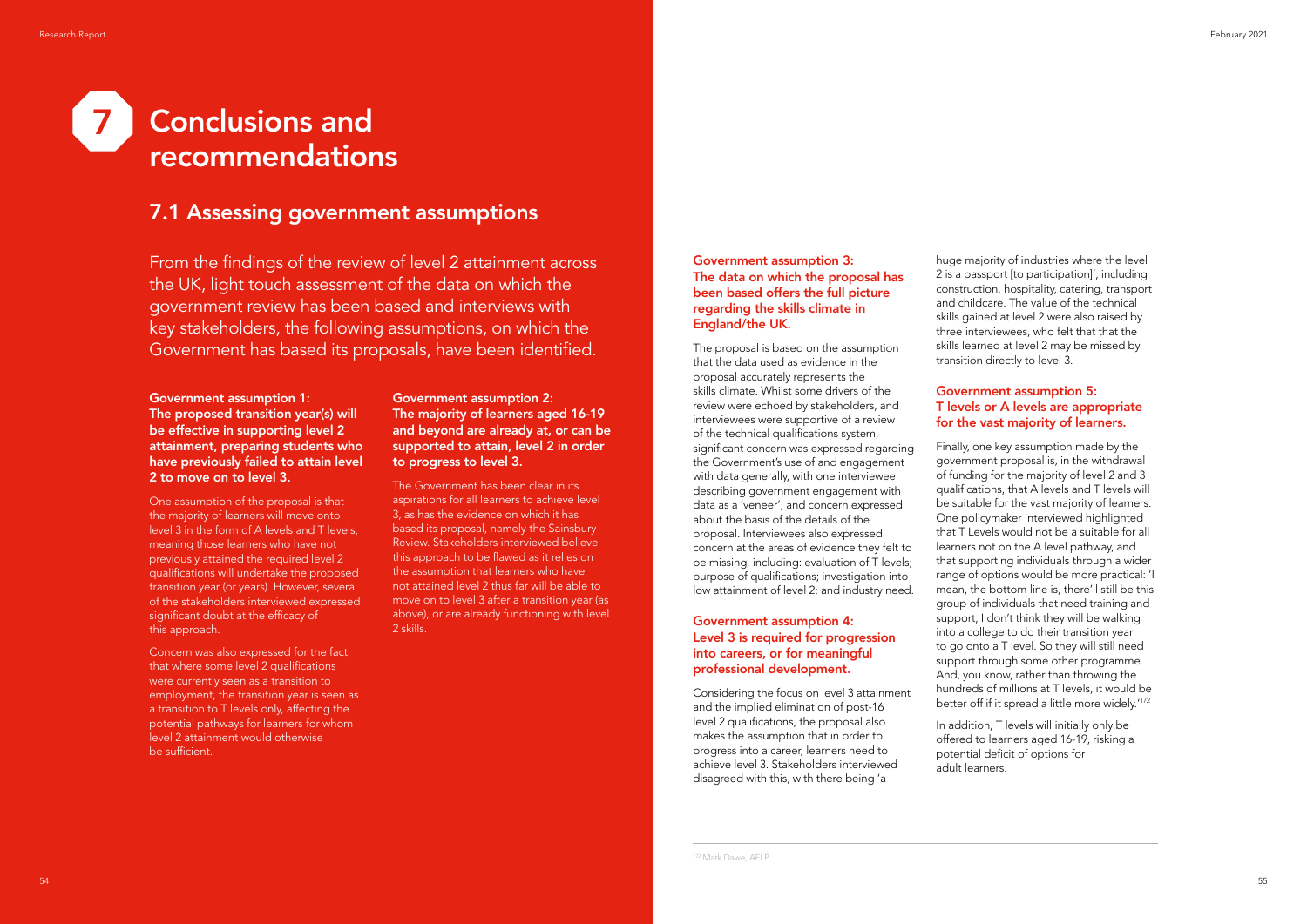## 7.2 Risks

With consideration of the proposal against the findings of this study and the government assumptions listed above, the following key risks have been identified:

### Missed opportunities at level 2

Learners may be put off by the focus on further education that exists in level 3, and as a result may miss the opportunity to develop skills at level 2.

## Failure of transition year

Similarly, there are significant concerns about the possibility of preparing students who have previously failed to attain level 2 to commence level 3. And indeed a question around whether achievement of a level 3 is appropriate, or necessary, for all learners.

## Increase in NEET rates

Learners who have struggled with level 2 attainment may drop out of full time education as the jump to level 3 is perceived to be too high, risking an increase of young people not in education, employment or training (NEET). Similarly, adult learners who struggled in full time education may decide not to return for the same reason.

## Lack of relevance of proposed policy

Limited or superficial engagement with a full range of data will see the introduction of policy that does not take into account the full skills climate, and as such does not address the real needs on the ground.

## Skills deficits at level 2

Sectors for which level 2 is an appropriate entry point may see a drop in qualified entrants, contributing to a greater skills deficit.

## Learners discouraged

The focus on A levels and T levels may discourage students for whom level 3 attainment is unlikely, or for whom returning to education serves a specific purpose (professional development, for example).

## Loss of specialist pathways

The elimination of low and no enrolment courses, along with the potential withdrawal of funding for other level 2 and 3 qualifications, might see the loss of niche or specialist pathways, contributing to a skills deficit.

*'If [the Government] ensure that a set of qualifications are available that add value and support the needs of learners and employers then there is significant value to be achieved both for the sector and for the people they serve. If they get it wrong and we take away qualifications that enable people to progress, secure work, develop skills or improve productivity then it will have a significant negative effect for individuals, businesses and the economy.'*

*- FE Interviewee*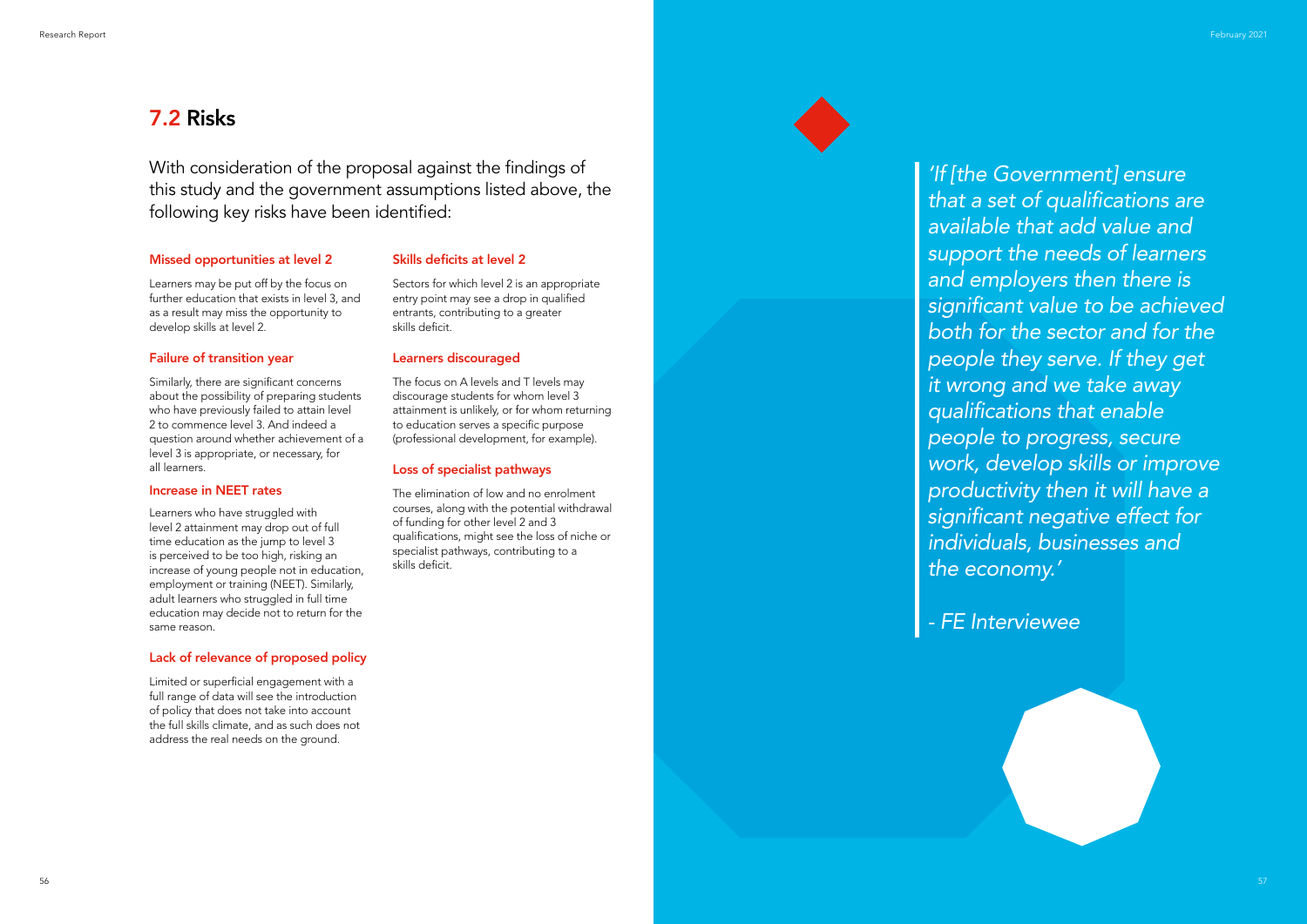

## 7.3 Recommendations and alternative proposals

With consideration of the proposal against the findings of this study and the government assumptions listed above, the following key risks have been identified:

## Improving level 2 and foundation levels

Two policymakers spoke of the importance of improving qualifications at level 2 and below so that they reflect the skills needs and abilities of all individuals likely to take them. This should mean, in part, making sure that all levels have up to date and relevant technical as well as general strands. An FE interviewee spoke of the importance of giving learners a range of high quality choices so that they could find something appropriate to their skills and career ambitions.

### Improving progression pathways

It was stated that effective qualifications frameworks were based on detailed data and understanding of how individuals were likely to progress through the system:<sup>173</sup> 'So, where is it that the jobs [are]; what qualifications did you need to do those jobs? And then look at the other side, where people are and what qualifications they've got and then establish pathways through so that each of those stepping stones is available.'174

## Changes to level 3 qualifications

Two interviewees suggested a different approach to teaching level 3 for young people who are not performing well at school or do not enjoy 'traditional' subjects.<sup>175</sup> In one instance, it was recommended that the qualification be

divided in a manner similar to pass degrees and honours degrees, or two versus three A levels, with one form of level 3 qualification offering a broader and less intense curriculum of core studies, enabling more students achieve some form of qualification. In the other instance, it was suggested that level 3 qualifications which focus less on the qualification than the whole experience are more effective. This was based on student testimonies of more vocational and less exam-focused courses: '[They say] if I would have had to go down any sort of traditional education route, where I was focused on examinations, I would not be where I am today.'

## Preventing duplication and raising quality

While many interviewees were clearly concerned by the potential consequences of removing too many or all level 2 qualifications, it was also remarked that it was a good thing if the number of qualifications at each level was reduced for clarity and to ensure high quality, in line with thorough research on progression pathways to prevent exclusion of valued courses or individuals.176

## Personal and social development

Two interviewees emphasised the value of providing skills related to personal and social development across all levels, for all learners, as a significant focus of any qualifications offering: 'so that's everybody at all levels, able to develop as informed, critical, healthy, skilled, engaged citizens and learners and workers all in one'.177

## Dividing responsibility

A Further Education professional suggested that each speciality area for qualifications could be the responsibility of a specific awarding body. Awarding bodies would then compete to be the official awarding body of each subject, preventing duplication or confusion, and ensuring that: 'rather than competing with each other, [awarding bodies are] competing for quality.'

## Awareness of limitations in policy

One FE interviewee concluded that the UK has a different culture regarding education and skills than countries in Europe, for example, and as such cannot realistically expect all individuals to achieve level 3 across the board with just one policy change. The entire culture of employers, educators and learners would have to change, and whilst this might not be possible it should be acknowledged in policy development.

<sup>173</sup> Two policymaker interviewees

<sup>174</sup> Dr Fiona Aldridge, Learning and Work Institute

<sup>175</sup> Two FE interviewees

<sup>176</sup> One policymaker interviewee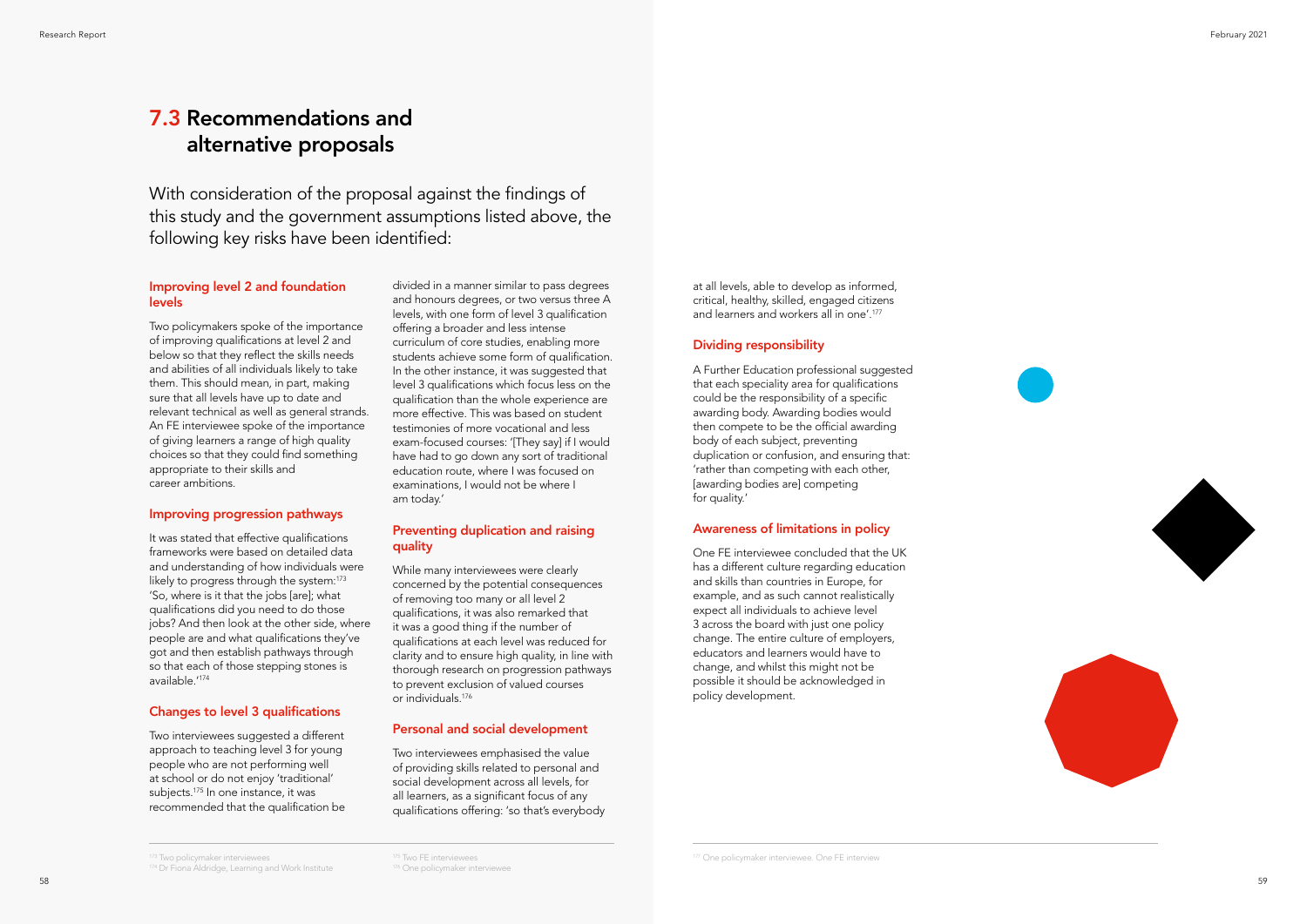## A1. Data tables

## Hospitality and catering

## Apprenticeships by nation<sup>178</sup>

England, Northern Ireland and Scotland all saw a decline in the attainment of Level 2 apprenticeships between 2015 and 2019. England saw both the largest absolute decline (9,434) and the largest relative decline (68%). In Scotland, there was a relative decline of 26% and in Northern Ireland, it was -9%. Wales, however, saw a relative increase of 9% across the five year period, from 690 in 2015 to 755 in 2019.

### Hospitality and catering apprenticeships by nation

<span id="page-30-0"></span>

|                  | 2015   | 2016   | 2017   | 2018   | 2019  |
|------------------|--------|--------|--------|--------|-------|
| UK               | 17,187 | 16,643 | 15,624 | 13,363 | 7,242 |
| England          | 13,942 | 13,494 | 12,449 | 10,246 | 4,508 |
| <b>Wales</b>     | 690    | 750    | 750    | 985    | 755   |
| Northern Ireland | 541    | 526    | 698    | 527    | 491   |
| Scotland         | 2,014  | 1,873  | 1,727  | 1,605  | 1,488 |

## Vocational qualifications by nation<sup>179</sup>

### Hospitality and catering vocational qualifications by nation

|                  | 2015    | 2016    | 2017    | 2018    | 2019    |
|------------------|---------|---------|---------|---------|---------|
| UK               | 317,901 | 277,369 | 228,152 | 210,560 | 192,575 |
| England          | 281,640 | 250,490 | 205,380 | 186,445 | 168,980 |
| Wales            | 20,840  | 16,835  | 16,605  | 16,035  | 15,655  |
| Northern Ireland | 15.421  | 10,044  | 6.167   | 8,080   | 7,940   |

<sup>178</sup> [Department for Education](https://www.gov.uk/government/statistical-data-sets/fe-data-library-apprenticeships), [StatsWales,](https://statswales.gov.wales/Catalogue/Education-and-Skills/Post-16-Education-and-Training/Further-Education-and-Work-Based-Learning/Learners/Work-Based-Learning/apprenticeshiplearningprogrammesstarted-by-quarter-sector-programmetype) [Department for the Economy](https://www.economy-ni.gov.uk/articles/apprenticeshipsni-statistics) and [Skills Development Scotland](https://www.skillsdevelopmentscotland.co.uk/publications-statistics/statistics/modern-apprenticeships/?page=1&quarter%5B%5D=Q4&statisticCategoryId=4&type%5B%5D=10&order=date-desc); plus calculations. Scottish data for 2019 is an estimate as required data was not available – see method section for approach used.  $^{179}$  [Ofqual](https://www.gov.uk/government/statistical-data-sets/vocational-qualifications-dataset), [Qualifications Wales](https://www.qualificationswales.org/english/publications/vocational-quarterly-statistics/) and [Council for the Curriculum, Examinations & Assessment;](https://ccea.org.uk/regulation/reports-statistics/technical-and-professional-qualification-bulletins/browse-all) plus calculations.

60 61 MBC of the Curriculum, Examinations & Assessment; plus calculations. This of the Curriculum, Qualifications Wales and Council for the Curriculum, Examinations & Assessment; plus calculations. 61 61 [Ofqual,](https://www.gov.uk/government/statistical-data-sets/vocational-qualifications-dataset) Qualificat <sup>180</sup> [Department for Education](https://www.gov.uk/government/statistical-data-sets/fe-data-library-apprenticeships), [StatsWales](https://statswales.gov.wales/Catalogue/Education-and-Skills/Post-16-Education-and-Training/Further-Education-and-Work-Based-Learning/Learners/Work-Based-Learning/apprenticeshiplearningprogrammesstarted-by-quarter-sector-programmetype), [Department for the Economy](https://www.economy-ni.gov.uk/articles/apprenticeshipsni-statistics) and [Skills Development Scotland](https://www.skillsdevelopmentscotland.co.uk/publications-statistics/statistics/modern-apprenticeships/?page=1&quarter%5B%5D=Q4&statisticCategoryId=4&type%5B%5D=10&order=date-desc); plus calculations. Scottish data for 2019 is an estimate as required data was not available – see method section for approach used.

England, Wales and Northern Ireland each saw declines in attainment numbers across the five years from 2015 to 2019. Although England recorded the highest absolute fall in attainments (112,660), the largest relative decline (49%) was recorded in Northern Ireland, where attainment numbers dropped from 15,421 in 2015 to 7,940 in 2019.

## IT and digital

## Apprenticeships by nation<sup>180</sup>

All UK regions saw an overall decline in the attainment numbers for Level 2 apprenticeships over the five year period. The largest absolute decline between 2015 and 2019 was in Wales (315) with the largest relative decline was seen in Northern Ireland (49%) - here, numbers fell sharply from 119 in 2017 to 39 in 2018.

In Scotland, the very low numbers of those attaining Level 2 qualifications is likely due to the fact that the majority of apprenticeships in this area run at a higher level. In 2018, for example, there were 801 recorded achievements across all levels, of which 642 were at Level 3.

### IT & digital apprenticeships by nation

|                  | 2015  | 2016  | 2017  | 2018  | 2019             |
|------------------|-------|-------|-------|-------|------------------|
| UK               | 4,103 | 3,937 | 3,475 | 3,605 | 3,718            |
| England          | 2,738 | 2,729 | 2,353 | 2,156 | 2,705            |
| <b>Wales</b>     | 1,290 | 1,075 | 995   | 1,410 | 975              |
| Northern Ireland | 74    | 129   | 119   | 39    | 38               |
| Scotland         |       | 4     | 8     |       | $\left( \right)$ |

## Vocational qualifications by nation<sup>181</sup>

### IT & digital vocational qualifications by nation

|                  | 2015    | 2016    | 2017    | 2018    | 2019    |
|------------------|---------|---------|---------|---------|---------|
| UΚ               | 317,901 | 277,369 | 228,152 | 210,560 | 192,575 |
| England          | 281,640 | 250,490 | 205,380 | 186,445 | 168,980 |
| Wales            | 20,840  | 16,835  | 16,605  | 16,035  | 15,655  |
| Northern Ireland | 15.421  | 10,044  | 6.167   | 8,080   | 7,940   |

England, Wales and Northern Ireland each saw declines in attainment numbers for vocational qualifications across the five years from 2015 to 2019. England recorded the highest absolute fall of 68,795 between 2015 and 2019 while Wales saw the largest relative decline of 58% here attainment levels fell from 4,660 in 2015 to 2,415 in 2019.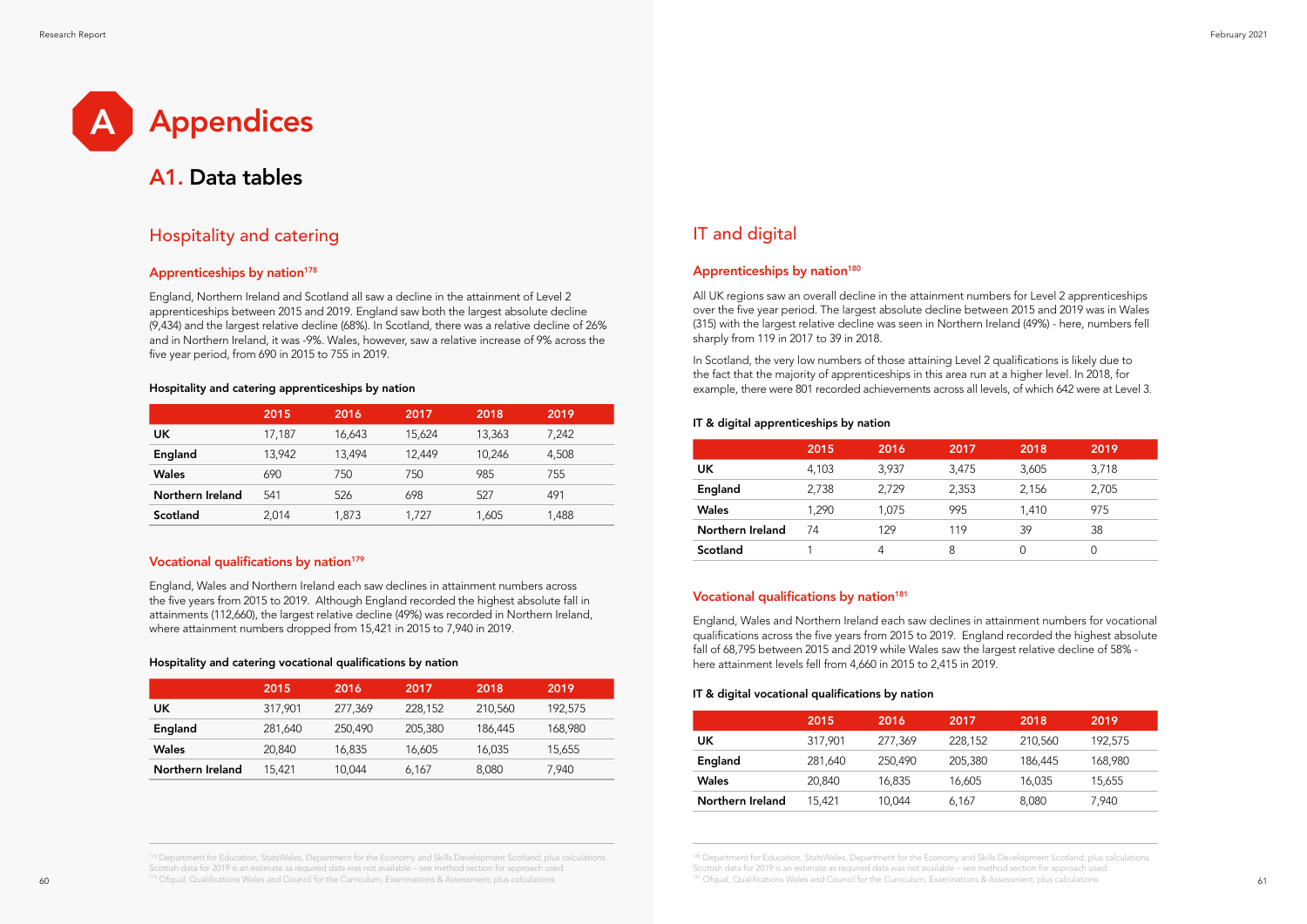62 63 of qual, [Qualifications Wales](https://www.qualificationswales.org/english/publications/vocational-quarterly-statistics/) and [Council for the Curriculum, Examinations & Assessment;](https://ccea.org.uk/regulation/reports-statistics/technical-and-professional-qualification-bulletins/browse-all) plus calculations. <sup>182</sup> [Department for Education](https://www.gov.uk/government/statistical-data-sets/fe-data-library-apprenticeships), [StatsWales,](https://statswales.gov.wales/Catalogue/Education-and-Skills/Post-16-Education-and-Training/Further-Education-and-Work-Based-Learning/Learners/Work-Based-Learning/apprenticeshiplearningprogrammesstarted-by-quarter-sector-programmetype) [Department for the Economy](https://www.economy-ni.gov.uk/articles/apprenticeshipsni-statistics) and [Skills Development Scotland](https://www.skillsdevelopmentscotland.co.uk/publications-statistics/statistics/modern-apprenticeships/?page=1&quarter%5B%5D=Q4&statisticCategoryId=4&type%5B%5D=10&order=date-desc); plus calculations. Scottish data for 2019 is an estimate as required data was not available – see method section for approach used.

## Transport and logistics

### Apprenticeships by nation<sup>182</sup>

Level 2 apprenticeship attainment levels fell in both England and Scotland between 2015 and 2019. England saw a relative decline of 36% from 13,379 to 8,591 while numbers in Scotland fell by roughly 50% from 506 to an estimated 251. Attainment levels stayed generally stable in Wales. Northern Ireland was the only region to see growth in attainment with a 260% relative increase between 2015 (25) and 2019 (90).

### Transport & logistics apprenticeships by nation

|                  | 2015   | 2016   | 2017   | 2018   | 2019  |
|------------------|--------|--------|--------|--------|-------|
| UK               | 13,985 | 15,285 | 15,865 | 14,508 | 9,007 |
| England          | 13,379 | 14,782 | 15,424 | 14,074 | 8,591 |
| <b>Wales</b>     | 75     | 75     | 45     | 75     | 75    |
| Northern Ireland | 25     | 31     | 49     | 60     | 90    |
| <b>Scotland</b>  | 506    | 397    | 347    | 299    | 251   |

### Vocational qualifications by nation<sup>183</sup>

### Transport & logistics vocational qualifications by nation

|                  | 2015   | 2016   | 2017   | 2018   | 2019   |
|------------------|--------|--------|--------|--------|--------|
| UK               | 89,154 | 77,089 | 81,987 | 82,839 | 72,428 |
| England          | 84,575 | 72,405 | 77,865 | 79,590 | 69,760 |
| Wales            | 3,660  | 3,835  | 3,275  | 2,390  | 1,885  |
| Northern Ireland | 919    | 849    | 847    | 859    | 783    |

Vocational qualification attainment rates at Level 2 fell in England, Wales and Northern Ireland between 2015 and 2019. The largest absolute decline was in England (14,815) whereas the largest relative decline was in Wales (48%) where numbers fell from 3,660 in 2015 to 1,885 in 2019.

## Career trajectories

### Course completions vs job openings<sup>184</sup>

There were 89,779 course completions for Level 2 Transport Operations and Maintenance courses between 2015 and 2020. This is an absolute difference of 35,404 compared with the number of annual openings that require a Level 2 qualification across the period (125,183). Similarly, there were 34,750 Level 2 course completions within Warehousing and Distribution compared with 78,747 annual openings where a Level 2 qualification was required. This is a shortfall of 43,997.

This suggests there are good opportunities for those that have completed qualifications in these areas to find relevant work afterwards.

Overall, the number of UK jobs in Transportation Operations and Maintenance that require a Level 2 qualification increased by 5% between 2015 (1,427,960) and 2020 (1,499,506). The median wage for such positions was £25,718. In Warehousing and Distribution, the number of jobs increased by 8% from 1,015,332 in 2015 to 1,094,172. The median annual wage for such positions was £23,400.

### Transport and logistics: Completions vs job openings

|                                      | <b>Completions</b> | <b>Annual</b><br><b>Openings</b> | <b>Variance</b> | Variance (%) |
|--------------------------------------|--------------------|----------------------------------|-----------------|--------------|
| Transportation and<br>logistics      | 89.779             | 125,183                          | 35,404          | 39%          |
| <b>Operations and</b><br>maintenance | 34,750             | 78,747                           | 43,997          | 127%         |
| Warehousing and<br>distribution      | 75                 | 75                               | 45              | 75           |

## Job growth and wages<sup>185</sup>

### Transport and logistics: Completions vs job openings

|                                      | <b>UK Jobs</b><br>(2015) | <b>UK Jobs</b><br>(2020) | % Jobs<br><b>Growth</b> | <b>Median</b><br><b>Annual Wages</b> |
|--------------------------------------|--------------------------|--------------------------|-------------------------|--------------------------------------|
| Transportation and<br>logistics      | 1,427,960                | 1,499,506                | 5%                      | £25,718.42                           |
| <b>Operations and</b><br>maintenance | 1,015,332                | 1,094,172                | 8%                      | £23,400.12                           |
| Warehousing and<br>distribution      | 75                       | 75                       | 45                      | 75                                   |
|                                      |                          |                          |                         |                                      |

184 City and Guilds RY16 Dataset via EMSI Course Vision tool

<sup>185</sup> City and Guilds RY16 Dataset via EMSI Course Vision tool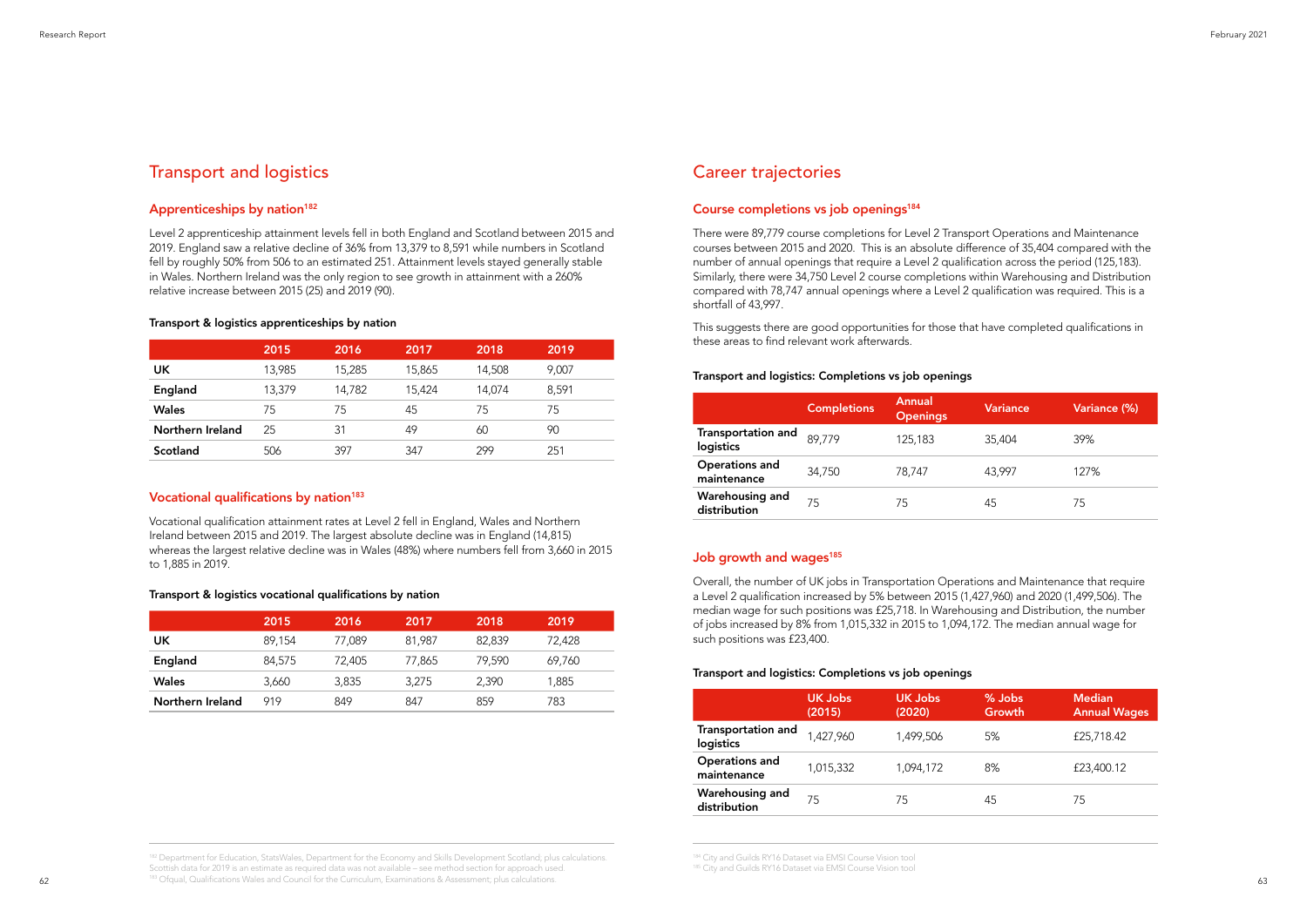# A2. Detailed methodology

## Research framework

| Lit<br><b>Research questions</b><br>review                                                                    |                                                                                                         | <b>Data</b><br>review | <b>Policy</b><br>interviews | FE.<br>interviews |  |
|---------------------------------------------------------------------------------------------------------------|---------------------------------------------------------------------------------------------------------|-----------------------|-----------------------------|-------------------|--|
| What is the<br>Government's proposal?                                                                         | What is the consultation for?                                                                           |                       |                             |                   |  |
|                                                                                                               | What does the consultation propose?                                                                     |                       |                             |                   |  |
|                                                                                                               | Why has this been proposed now?                                                                         |                       |                             |                   |  |
| What is the evidence<br>to support the<br>Government's proposed<br>change?                                    | What data is available to support the basis of the Government's proposal?                               |                       |                             |                   |  |
|                                                                                                               | What other evidence is used by the Government in their consultation documents?                          |                       |                             |                   |  |
|                                                                                                               | How is data used to inform policy change?                                                               |                       |                             |                   |  |
| How is the UK doing<br>in terms of level 2<br>attainment?                                                     | Literacy                                                                                                |                       |                             |                   |  |
|                                                                                                               | Numeracy                                                                                                |                       |                             |                   |  |
|                                                                                                               | Hospitality & Catering                                                                                  |                       |                             |                   |  |
|                                                                                                               | IT & Digital                                                                                            |                       |                             |                   |  |
|                                                                                                               | Transport & Logistics                                                                                   |                       |                             |                   |  |
|                                                                                                               | Are there gaps in the data? Why?                                                                        |                       |                             |                   |  |
| What is the significance<br>of level 2 attainment?                                                            | Who are level 2 qualifications for?                                                                     |                       |                             |                   |  |
|                                                                                                               | What do level 2 qualifications do; how are they used?                                                   |                       |                             |                   |  |
|                                                                                                               | How are level 2 qualifications viewed?                                                                  |                       |                             |                   |  |
|                                                                                                               | What is the relevance of level 2 qualifications in terms of further attainment and career trajectories? |                       |                             |                   |  |
|                                                                                                               | What is the relationship, if any, between level 2 attainment and social mobility?                       |                       |                             |                   |  |
| What is the potential<br>impact of defunding<br>level 2 qualifications<br>on learners and social<br>mobility? | Who are the key stakeholders who will be affected by the proposed changes?                              |                       |                             |                   |  |
|                                                                                                               | What impact might the proposed changes have?                                                            |                       |                             |                   |  |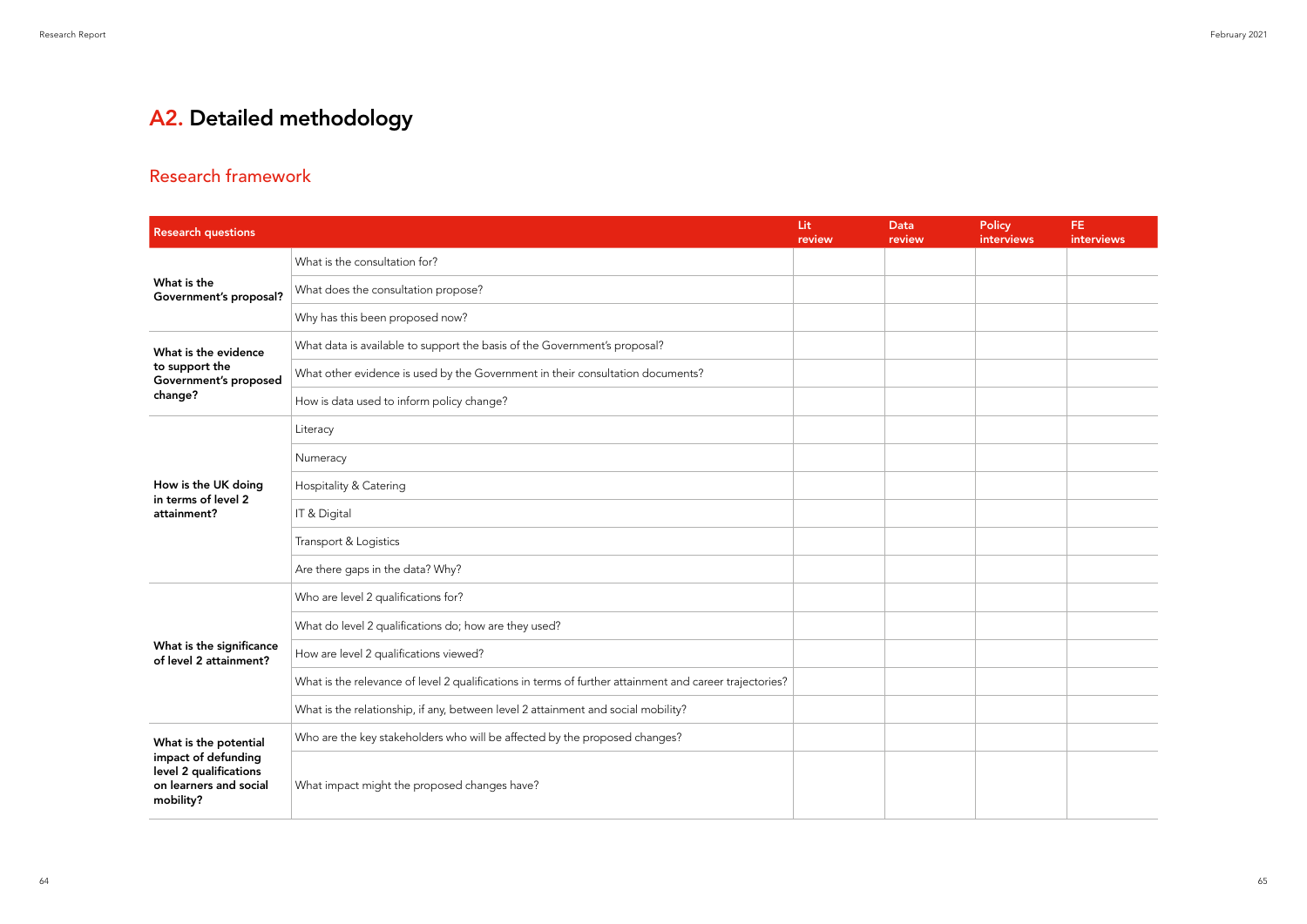66

<sup>210</sup> [Review of post-16 qualifications at level 3 and below in England](https://consult.education.gov.uk/post-16-qualifications-review-team/post-16-level-3-and-below-qualifications-review/)

<sup>211</sup> Almost one in five children left education at 18 last year without basic qualifications

- <sup>212</sup> Feel poor, work more 213 [Post-16 Skills Plan](https://assets.publishing.service.gov.uk/government/uploads/system/uploads/attachment_data/file/536043/Post-16_Skills_Plan.pdf)
- <sup>214</sup> [Types of regulated qualifications](https://www.gov.uk/government/publications/types-of-regulated-qualifications)

186 Post 16 level 3 and below qualifications review - Case for Change.pdf

## Methodology

## Literature review

The literature review consisted of deskbased research to identify the scope, basis and grounds of the Government's proposal; identify the evidence to support the proposed changes; and review of the relevance and impact of level 2 qualifications and attainment.

Key sources included:

- Documents related to the Government's consultation.210
- The report of the Children's Commissioner: Briefing: the children leaving school with nothing.211
- Feel Poor Work More.<sup>212</sup>
- Post-16 skills plan and independent report on technical education.213



## Data review

A light touch review was conducted, through which level 2 attainment in each of the four nations of the UK was considered in key sectors identified by City & Guilds: Literacy and Numeracy; Hospitality & Catering; IT & Digital; Transport & Logistics.

Data for each sector was identified from national statistical sources at both UK and regional level. Five years worth of historical data was collected where possible to provide context. Sectors were defined using Ofqual Sector Subject Areas.214 It should be noted, however, that UK regions define and categorise their skills data differently so the resulting datasets for each region were not comprehensive nor directly comparable.

## Interviews

A number of interviews facilitated further investigation into some of the key research questions; interview discussion guides were designed once the initial desk research was carried out. Interviews were carried to over the telephone, recorded and transcribed, taking between 30 and 45 minutes.

A target of 15 interviews was set; five with policymakers, and 10 with FE principals/ stakeholders. Due to the disruption caused by COVID-19, only nine FE interviews were conducted, although all policymaker interviews were carried out.

## A3. Data used in the review

## Data referenced in the review documentation

The Case for Change that accompanies the consultation documentation refers to several sources of information utilised for the review:186

- Independent reviews: Wolf Review and Sainsbury Review.
- Department of Education documents such as 'ESFA list of qualifications approved for funding 16 to 19', 'what different qualification levels mean' etc.
- Employer Skills surveys.
- BIS research papers.
- UCAS end of cycle reports.
- HESA articles/reports.
- CBI reports such as Pearson education and skills annual reports and 'Skills Needs in England: The Employer Perspective'.
- OECD documentation from Education at a Glance.

- Charities articles/reports from the Social Mobility Foundation.
- Other private sector affiliates such as London Futures papers via Deloitte.
- Individual authors such as the Taylor Review of Modern Working Practices by Taylor and 'Effective curriculum practice at below Level 2 for 16/17 year olds'

by Williams.

• Other governmental department reports such as HM government evidence papers on industrial strategy and Commission for Adult Vocational Teaching and Learning reports (as well as Ofqual reports).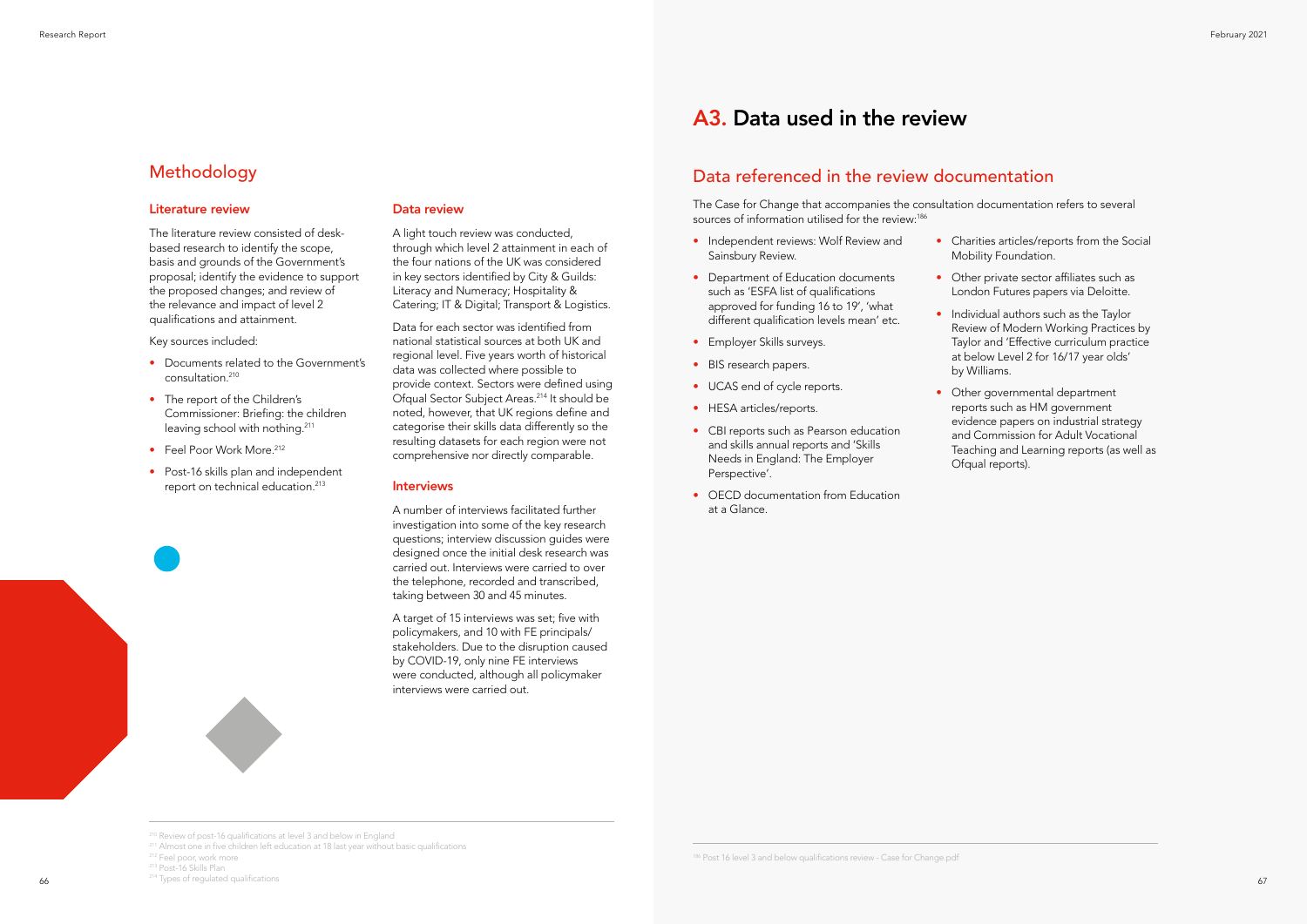The Wolf Review assessed the state of education for learners in 2011 with a focus on vocational education options and other elements of post-16 education. It found that many young people are moving between education and short-term employment because of the difficulty in finding full-time, permanent work and not knowing what course can help progress them. Low-level vocational qualifications are common in post-16 learners, which the review finds to hold little labour market value; the review estimated that a minimum of 350,000 learners get little/no benefit from the post-16 education system. Under 50% of learners have English and maths at ages 15/16 and 18. It is reported in this review that these are some of the reasons why young people are not securing employment or higher-level education/training, which triggers a need for change across post-16 qualifications. Three principles of reform were established within the review:

## The Wolf Review

- 1. The education system has no business tracking and directs 14-16 years olds into ineffective programmes.
- 2. There is a need to ensure people have access to accurate and useful data to help inform decisions. This could include readily available information for everybody on courses and institutions that offer high quality education. This is related to good careers guidance and advice as well as how the Government reports on performance.
- 3. The system needs to be streamlined and simplified, avoiding micro-management and rising 'bureaucratic' costs for the English vocational education system.

A set of 27 recommendations came from the Wolf Review; such as recommendation 4: 'DfE should review current policies for the lowest-attaining quintile of pupils at Key Stage 4, with a view to greatly increasing the proportion who are able to progress directly onto Level 2 programmes at age 16.'

## The Sainsbury Review<sup>188</sup>

The Sainsbury Review took place in 2016 and assessed technical education in England calling for reform based on the authors' findings, broken down by themes:

## Technical education within the education and training system

this involves a number of considerations. Setting the system up correctly to create benefit for individuals and employers; delineating technical options from academic options but allowing movement between the two; consider adult learners as well as young people.

## A system of technical education routes:

using labour market information to propose well-defined routes for learners (15 technical education routes are recommended which combine employment- and college-based technical education at levels 2-5).

## Governance and standards

to create a common framework of standards to ensure integration across collegeand employment-based learning. Offer employers a stronger role in standardssetting and involve panels of professionals to give advice as part of the Institute for Apprenticeships.

### The qualifications market

create an efficient process to develop qualifications to meet industry standards.

### Route content

build on internationals content standards but offering a broad curriculum initially, the increasing a route into a specialised field for learners to achieve higher levels of skills and knowledge. Incorporate 'exit requirements' for English and maths in colleges.

## Qualifications and certifications

ensure these adequately reflect the capabilities of learners to employers and are nationally recognised for each

technical route.

## Transition year

introducing this to allow learners who are not ready to access a technical route at 16 to prepare for additional study and/or employment.

## Wider systemic requirements

such as the introduction of the Gatsby benchmarks for careers guidance in schools and colleges and reviews of the National Careers Services. Support through adequate funding and expert teachers and lecturers with the offer of industry-standard facilities for learners.